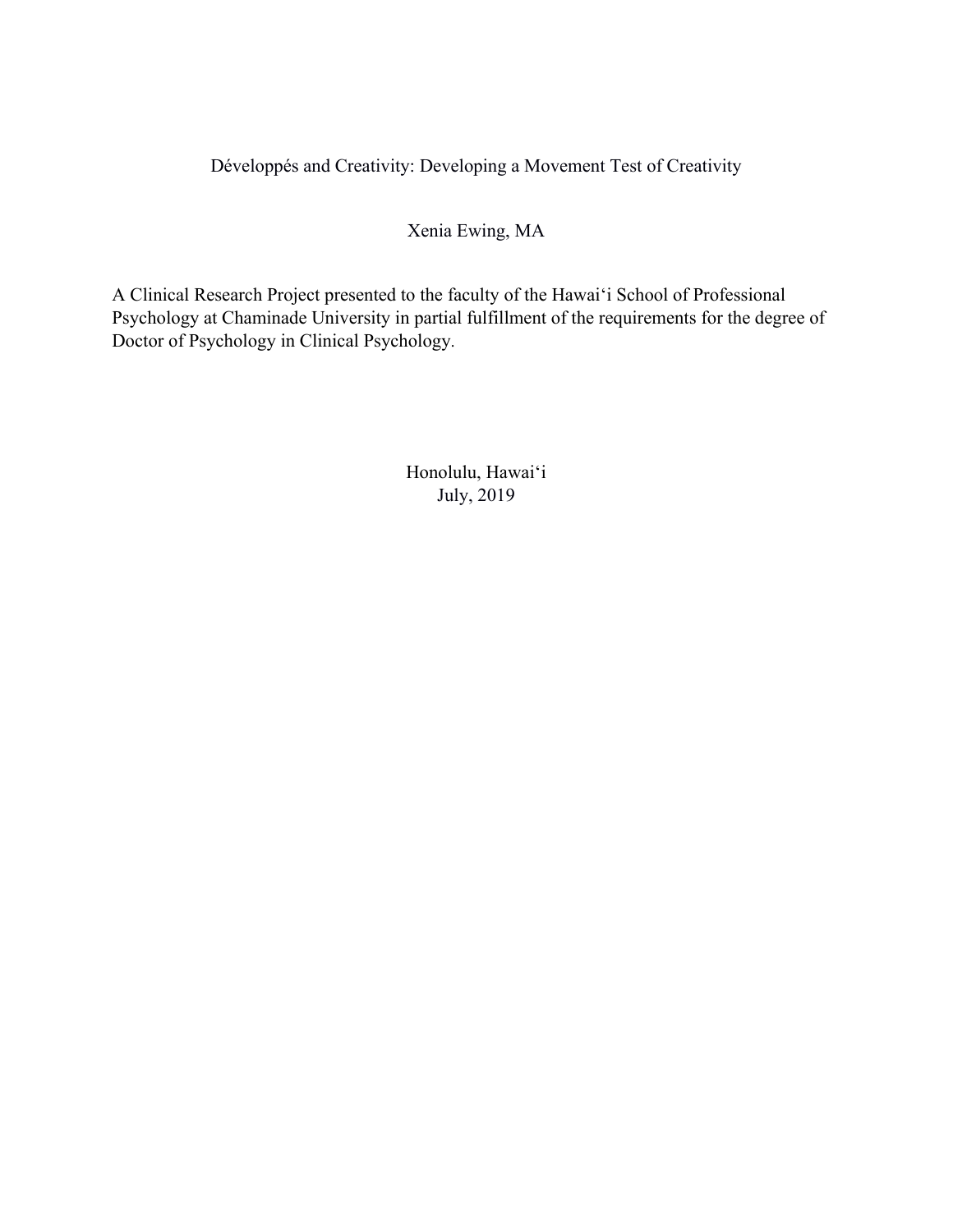Développés and Creativity: Developing a Movement Test of Creativity

This Clinical Research Project by Xenia Ewing, directed and approved by the candidate's Clinical Research Project Committee, was approved by the faculty of the Hawai'i School of Professional Psychology at Argosy University in partial fulfillment of the requirements of the degree of Doctor of Psychology in Clinical Psychology.

\_\_\_\_\_\_\_\_\_\_\_\_\_\_\_\_\_\_\_\_\_\_\_\_\_\_\_\_\_\_\_\_\_\_\_\_\_\_\_\_\_\_

Dr. Sean/Scanlan, Ph.D., Program Dean College of Clinical Psychology

Clinical Research Project Committee

 $\sqrt{2}$ Dr. Robert Anderson, Jr., Ph.D.

Chair

Ranel, Ph.D. Dr. Rick Trammel, Ph.D.

Committee Member

 $8 - 28 - 209$ 

Date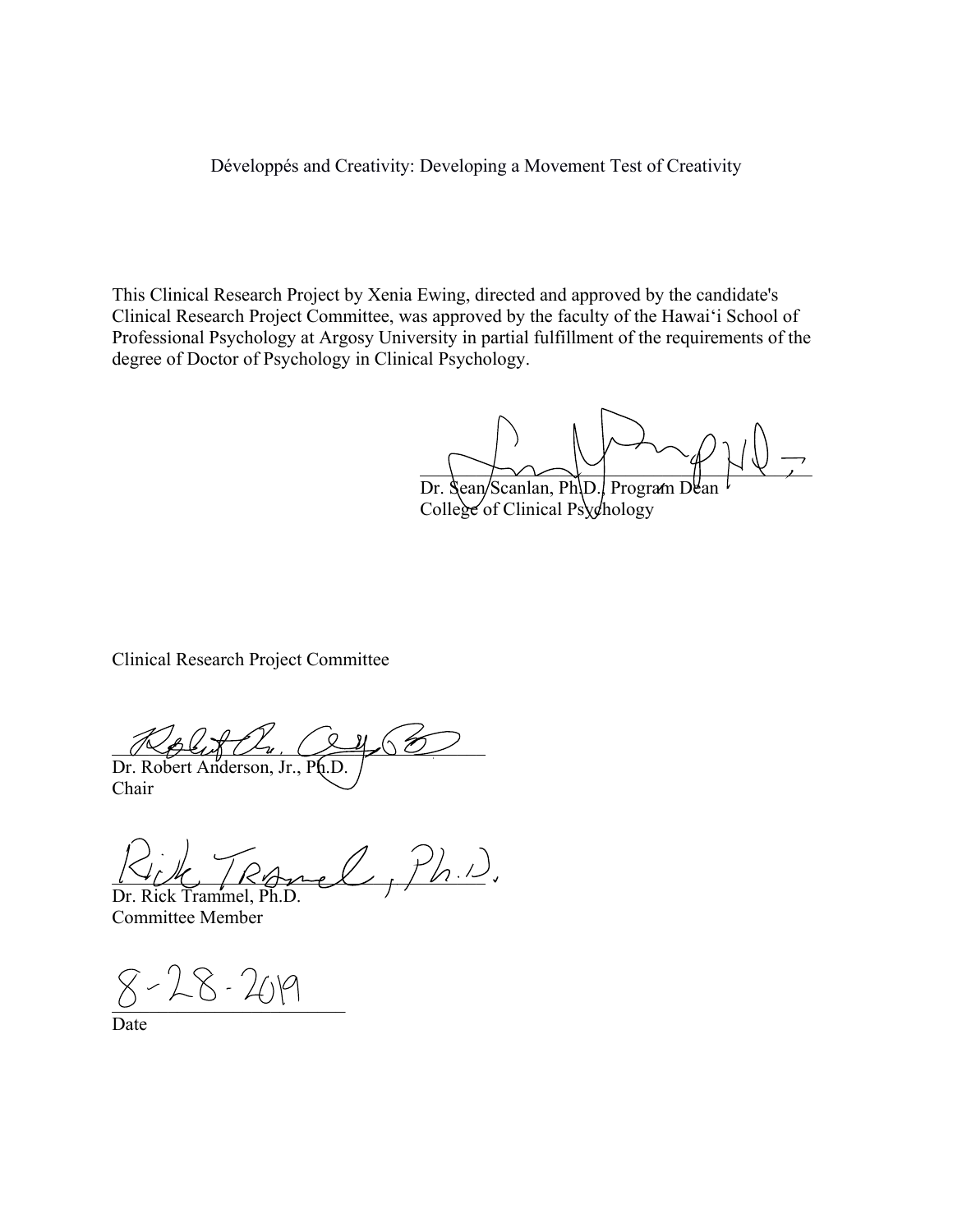Copyright © 2019

by

Xenia Ewing

All Rights Reserved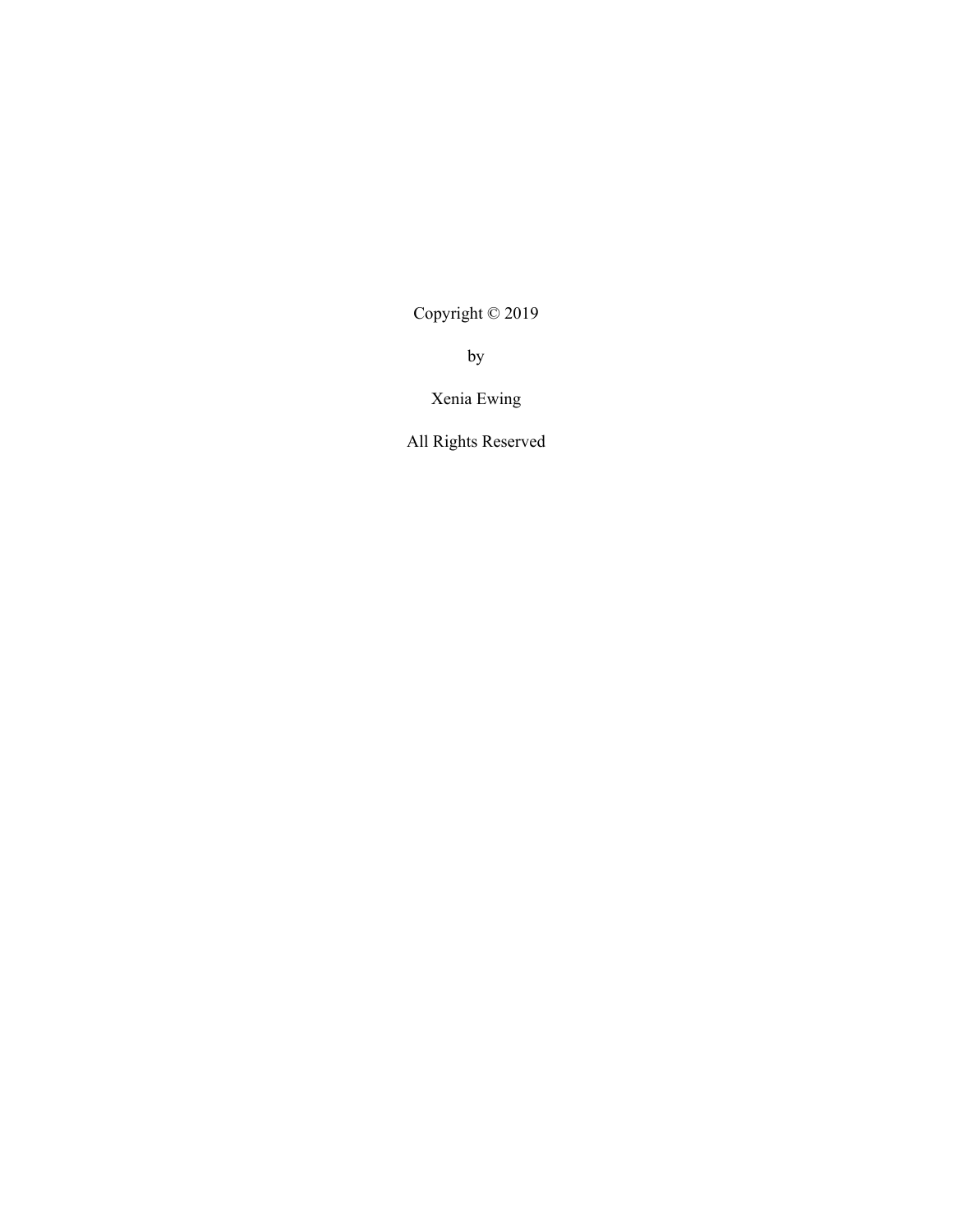# Développés and Creativity: Developing a Movement Test of Creativity

## Xenia Ewing

Hawai'i School of Professional Psychology at Chaminade University – 2019

Creativity is a complex construct, containing a collection of affective, cognitive, and motivational processes. It does not yet have an accepted standard operationalized definition and most research focuses on creative products rather than processes. Intelligence and creativity are believed to be related, but the relationship is still unknown and research on the relationship varies. Variances in intelligence are expected to appear in creativity, which is tentatively supported at this time. Instrumentation of creativity is not well studied and there are demographic groups that have not been examined. Divergent thinking, fluency, originality, and flexibility are the most used concepts for measuring creativity. Few tests of kinesthetic creativity exist as most research focuses on verbal and visual abilities. Of the two tests reviewed here, one was found to have low test-retest reliability and the other is resource intensive. A kinesthetic creativity test is proposed that is simple to implement and has few equipment requirements.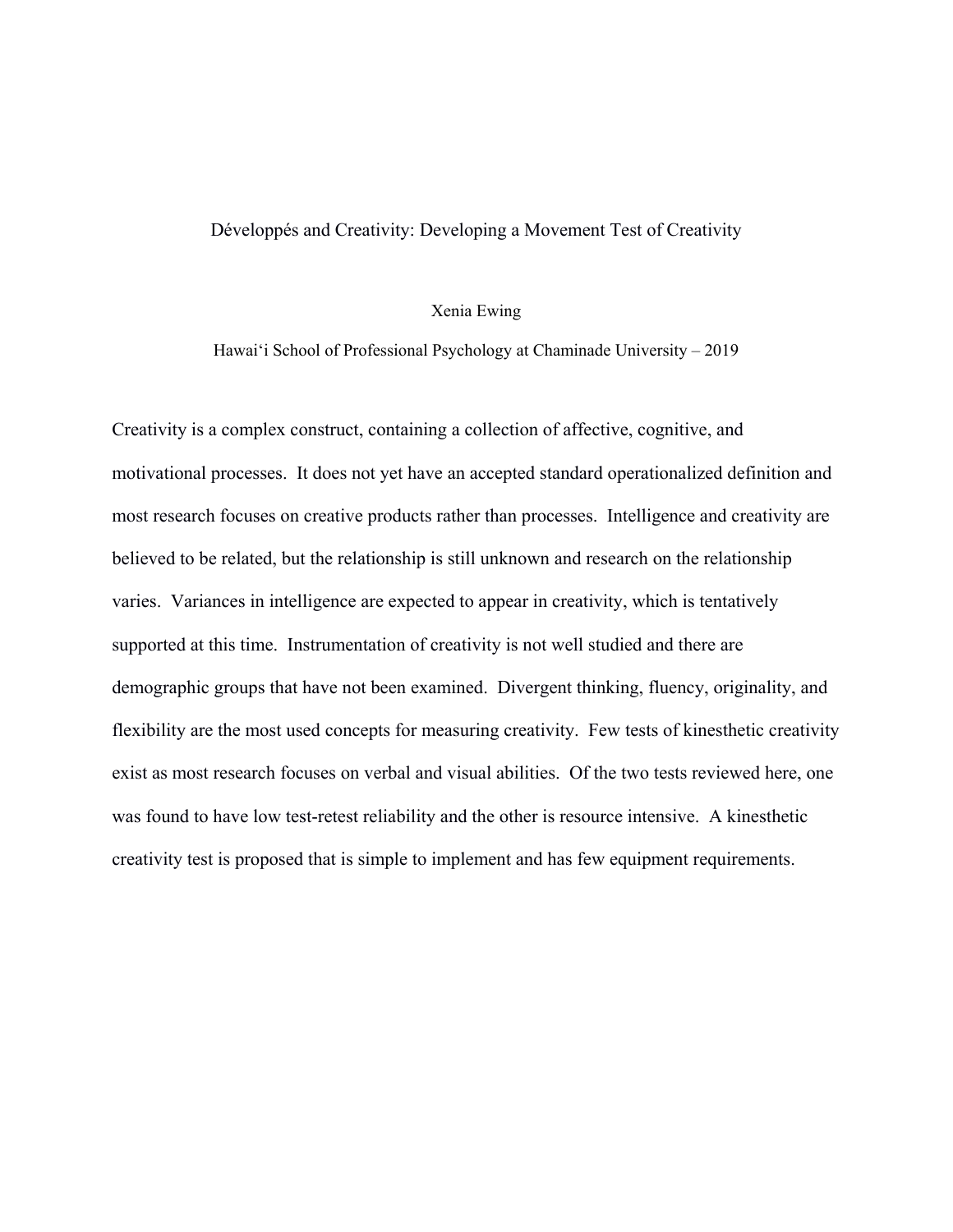# Table of Contents

| Page                      |  |
|---------------------------|--|
|                           |  |
|                           |  |
|                           |  |
|                           |  |
|                           |  |
|                           |  |
|                           |  |
|                           |  |
|                           |  |
|                           |  |
|                           |  |
|                           |  |
|                           |  |
|                           |  |
|                           |  |
| Creativity Defined<br>.26 |  |
|                           |  |
|                           |  |
|                           |  |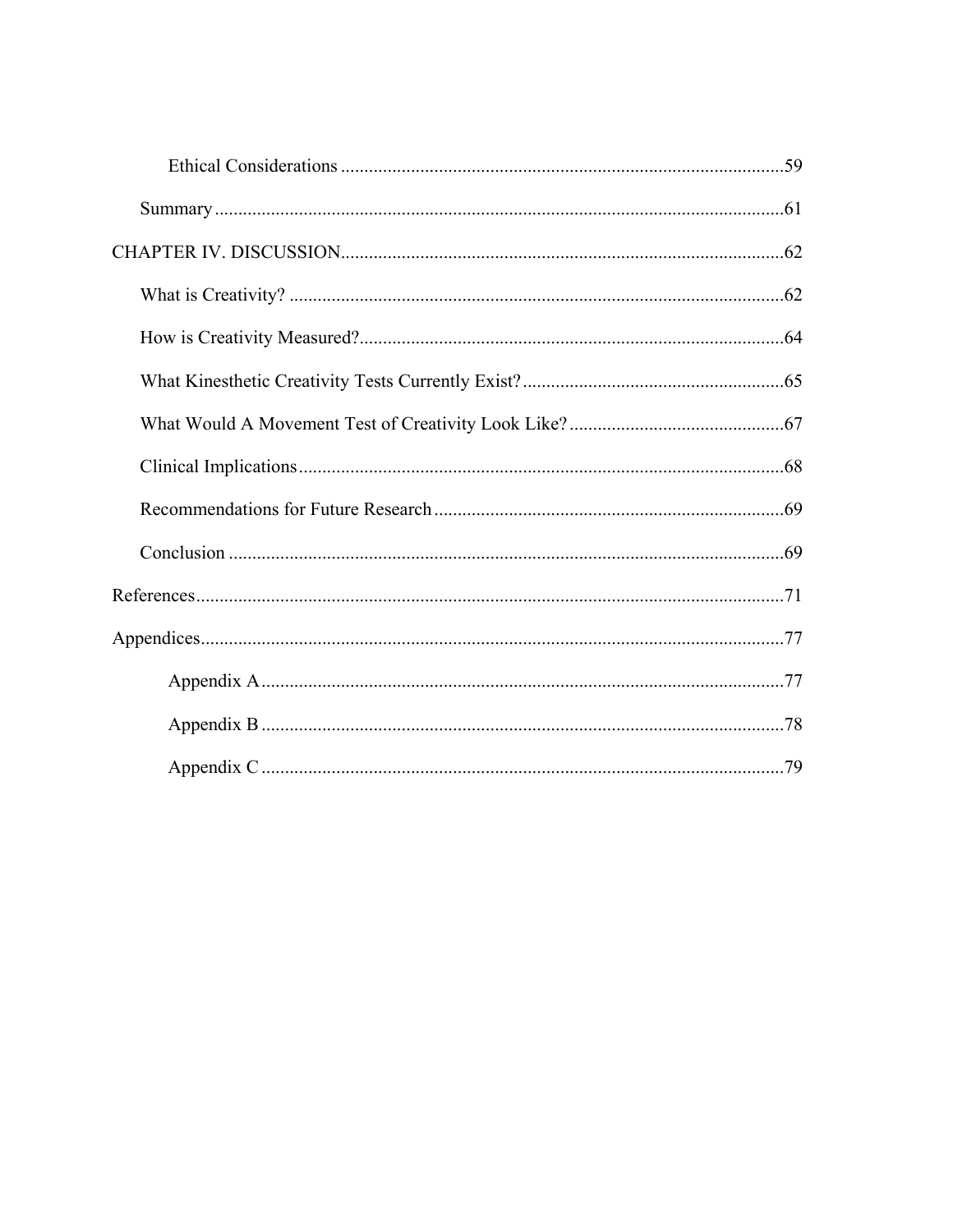#### **CHAPTER I. INTRODUCTION**

I have always been interested in moving. As a child, I was enrolled in ballet classes off and on. Eventually, I reached the proficiency required to dance *en pointe* or, in informal terms, in those shoes ballerinas wear that allows them to dance on their toes, sometimes referred to as "toe shoes". As an undergraduate, I took social dance and some mixed martial arts classes. While I would not say that I am an expert in either, these classes further instilled in me a love of different kinds of movements.

I also enjoy various artistic pursuits including needlework, crochet, and doodling. As such, another area of great interest to me is creativity. In fact, my research project in college was on how movement effects creativity (Ewing, 2013). Unfortunately, as it was not a truly rigorous study, I was unable to make meaningful conclusions at the time. Of course, the generalizability of the results would have been minimal as my participant pool was the Psychology 101 students at a competitive, private liberal arts college in Minnesota.

In the interest of full disclosure, I was also in Gifted and Talented (G/T) classes for the majority of my primary school experience. As such, I am aware of the G/T testing process and that creativity is one of the necessary traits frequently considered. It would be remiss of me to dismiss the specialized nurturing of my curiosity and creativity received through my Gifted and Talented classes.

Creativity is a desirable and difficult to define construct (Amabile, Conti, Coon, Lazenby, & Herron, 1996; Runco, 1993). Creativity has been found to have benefits in a variety of areas such as workplace leadership, psychological functioning, coping, emotional growth, therapeutic interventions and treatments, maintaining relationships, conflict resolution, and problem solving (Plucker, Beghetto, & Dow, 2004) as well as alleviating frustration (Isaacs, 1974).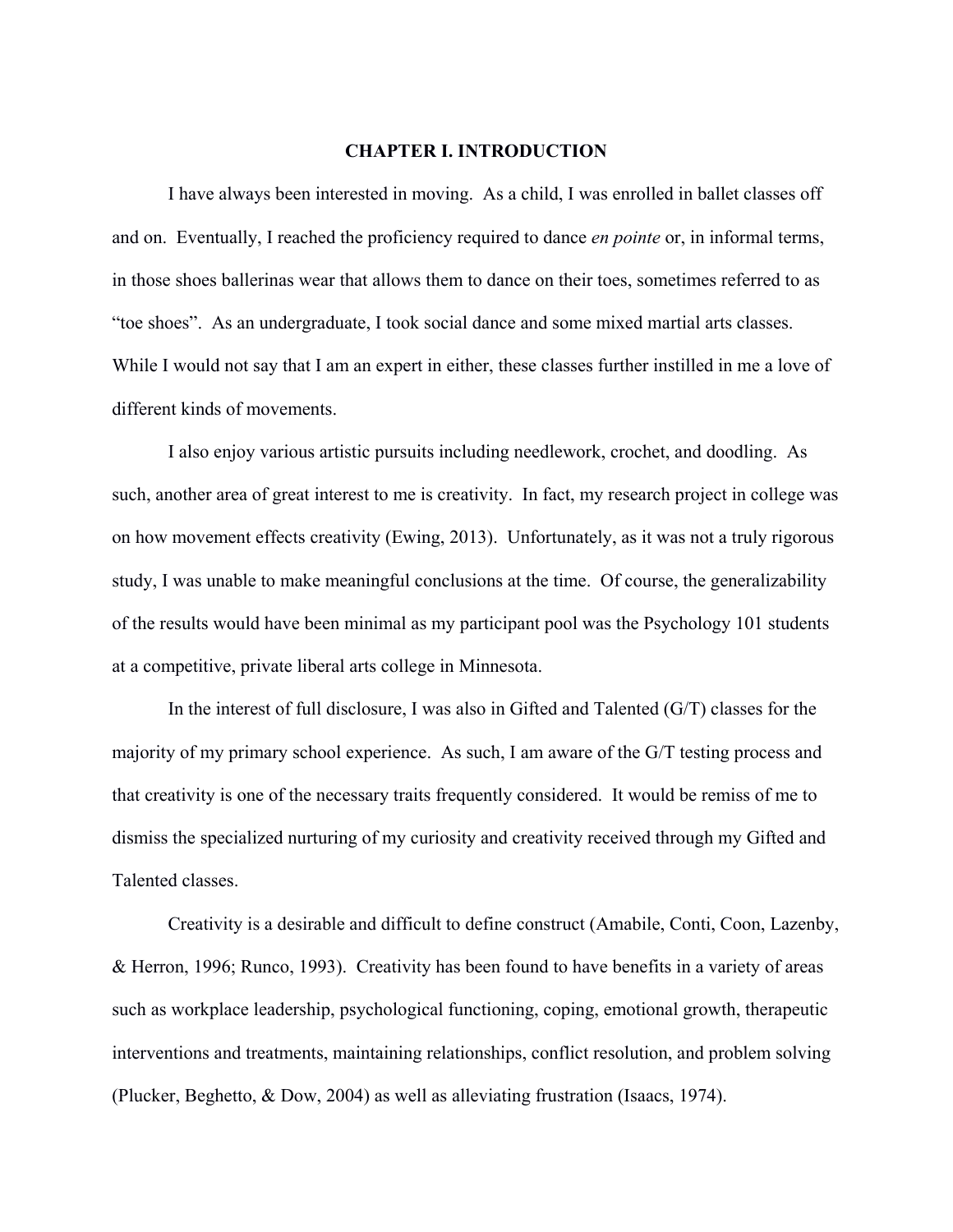While there are currently a variety of tests used to investigate and measure creativity, the vast majority are not concerned with motor or kinesthetic movement (Brennan, 1982; Friedman et al., 2003; Leung, et al. 2012; Slepian & Ambady, 2012; Taft & Rossiter, 1966). This is problematic as kinesthetic abilities are possibly separate factors in intellectual functioning that are distinct from verbal and visual and figural abilities (Morgan, 1996). Thus, this dissertation seeks to create a kinesthetic test of creativity building off of the extant research.

Creativity as a concept is still relatively young, with research on it starting slowly in the  $19<sup>th</sup>$  century (Runco & Jaeger, 2012). As such, has a relatively small body of research devoted to it. It is believed to be universal, cutting across cultures, domains, and disciplines (Han  $\&$ Marvin, 2002; Rekdal, 1979), and complex, involving multiple processes (Rekdal, 1979).

The universality of creativity and the lack of research have led to rise of numerous myths surrounding the concept and people deemed to be creative (Plucker, Beghetto, & Dow, 2004; Treffinger, 1986). This has potentially contributed to the apparent reluctance to study creativity as it is often considered to be too "soft" or "fluffy" to study (Plucker, Beghetto, & Dow, 2004; Treffinger, 1986). Another of these myths has led to the frequent conflation of intelligence and creativity, most often when genius is discussed (Cropley, 1966; Fuchs-Beauchamp, Karnes, & Johnson, 1993; Krippner, 1963).

Creativity research is gaining more traction, but little has been done examining bodilykinesthetic creativity (Brennan, 1982; Cleland, 1994; Cleland & Gallahue, 1993; Zachopoulou & Makri, 2005).

# **Rationale**

Intelligence is highly valued in schools and there are a plethora of extensive measures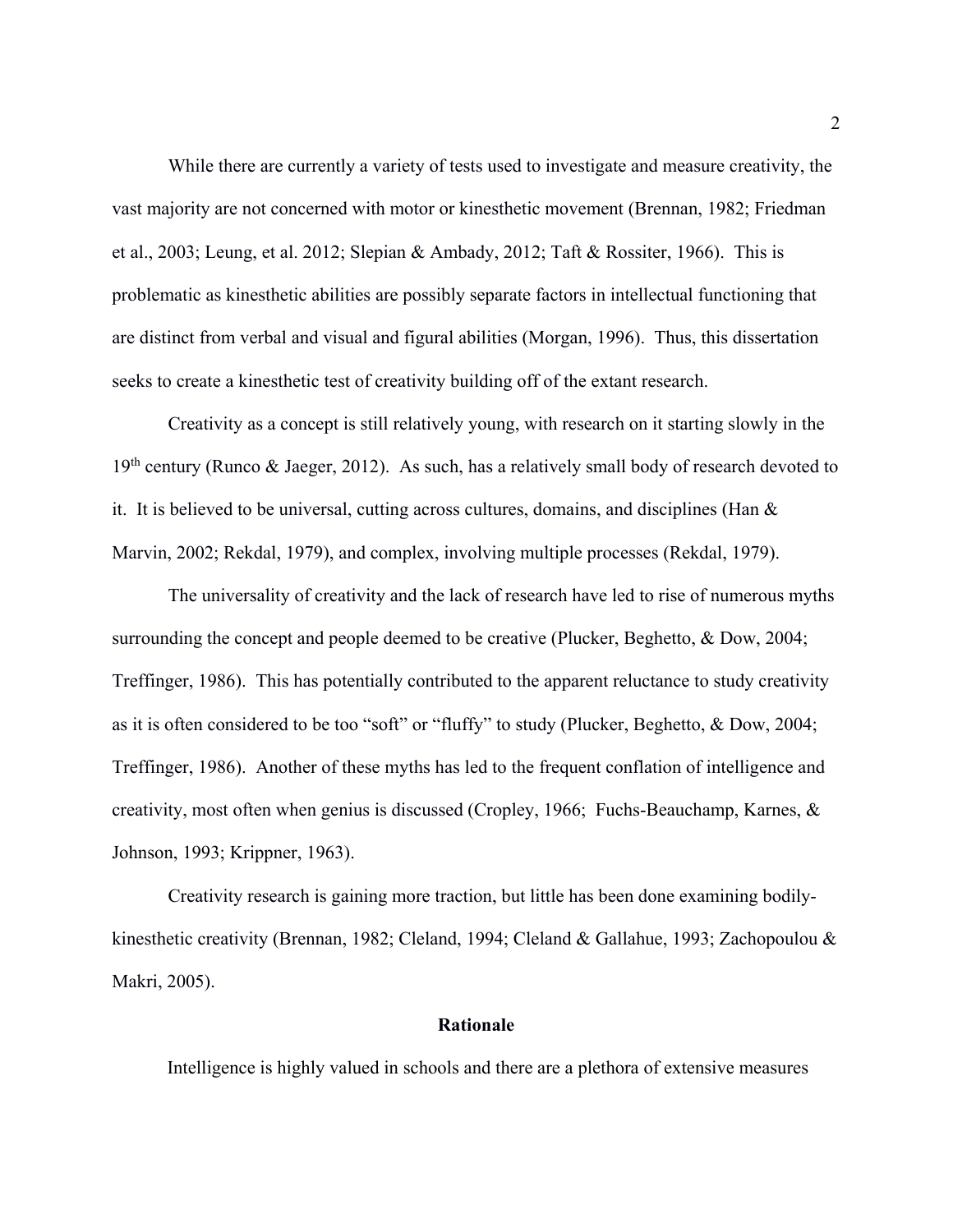used to assess it. Creativity is theoretically desirable in the school setting, but is typically valued lower than intelligence and may even be outright disliked as a trait in students (Kaufman & Plucker, 2011). Furthermore, there are significantly fewer tests of creativity extant and only one is used with great regularity despite numerous critiques, though seldom used alone as the basis for admissions into gifted programs: The Torrance Tests of Creative Thinking (Amabile, 1982; Kaufman & Plucker, 2011; Kim, 2006). The TTCT subtests are mostly verbal while some involve drawing. Typically, the examinee is administered one or several of the subtests. Most other creativity tests are similar to the TTCT in content, administration, and scoring (Amabile, 1982). Furthermore, assessing creativity in higher education is difficult because most creativity assessment tools on the market are geared toward young children, tend to have insufficient reliability and validity, and/or assess only trivial aspects of creativity (Baer & McKool, 2009).

Most tests of creativity focus on verbal and visual creativity (Brennan, 1982; Friedman et al., 2003; Leung, et al. 2012; Slepian & Ambady, 2012; Taft & Rossiter, 1966). This manifests in the measures used. There are tests that use verbal fluency, drawing fluency, problem solving, idea generation, and visual closure ability to measure creativity. However, these are not necessarily generalizable to all forms of creativity (Gardner, 1995). As such a nonverbal, motor or kinesthetic test is needed to assess kinesthetic creativity. Currently, there is a paucity of such tests in the extant literature.

The question of what is the relationship between creativity and intelligence is significant due to the seemingly higher value placed on intelligence than on creativity in schools and tests. However, in daily life, creativity is equally, if not more, important since creativity helps with adapting to strange and different situations (Kaufman & Plucker, 2011). The answer to what the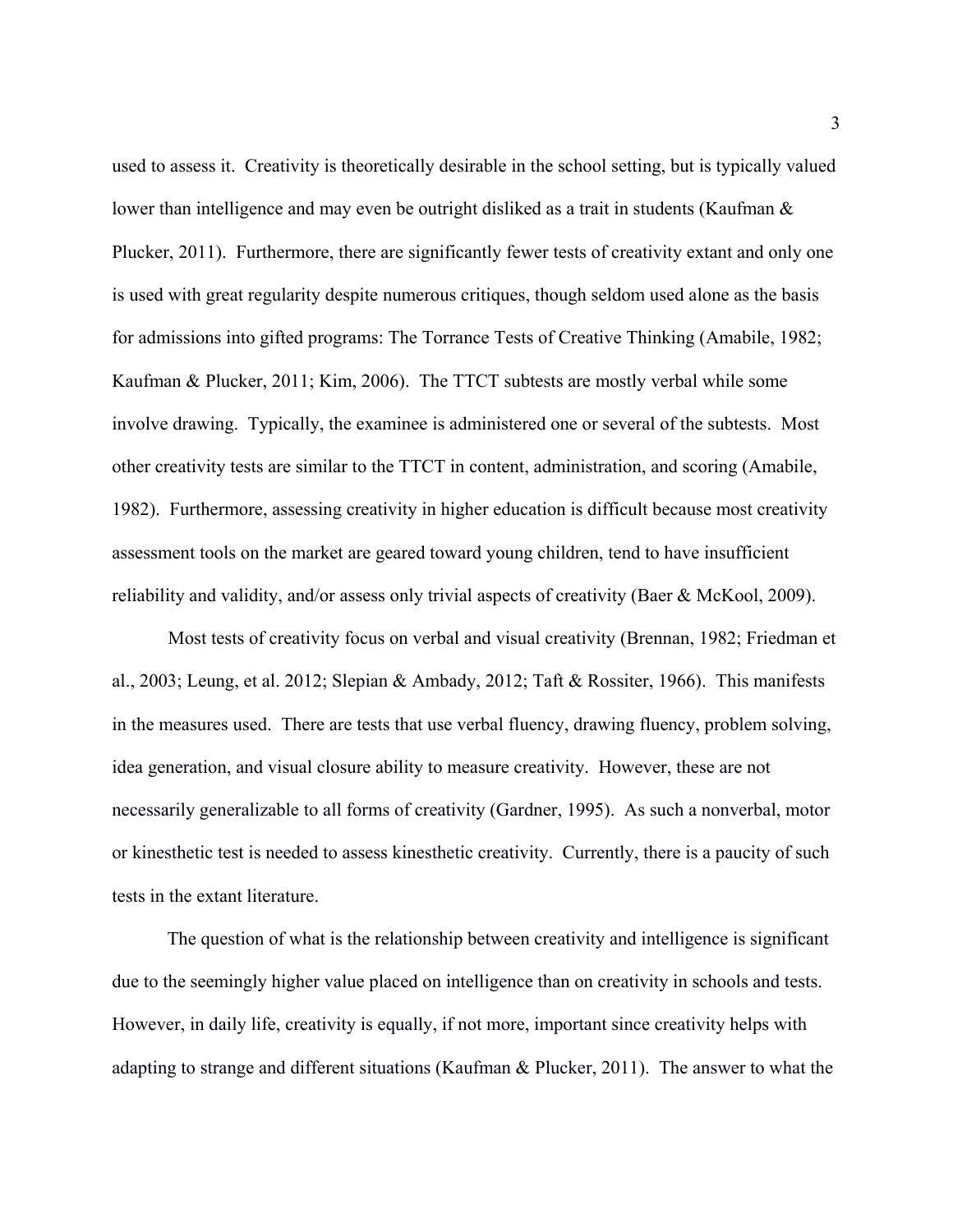relationship between these two constructs is exactly may very well affect numerous children's and adults' lives (Kaufman & Plucker, 2011).

Creativity is related to, but different from, giftedness (Karowe, 1963) and is important in various theories of giftedness. However, schools have difficulty developing reliable and consistent ways to identify gifted students, particularly gifted students with above-average creative skills (Kaufman & Plucker, 2011). Psychological testing detects intellectually gifted children, but does not easily detect those that are creatively gifted (Rekdal, 1979). Most assessments for identifying gifted students rely on verbal and quantitative content and focus on assessing achievement and aptitude in these domains (Kim, 2006).

While there are a variety of tests screening for and assessing giftedness, these tests are not synonymous with creativity tests. Furthermore, tests of giftedness assess for more than just creativity (Karowe, 1963; Rekdal, 1979). Mass testing, emphasis on academic achievement, as well as achievement and aptitude scores overlook many potentially creative individuals (Rekdal, 1979).

Researchers, psychologists, and educators typically focus on creativity or intelligence and seldom pay attention to the two's interrelatedness or accept the idea that the two are negatively correlated (Kaufman & Plucker, 2011). This likely explains the oft found result in research that teachers prefer smart students over creative ones, ignoring the possibility that students could be high, or low, in both traits. Finding out more about creativity's relationship with intelligence could help reveal aspects of both that are ignored in the traditional classroom (Kaufman & Plucker, 2011).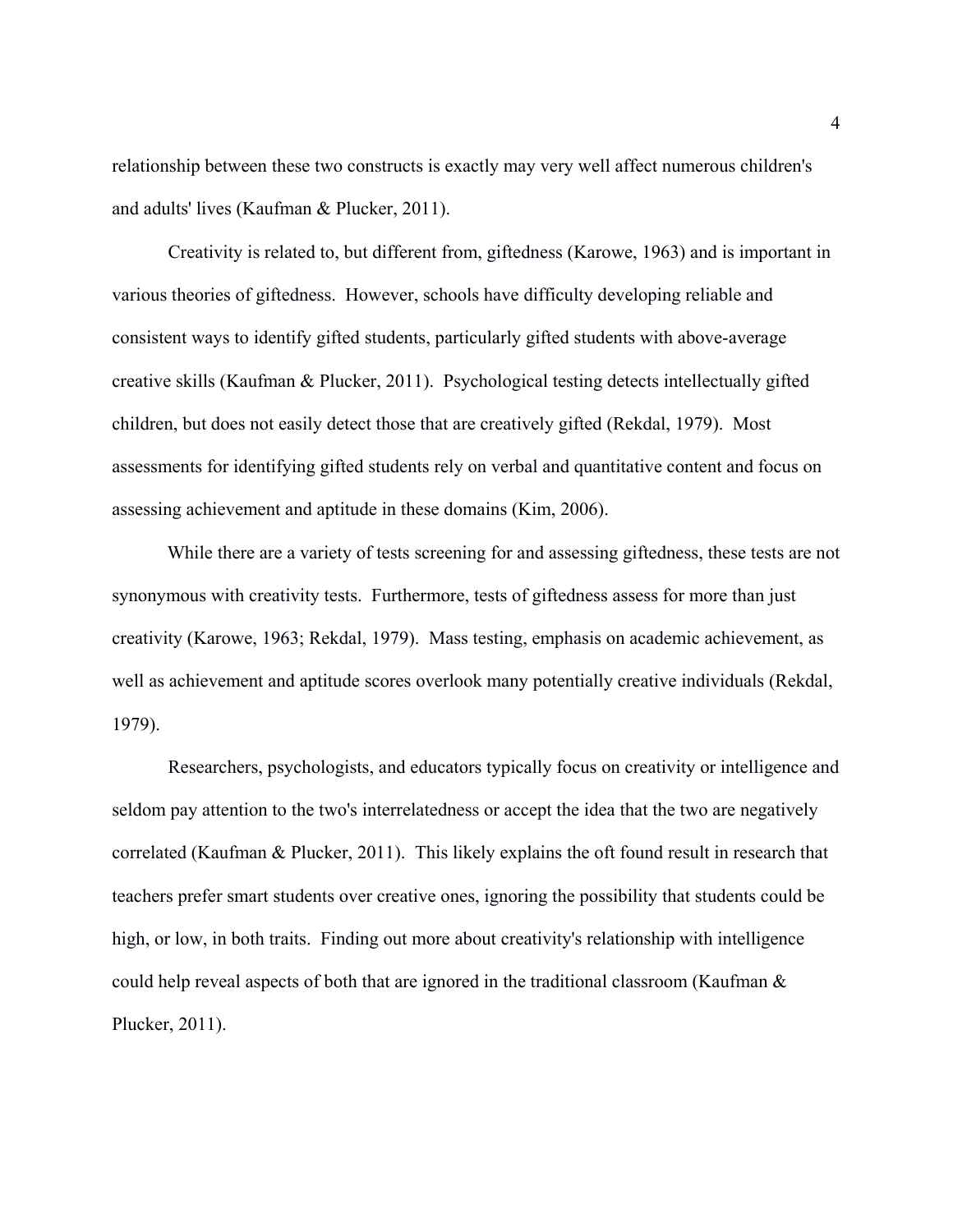## **Purpose of the Dissertation**

The purpose of this dissertation is to provide a nonverbal test of creativity to assess low and high kinesthetic creativity that can be used in research investigating kinesthetic creativity. For the purposes of this dissertation, a basic outline of what the test looks like will be provided as well as suggestions for variations researchers may be interested in pursuing. Furthermore, suggested scoring practices will also be provided.

## **Research Questions**

The questions driving this dissertation are:

- What is creativity?
- How does it connect to intelligence?
- How is it measured?
- What kinesthetic creativity tests currently exist?
- What would a movement test of creativity look like?

# **Significance of the Study**

The key stakeholders for this proposal are researchers and gifted and talented program testers, which by extension means gifted and talented students are stakeholders as well. Researchers will be able to use the creativity test to assess how different variables affect kinesthetic creativity. This may be particularly helpful in the field of Industrial/Organizational Psychology as interventions could be tested to see how creativity can be boosted in employees. Furthermore, reliance on written tests of creativity may be missing a number of children who would otherwise qualify for G/T classes (Stroup & Pielstick, 1965).

In policy and theory, creativity and giftedness are associated (Kettler & Bower, 2017;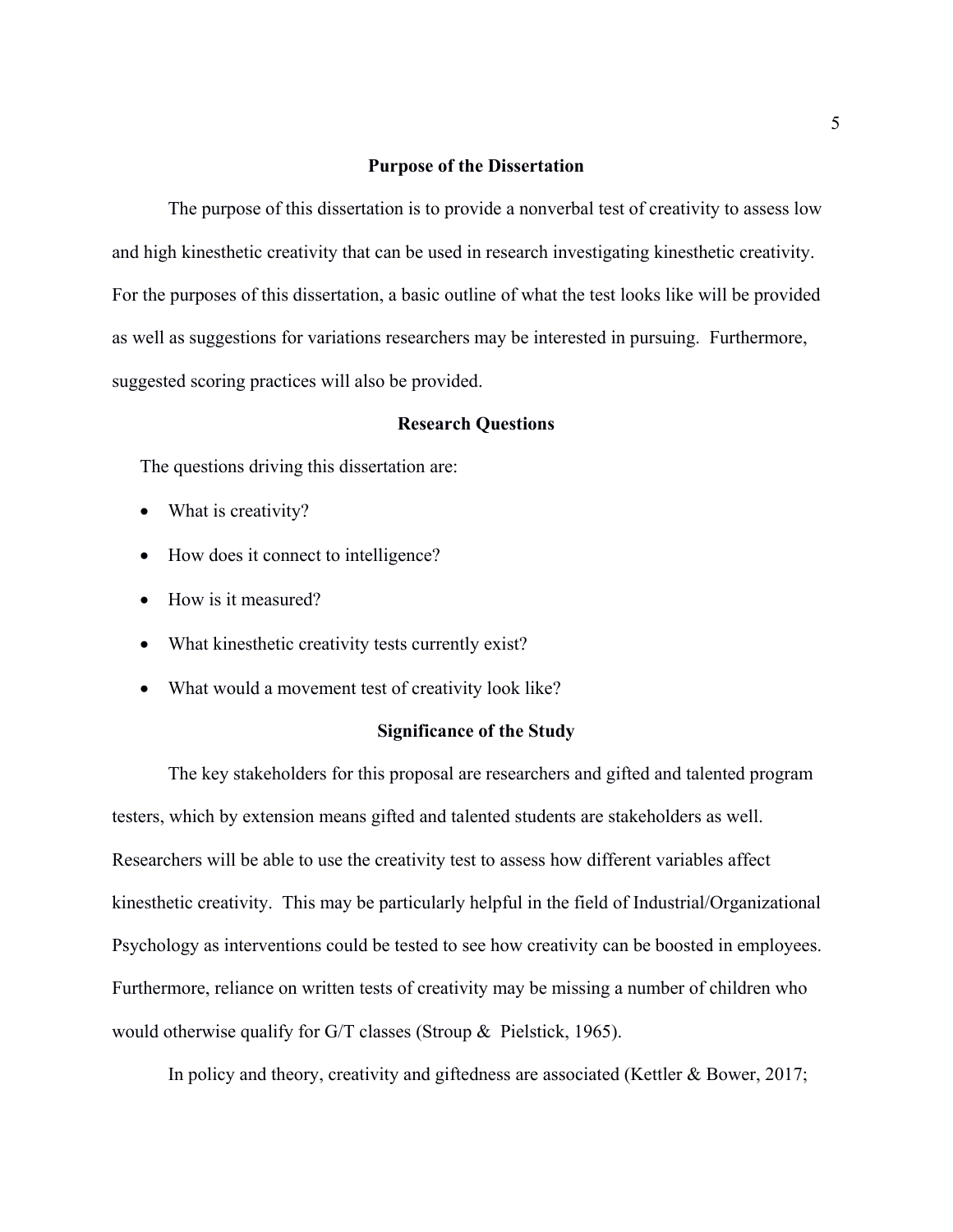Runco & Jaeger, 2012). In point of fact, creativity is one of the requirements for acceptance into Gifted and Talented Programs in many states and school districts since it is an important aspect of giftedness (Kettler & Bower, 2017; Runco, 1993).

To help identify gifted children, the United States Federal Government defines such children as follows:

Gifted and talented children are those identified by professionally qualified persons, who by virtue of outstanding abilities are capable of high performance. These are children who require differentiated educational programs and/or services beyond those normally provided by the regular school program in order to realize their contribution to self and society.

Children capable of high performance include those with demonstrated achievement and/or potential ability in any of the following areas, singly or in combination:

- 1. General intellectual ability,
- 2. Specific academic aptitude,
- 3. Creative or productive thinking,
- 4. Leadership ability,
- 5. Visual and performing arts.
- 6. Psychomotor ability. (Marland, 1971, p.8).

The abilities of these children may be general, affecting multiple areas of their lives, or very specific talents that are only apparent in certain circumstances (Pierangelo & Giuliani, 2001). It is estimated that approximately 3 to 5 percent of the school population is gifted and/or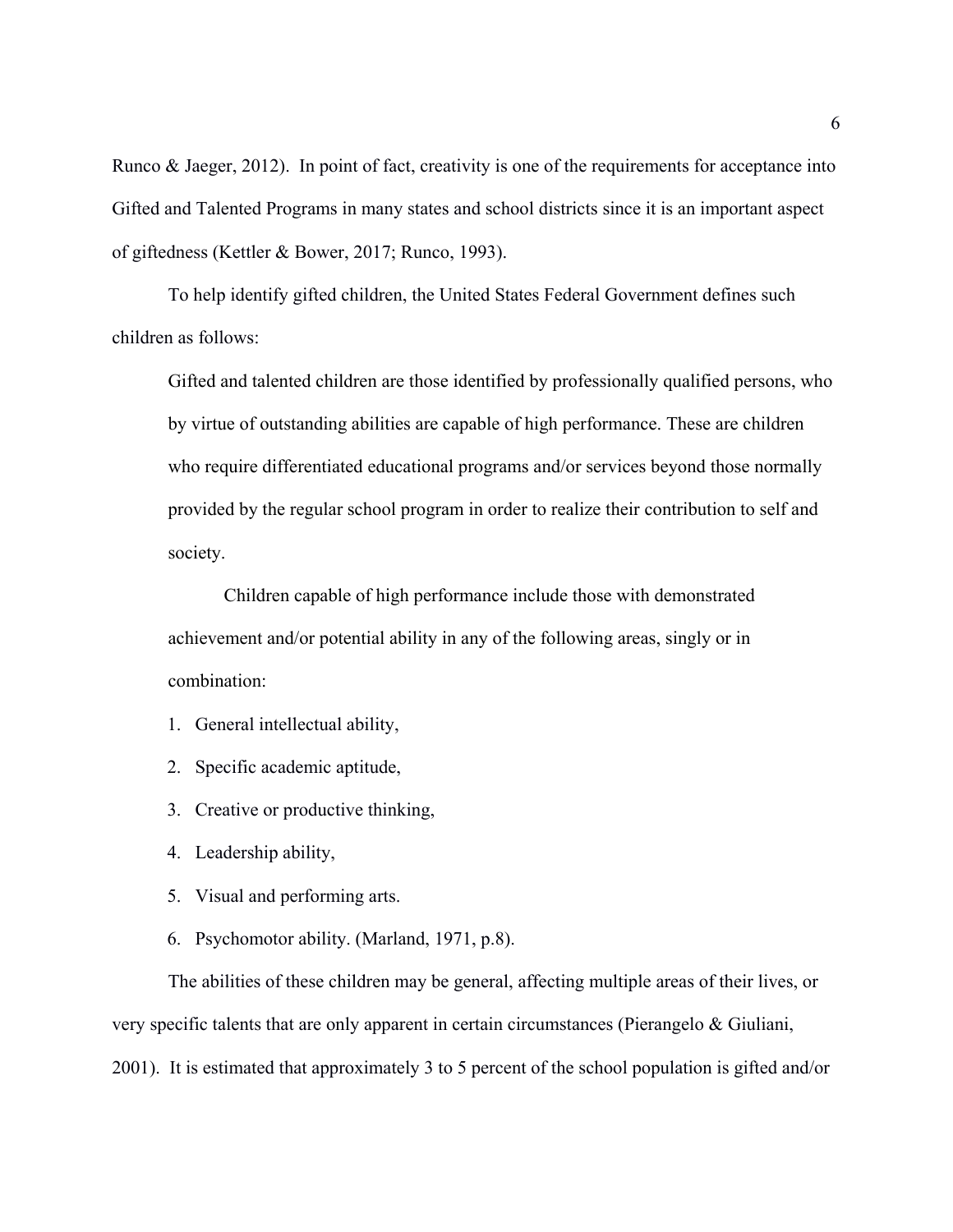talented (Pierangelo & Giuliani, 2001). Basing identification of gifted students solely on IQ scores risks missing students who are disadvantaged, poor test-takers, or with borderline scores. Furthermore, children identified solely by IQ are not always the most creative (Kim, 2006).

As there are different kinds of creativity as there are multiple intelligences, it may be beneficial for applicants to be able to have their kinesthetic creativity assessed. Furthermore, Gardner's (1995) multiple intelligences are sometimes used to assess giftedness (Reid  $\&$ Romanoff, 1997), but bodily-kinesthetic intelligence is often overlooked (Stroup & Pielstick, 1965). This may allow some students who would qualify for gifted and talented programs to miss out as their area of giftedness is not assessed, especially since verbal creativity skills do not predict motor abilities (Stroup & Pielstick, 1965).

In general, motor creativity has been overlooked in the research (Brennan, 1982; Cleland, 1994; Cleland & Gallahue, 1993; Stroup & Pielstick, 1965; Zachopoulou & Makri, 2005). Few tests have been generated specifically examining kinesthetic creativity. There is a need for tests measuring this kind of creativity.

Group-administered inventories have historically been an ideal way to screen students for creatively gifted programs in schools. These instruments evaluate psychological, personality, motivational, and biographical traits that typically characterize the highly creative (Rimm, Davis, & Bien, 1982). Self-, parent-, and teacher-report screeners often involve items that detect traits like independence, perseverance, wide-ranging interests, and curiosity. Of course, the so-called characteristics approach to detecting creative students works best when paired with another method of assessment (Rimm, Davis, & Bien, 1982).

In practice, teacher nominations are the most common method for identifying gifted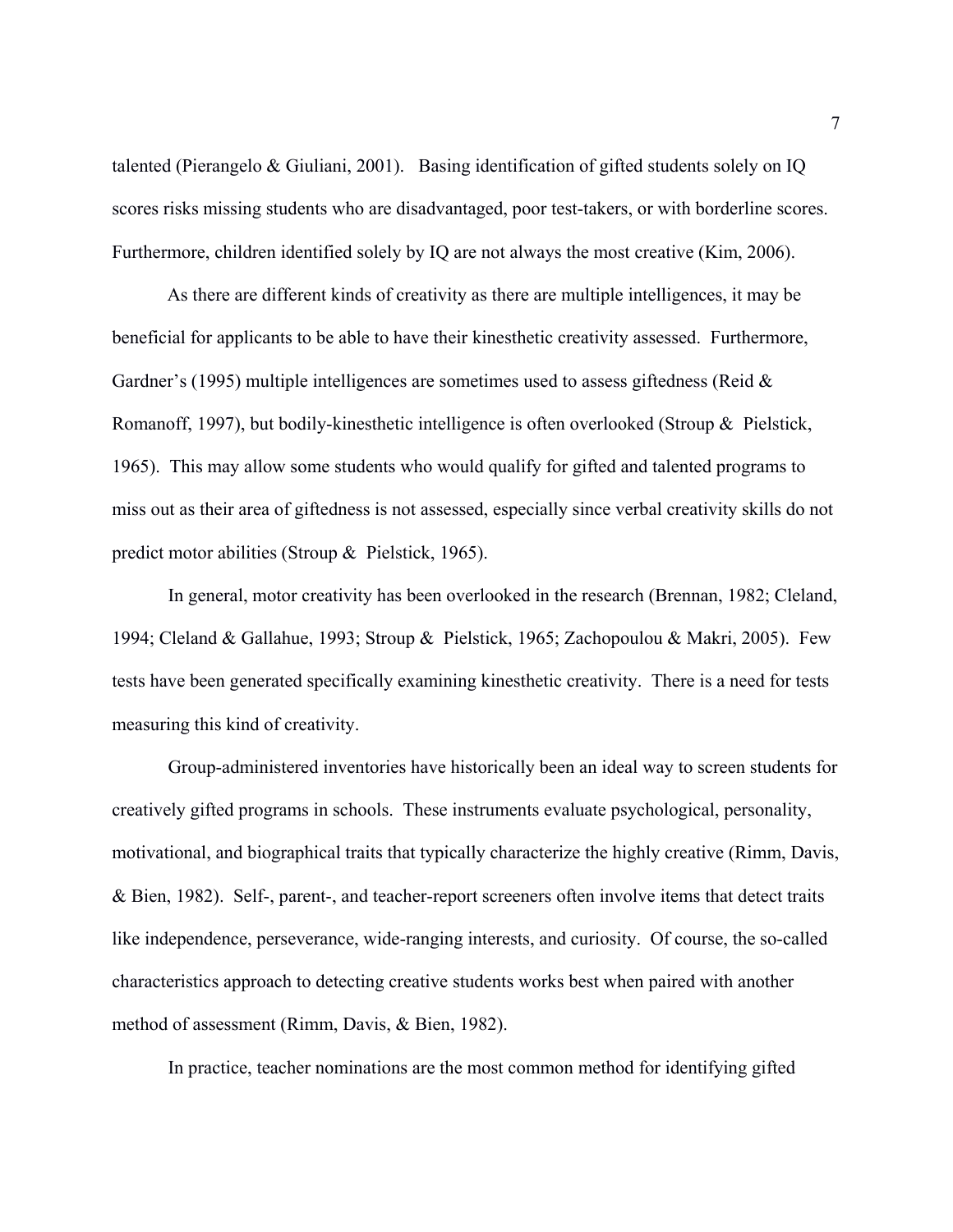students. However, teachers have been found to prefer gifted students with low creativity levels and are more likely to identify high achievers and "teacher pleasers" as gifted rather than unconventional creative students (Kim, 2006). Additionally, teacher recommendations and nominations focus more on classroom performance than on potential and they may mislabel energetic, "unconventional" students as having Attention-Deficit/Hyperactivity Disorder (ADHD) or a conduct disorder (Kim, 2006). When asked, teachers cite immature social and emotional behavior, lack of ambition, lower productivity, and low achievement as reasons for not expecting certain children to not be gifted (Kim, 2006). Unfortunately, bored gifted children may very well engage in all of these behaviors!

It is important to note that simply relying on ratings from peers and faculty is not enough in identifying creativity and giftedness as both groups of adults rely on different criteria for determining intelligence and creativity in individuals, thus suggesting important cues for rating both traits are being missed (Rossman, 1976). This is borne out by the fact that neither peers or faculty attend to fluency cues when asked to rate students on creativity. This failure to consider or detect cues of creativity can be addressed by assuring that judges have access to a wide range of ability, personality, and production data concerning the individual being assessed (Rossman, 1976).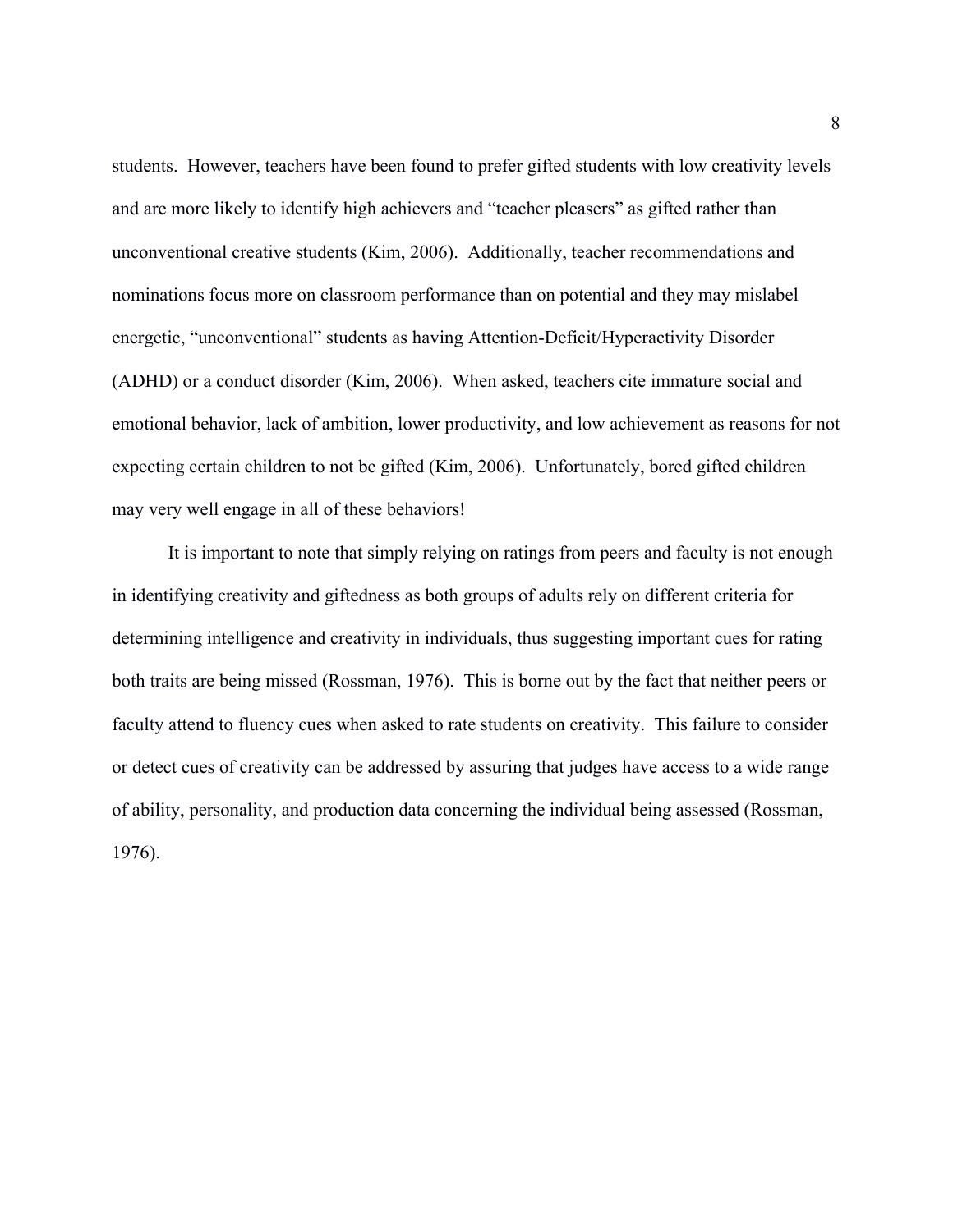#### **CHAPTER II. LITERATURE REVIEW**

How does one decide who is a creative person? Is it the one thought creative by peers or instructors? Or the one who produces creative works? Must a person meet all these criteria? Furthermore, is it possible to find indicators of creativity "independent-of-intelligence"? These are just a few of the questions that have plagued creativity research (Rossman, 1976).

### **What Is Creativity?**

Creativity is often a greatly sought-after skill. There are a variety of situations in which priming or maximizing creativity is desired. For example, a business may wish to increase innovation, an artist needs a new idea for their next project, or a graduate student needs a novel way to expand on previous research. However, creativity is a complex concept consisting of many factors and, as such, is difficult to define and operationalize (Amabile, Conti, Coon, Lazenby, & Herron, 1996; Runco, 1993).

There are many ways to look at and define creativity. The standard way of defining it involves uniqueness and utility, but not all researchers use this definition (Amabile et al., 1996; Rekdal, 1979; Runco & Jaeger, 2012). Given that there are multiple ways to define creativity, it should not be surprising that there are multiple approaches to operationalizing creativity. Should it be considered to simply be broad-minded thinking (Friedman, Fishbach, Förster, & Werth, 2003)? Or perhaps fluidity in reasoning (Slepian & Ambady, 2012)? Simply originality in responding? Or maybe even how many different ideas generated (Leung et al., 2012)? It is important to know how creativity is defined since that dictates how it is measured and assessed, but first, a look at some myths surrounding creativity.

# **The Crazy Loner and Other Creative Myths**

The first, and perhaps most persistent, myth that has been identified is that people are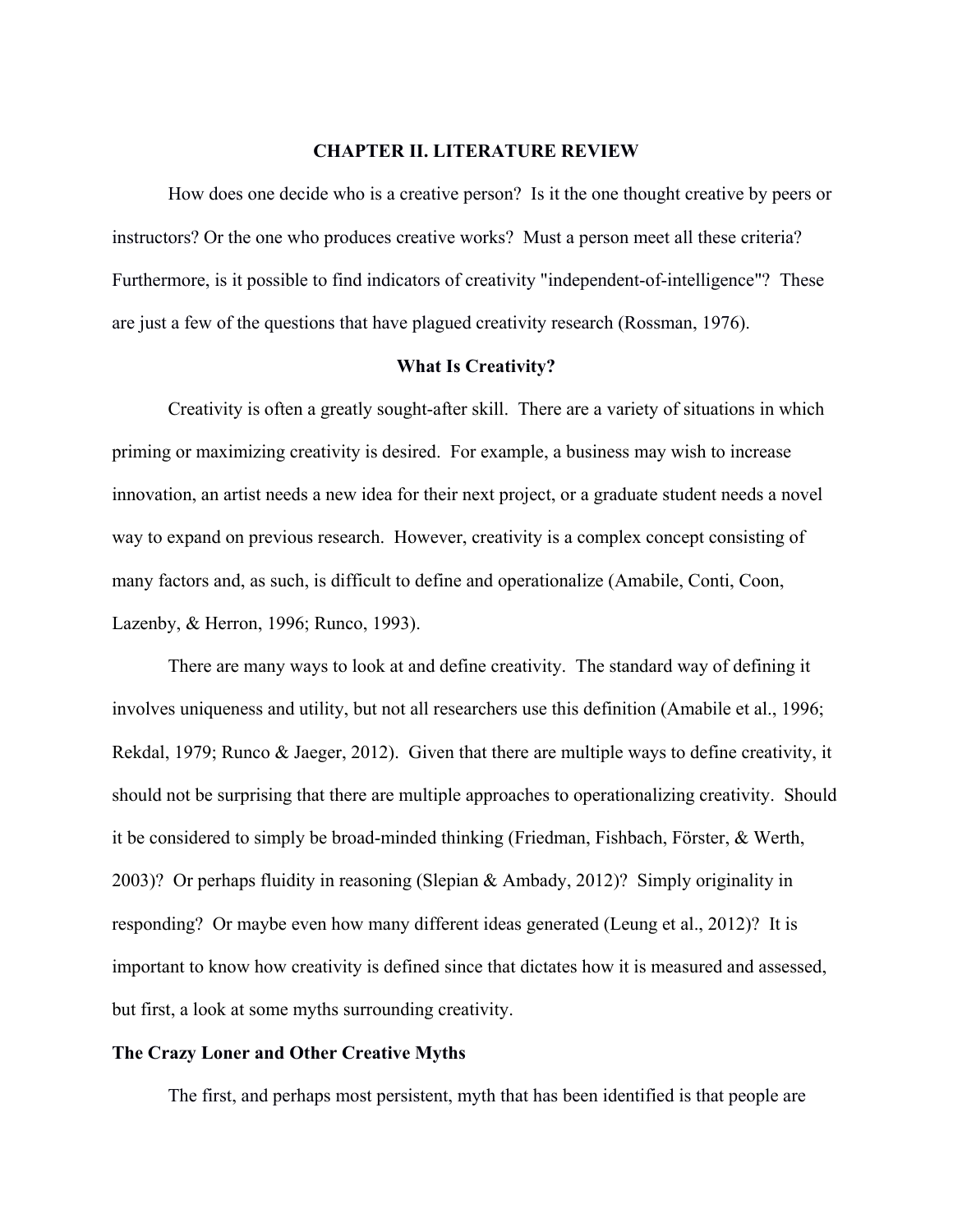born with a set capacity for creativity that is unchanging, similar to how we tend to view intelligence as fixed (Plucker, Beghetto, & Dow, 2004). However, this idea has been repeatedly refuted in research on training and fostering creativity (Plucker, Beghetto, & Dow, 2004; Treffinger, 1986).

This myth is most likely due to the mystification of creativity and the focus on eminent creators, referred to as "Big C" creativity (Plucker, Beghetto, & Dow, 2004; Treffinger, 1986). Big C creativity research focuses on individuals who are societally considered to be creative, which often ends up conflating creativity with genius. This perpetuates the stereotype of Big C versus little c creativity, which is a distinction that has not been formally studied or established (Plucker, Beghetto, & Dow, 2004).

A second myth is that creativity is inextricably linked with negative aspects of human psychology and society ("lone nut" stereotype- creative loner with a dark side). Many studies have been published examining the link between creativity, drug use, mental illness, and criminality that presuppose a strong link between these negative behaviors and conditions and creativity (Plucker, Beghetto, & Dow, 2004). This leads to situations like teachers viewing creative students as potential troublemakers despite the teachers having positive connotations of creativity and view it as important (Plucker, Beghetto, & Dow, 2004). However, these negative stereotypes are not born out in the research. In point of fact, drug usage has been found to enhance creative thought while creating an overall deficit in creative productivity (Plucker, Beghetto, & Dow, 2004). The focus on Big C creativity encourages the myth of the deviant creative and discourages focus on what leads some creative people to engage in illicit activities (Plucker, Beghetto, & Dow, 2004).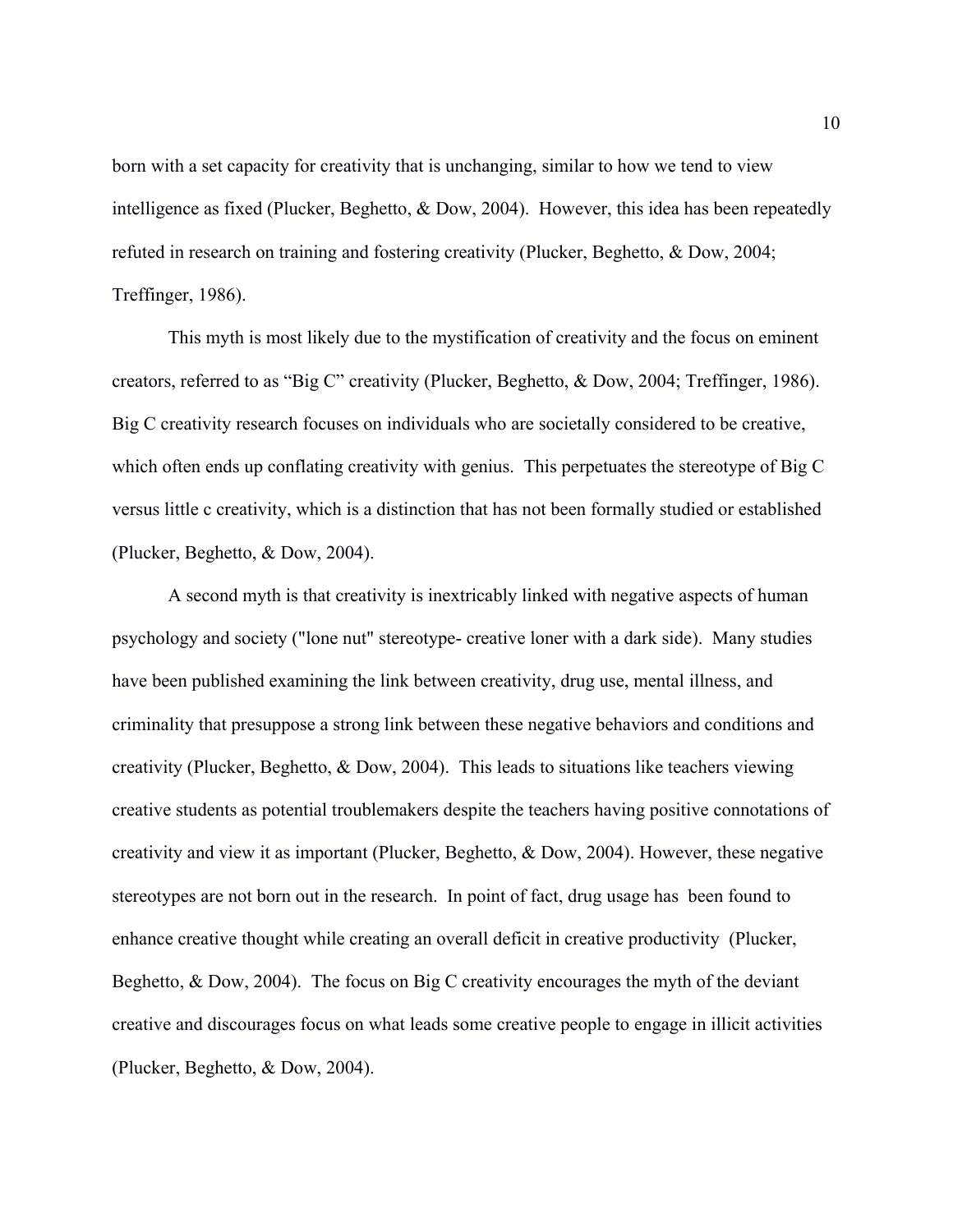Arising partially from the stereotype of creative individuals as a "barefooted hippie running around a commune while rubbing crystals on his head" is the idea that creativity research is a soft science (Plucker, Beghetto, & Dow, 2004). Commercialized programs that promise to provide training and increase creativity in participants based on weak theoretical and empirical foundations contribute to this myth. Character traits such as "uninhibited", "riskseeking", and "open to the irrational" support the 'beatnik creative' stereotype and enforce the myth that creativity is a soft, fuzzy subject. This is rather amusing since these traits have been identified as shared by creative college students and successful professionals (Plucker, Beghetto, & Dow, 2004). The extant research indicates creativity is as valid and "hard" a topic as any other in psychology research (Plucker, Beghetto, & Dow, 2004; Treffinger, 1986; Treffinger, 2009).

Another popular myth is that being in a group enhances creativity (Plucker, Beghetto, & Dow, 2004). However, this has not been born out in the literature. Brainstorming research consistently indicates that idea generation is more effective, and more creative, when individuals conduct their brainstorming on their own and then the group reconvenes to pool the ideas (Plucker, Beghetto, & Dow, 2004). This myth is problematic because it can encourage overlooking the influence and role of the individual within the group or a larger organization. The narrative of the more creative group is a new one and grew out of perceptions that the individual's role was overemphasized in earlier creativity research (Plucker, Beghetto, & Dow, 2004).

The final myth going to be touched on here is the idea that creativity is too difficult to measure (Plucker, Beghetto, & Dow, 2004; Treffinger, 1986; Treffinger, 2009). This myth finds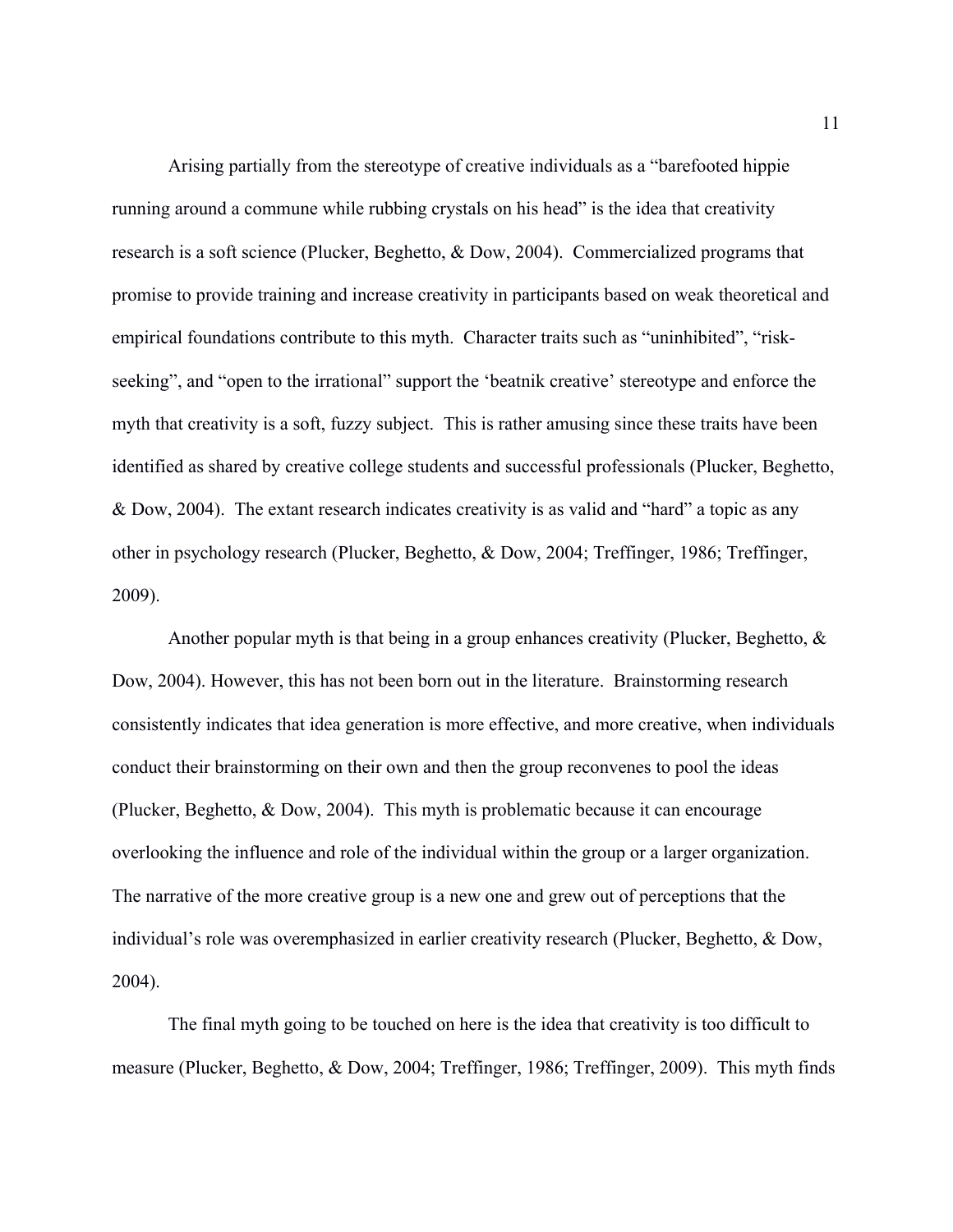its roots in the previous myths and stereotypes about creativity. Fortunately, research does not support this myth either. A variety of operational definitions have been put forth to study creativity and numerous tests have been generated that have been utilized to research it (Plucker, Beghetto, & Dow, 2004; Treffinger, 1986; Treffinger, 2009; Zachopoulou & Makri, 2005).

The generation and pervasiveness of these myths both in popular opinion and in research have much to do with cultural and historical perspectives.

#### **A Historical Perspective**

The field of creativity studies stretches as far back as the 1930s, but the conflation of genius and creativity began centuries ago (Runco & Jaeger, 2012). Much of creativity research has focused on the concept as universally applicable across domains and disciplines (Han & Marvin, 2002; Rekdal, 1979). This leads to the hypothesis that all humans are, to varying degrees, potentially creative. The difference being in terms of how frequently creative and what level of creativity (Rekdal, 1979). The paradigm shift toward domain-specific, or various types, of creativity is still in its relative infancy, having started sometime around the 1980s (Han & Marvin, 2002).

Creativity as an idea, is in fact, universal and found both in Eastern and Western thought and culture (Krippner & Arons, 1973). However, Western creativity can be considered to be "product-centered", while Eastern creativity is more "process-centered." What makes for process-centered creativity is difficult to define and therefore assess, leaving product-centered creativity the one with a larger body of research (Krippner & Arons, 1973). If one looks closer at the different cultures within the East and West, one will find differences in what is considered to be a creative product or even a creative person. As such, it is difficult to define creativity in a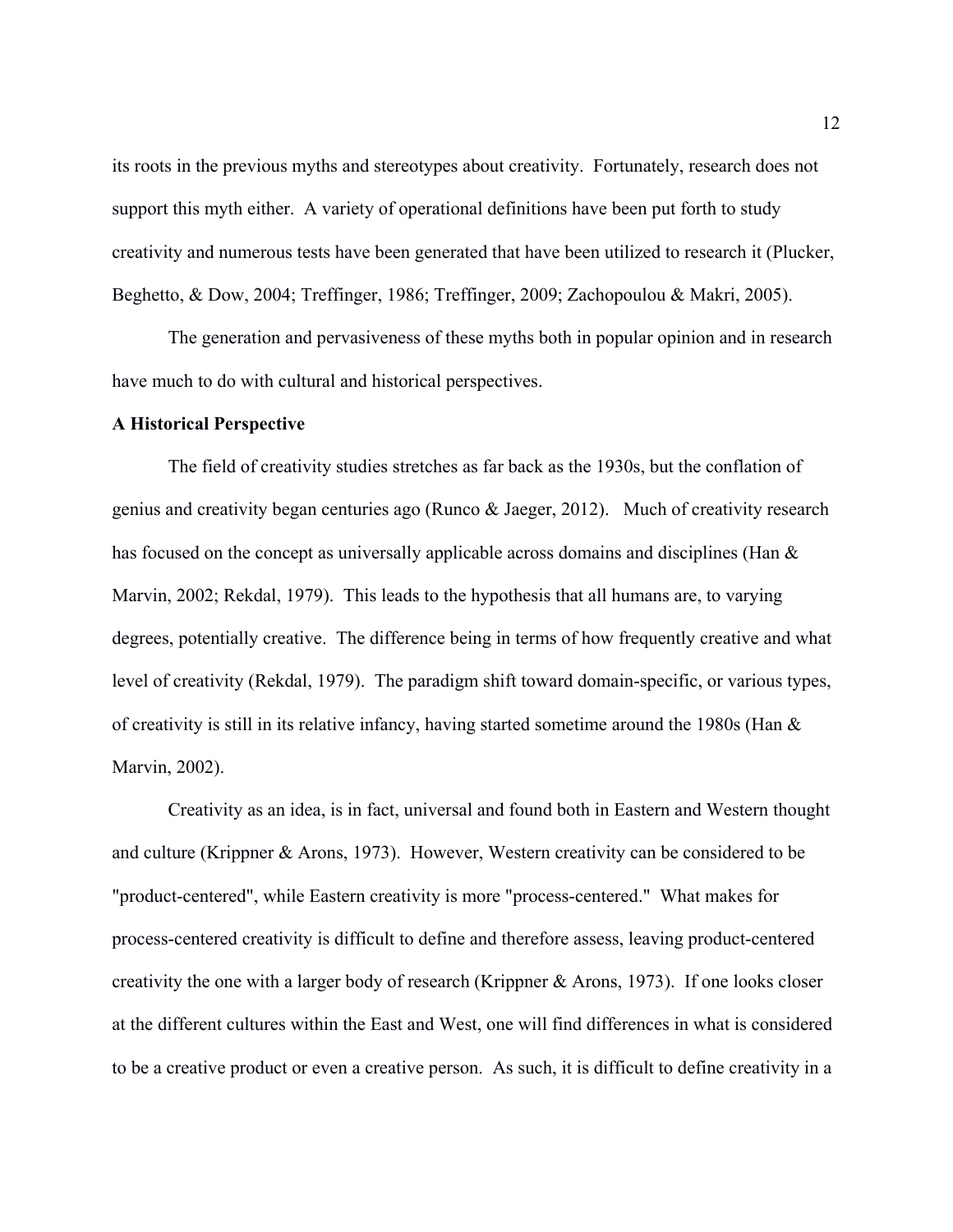universally accepted way (Krippner & Arons, 1973).

Creativity is a complex set of cognitive, motivational, and affective processes (Rekdal, 1979). Historically, it has been examined and assessed from four perspectives: product, process, person, and place/environment (Hunsaker & Callahan, 1995; Kettler & Bower, 2017; Rekdal, 1979; Trevlas, Matsuoka, & Zachopoulou, 2003), but creativity can be viewed in a myriad of ways and only person and product are consistently studied (Hunsaker & Callahan, 1995). The creator's cognitive style and personal qualities, the product's properties, standards for judging, and the aesthetics of the responses are a few different lenses that can be used (Rekdal, 1979).

Given the universality of creativity, it is likely not particularly surprising that a number of myths have sprung up around it. Some of these myths have contributed to the lack of a clear definition of creativity in research (Plucker, Beghetto, & Dow, 2004).

Generally speaking, creativity and intelligence have been viewed as separate, unrelated abilities. As such, they have attracted the attention of different scholarly communities with different audiences. (Silvia, 2015). The idea that these two concepts are alike is a recent development and influenced heavily by Guilford's Structure of Intellect (SI) model (Guilford & Hoepfner, 1966; Kaufman & Plucker, 2011; Silvia, 2015). J. P. Guildford was the first to publicly recognize the need to independently study creativity (Kaufman & Plucker, 2011). The SI model is seen now more as a source of historical interest than an accurate model of intelligence and creativity while still providing influence to today's research (Silvia, 2015).

This influence takes the primary form of the idea that some mental processes are *convergent* and others *divergent*. Convergent processes are those that narrow or focus thoughts to find the correct answer while divergent processes widen or broaden thought to find multiple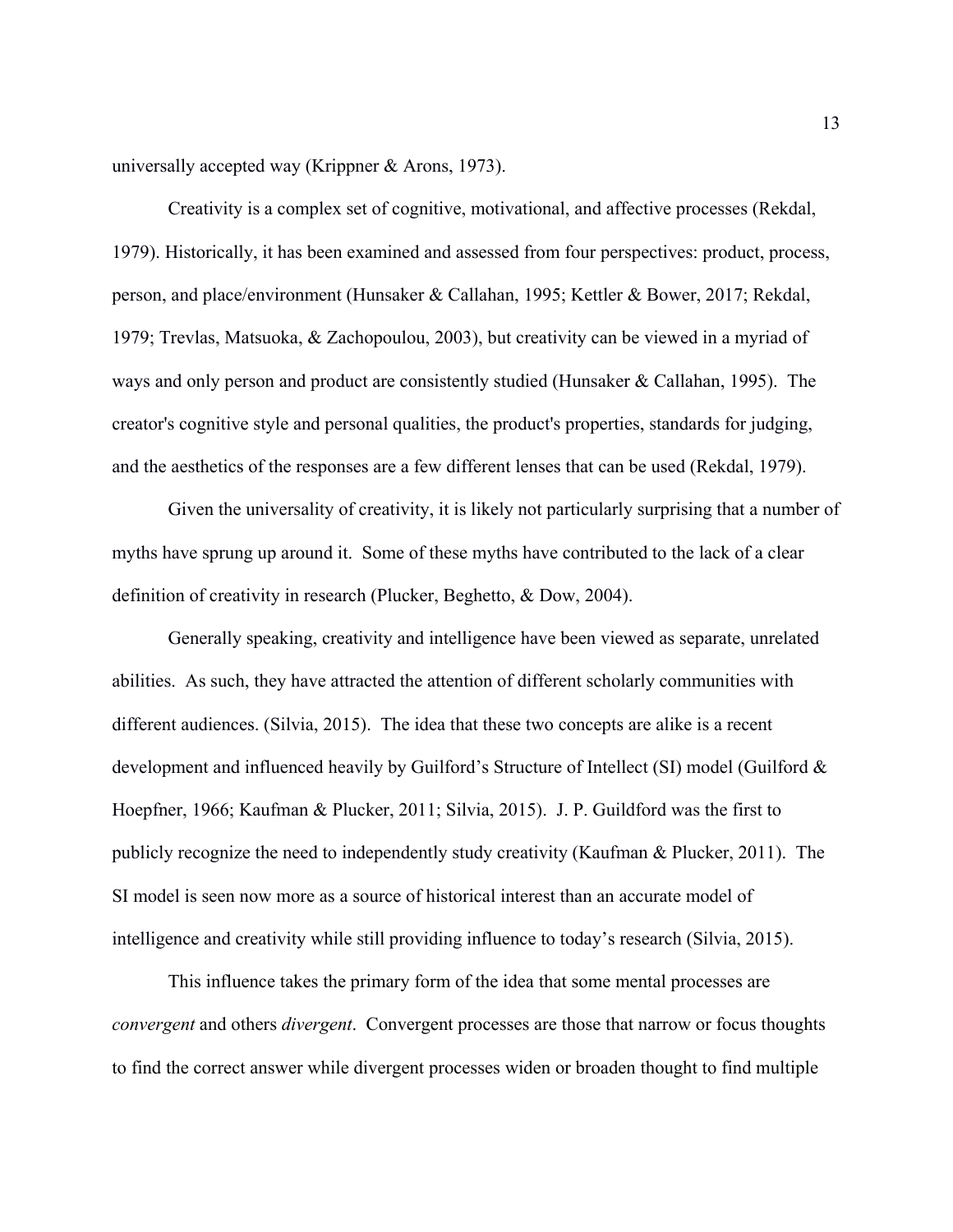answers or responses (Silvia, 2015). Due to Guilford's SI model, convergent processes are viewed as archetypal indicators of intelligence and divergent processes are indicators of creativity (Silvia, 2015). While Guilford considered divergent thinking as part of creative thinking, he noted that the two are not the same thing as creativity requires restructuring, transformation, and reinterpreting abilities as well (Gardner, 2006; Kim, 2006).

# **Guilford's Structure of Intellect Framework**

J. P. Guilford, a psychologist generally credited with initiating the consideration creativity in psychology, also contended with the idea that intelligence is based upon one construct and creativity naturally flows from intelligence measured by IQ (Barlow, 2000; Kaufman & Plucker, 2011). As such, he created the *Structure of Intellect* (SI) model, which organizes the factors involved in thinking along three separate dimensions: content, product, and operations (Barlow, 2000; Brennan, 1982; Guilford & Hoepfner, 1966; Kaufman & Plucker, 2011).

The *content dimension* arose from his observations that different individuals attend to and process information from different sources more effectively (Barlow, 2000; Brennan, 1982; Guilford & Hoepfner, 1966 ; Kaufman & Plucker, 2011). The different sources of information in the SI model are: visual, auditory, symbolic, semantic, and behavioral. Visual and auditory information are information gained from the visual and auditory systems respectively. Semantic information is that derived from language and ideas while symbolic information is derived from symbols that convey meaning by standing for something else such as letters and numbers (Barlow, 2000). Behavioral information arises from observations of others' behavior and has been popularized as "social intelligence" (Barlow, 2000).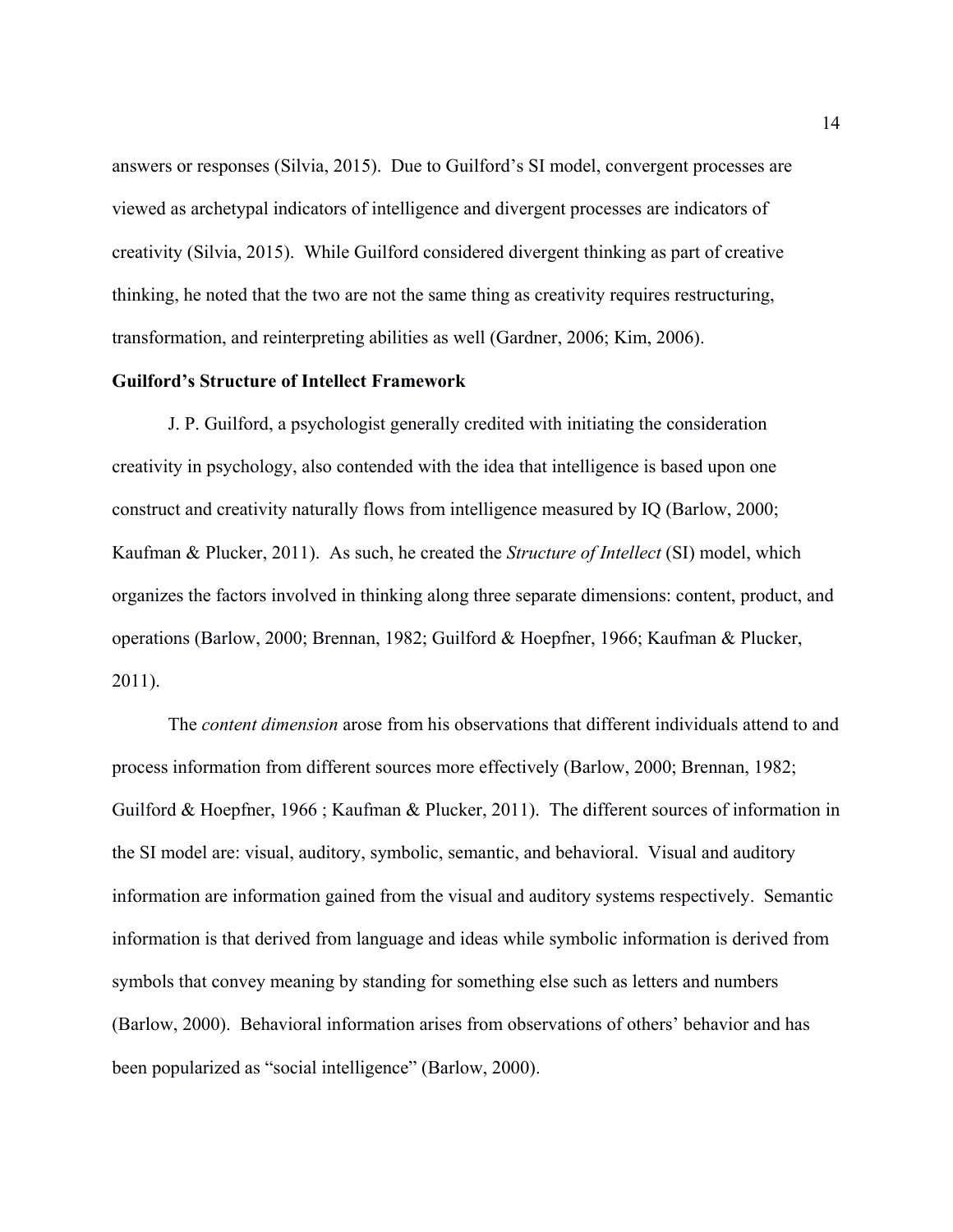The *products dimension* is related to the content types and is concerned with how information is applied (Barlow, 2000; Brennan, 1982; Guilford & Hoepfner, 1966; Kaufman & Plucker, 2011). Guilford identifies units, classes, relations, systems, transformations, and implications as the components in this dimension (Barlow, 2000; Guilford & Hoepfner, 1966). *Units* are single, basic items of knowledge. These may be shapes, words, facial expressions, and so forth (Barlow, 2000). *Classes* are sets of units that share meaning or common attributes. *Relations* are the links between pairs of units and *systems* are the resulting linkage of relationships between more than two units (Barlow, 2000). *Implications* refer to expectations, be they predictions, inferences, consequences, or anticipations, that arise from given information sets (Barlow, 2000).

The final dimension of *operations* describes what the brain does with information (Barlow, 2000; Brennan, 1982; Guilford & Hoepfner, 1966; Kaufman & Plucker, 2011). In other words, the SI model believes there are five general intellectual processes: cognition, memory, divergent production, convergent production, and evaluation. *Cognition* is the ability to perceive information (Barlow, 2000). *Memory* here has two components, recording and retrieval of various kinds of information. Individual differences result in the various kinds of information being stored better or worse than other kinds (Barlow, 2000). *Divergent production* again refers to the ability to generate multiple solutions to a problem with no obvious, singular answer and is commonly seen as an important component in creativity (Barlow, 2000; Leung et al., 2012; Kaufman & Plucker, 2011). *Convergent production* is also similar to convergent thinking as defined above: the ability to find a single solution to a problem (Barlow, 2000; Leung et al., 2012). Guilford adds that convergent production includes most areas of logical problem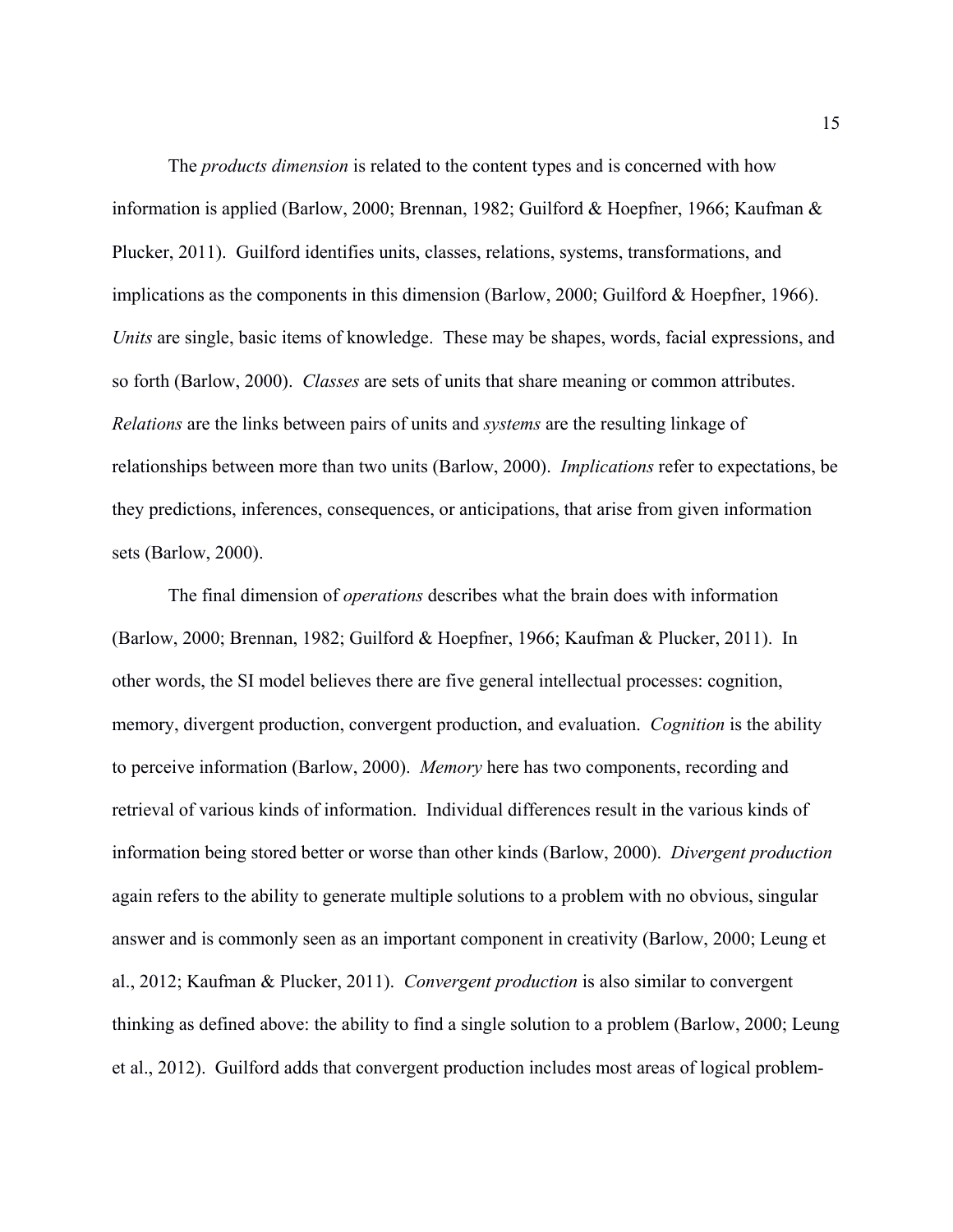solving (Barlow, 2000). Finally, *evaluation* refers to the ability to make judgements concerning information such as whether relationships exist between units, if some are better than others, or if units belong in a system (Barlow, 2000).

The five operations, four contents, and six products in Guilford's original model meant there were 120 different possible mental abilities, which he later expanded to 180, though the smaller model is the one best researched (Kaufman & Plucker, 2011). This model was exceptionally influential in education and a creativity curriculum was based on the divergent thinking aspects of SI (Kaufman & Plucker, 2011).

The SI model is generally considered defunct nowadays (Silvia, 2015). That said, Guilford effectively pioneered the approach of placing creativity within an intellectual framework, which has lead to some other theories of intelligence including creativity as a subcomponent (Kaufman & Plucker, 2011). Additionally, as previously mentioned, the SI model has lead to the reliance on convergent and divergent thinking tasks and measures in creativity research (Kaufman & Plucker, 2011; Silvia, 2015). However, most tests at this time are concerned with verbal abilities, embodied cognition, visual abilities, and problem solving (Brennan, 1982; Friedman et al., 2003; Leung, et al. 2012; Slepian & Ambady, 2012; Taft & Rossiter, 1966).

#### **How Does Creativity Connect with Intelligence?**

The question of what is the connection and interaction of divergent and convergent thinking rose naturally from the SI model and serves as the basis for modern research for the relationship between intelligence and creativity (Silvia, 2015). As a small, but consistent, correlation between intelligence and divergent thinking were found, the more a link between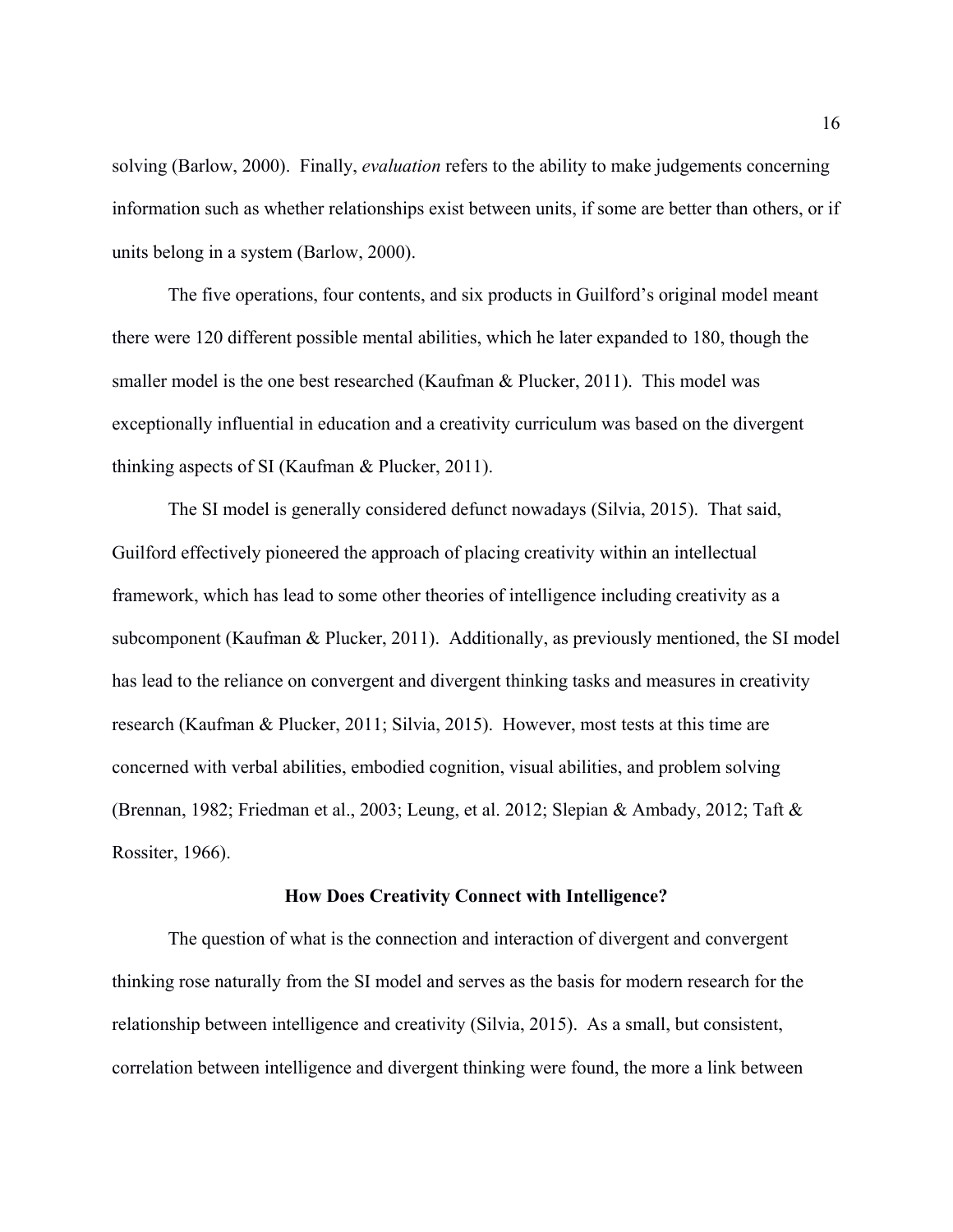creativity and intelligence was suspected. However, due to statistical and assessment advances, newer meta-analyses suggest the literature surrounding this link have underestimated the relationship (Silvia, 2015).

Ratings of creativity have been found to correlate with ratings of intelligence (Runco, 1993). This suggests raters might not discriminate between children who are intelligent versus those who are creative, which is part of the long history of the problem of discriminant validity (Runco, 1993). This problem may be avoided if raters are asked to base ratings on a more easily defined and related concept such as originality.

Convergent and divergent thinking have been found to be related and, at least on a factorlevel, appear to be inter-related. Furthermore, divergent thinking has been found to correlate with intelligence (Cropley, 1966; Silvia, 2015). These findings strongly suggest that these modes of thinking are correlated with intelligence, thus linking creativity with intelligence as well. It then follows that an investigation into intelligence and how it is studied could provide some insights and directions for studying creativity.

Studies asking people to process aloud during divergent thinking tasks suggest executive processes are heavily involved in completing these tasks (Silvia, 2015). In particular, fluid intelligence, which encapsulates mental processes having to do with reasoning and executive functioning, strongly predicts creative responses, creativity of metaphors, and creativity strategy usage (Silvia, 2015). When combined with crystallized intelligence and broad retrieval ability, roughly half of the difference in metaphor creativity is accounted for (Silvia, 2015).

Creativity's relationship with intelligence in older children and adults has been studied extensively since the late 19th century (Fuchs-Beauchamp, Karnes, & Johnson, 1993; Krippner,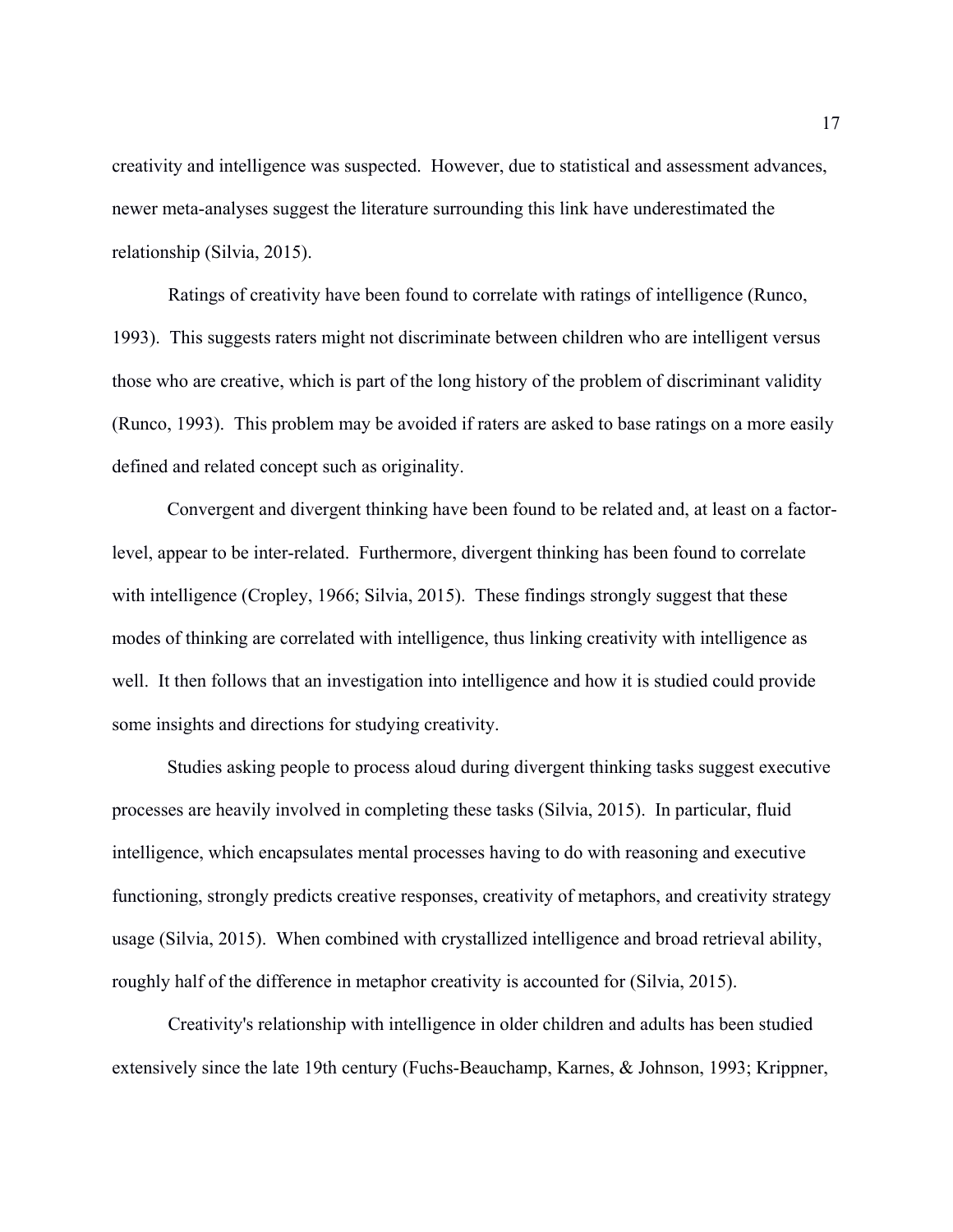1963), with the predominate focus being on how divergent thinking relates to intelligence. Several factors are involved in divergent thinking abilities in addition to intelligence, but it is not clear what these factors might be (Fuchs-Beauchamp, Karnes, & Johnson, 1993).

# **Gardner's Theory of Multiple Intelligences**

Gardner believed that human intelligence is not truly one construct. Instead, he proposed that there are multiple intelligences (Gardner, 1995; Gardner, 2006; Morgan, 1996; Visser, Ashton, & Vernon, 2006a). In essence, the theory of multiple intelligences (MI) posits that human intellect is better described as a collection of partially self-governed mental processes that handle specific types of information in specific ways. These processes, the multiple intelligences, can be further subdivided into sub-intelligences that may or may not correlate with each other (Gardner, 1995; Gardner, 2006; Morgan, 1996). Despite the initial rejection of *g*, Gardner has since modified his theory to include *g* and has stated that MI's intelligences are not entirely independent (Visser, Ashton, & Vernon, 2006a). Gardner's MI theory does not specifically address creativity, but does seem applicable to creativity (Kaufman & Plucker, 2011).

His original proposed seven intelligences are: Logical-Mathematical, Linguistic, Musical, Spatial, Bodily-Kinesthetic, Interpersonal, and Intrapersonal. Only Bodily-Kinesthetic intelligence will be explored and defined here.

In MI, Bodily-Kinesthetic intelligence refers to the abilities to control gross and fine motor movements and handle objects with skill in order to solve problems or create products (Gardner, 2006; Morgan, 1996). Gardner (2006) does note that it is possible that fine and gross motor movement intelligences may be separate abilities. However, there is not yet a strong body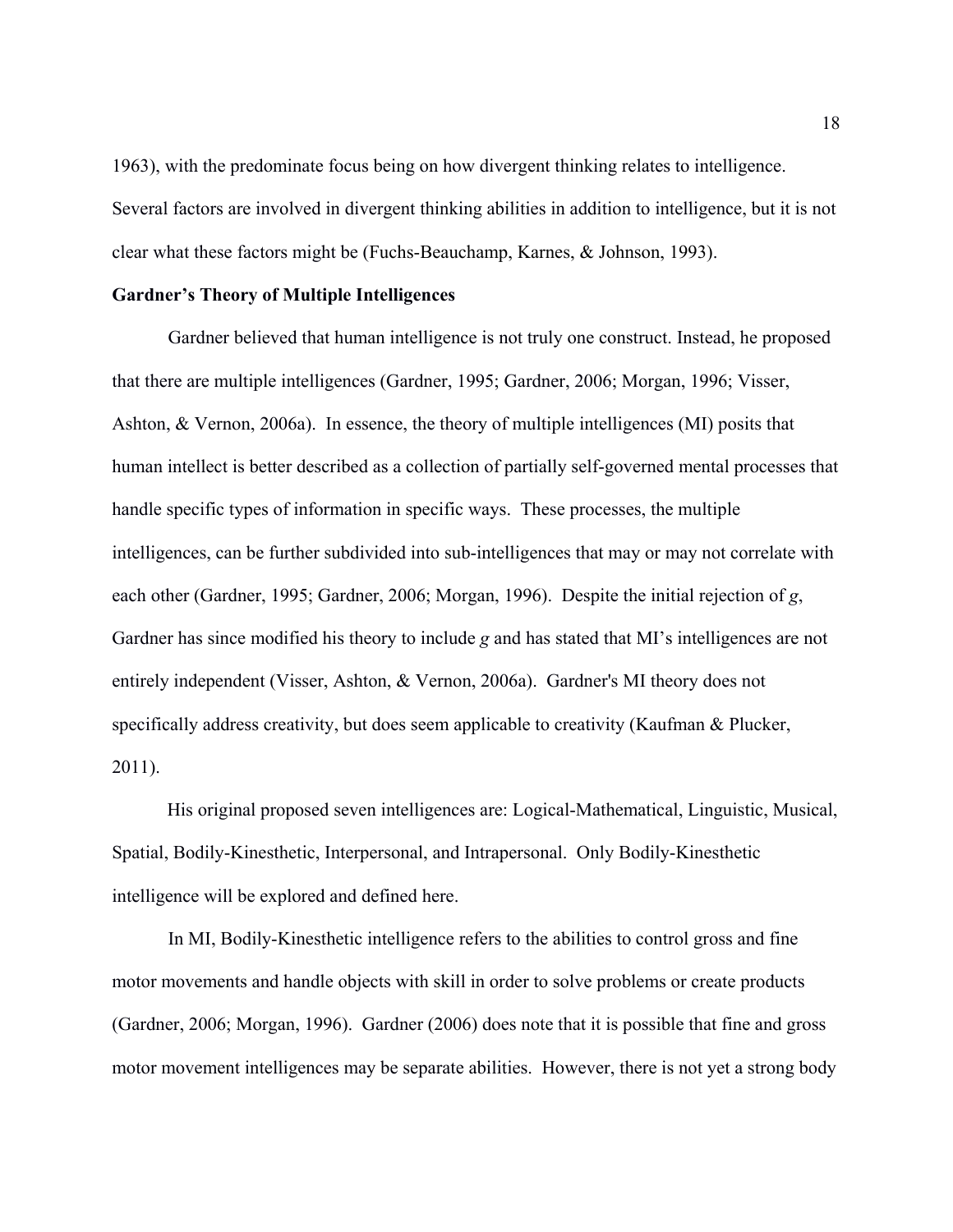of research such that a strong opinion can be made, and Gardner has not proposed any explanation for why fine and gross motor movement abilities can be expected to be highly associated with each other (Visser, Ashton, & Vernon, 2006a). It is therefore possible that an assessment of bodily-kinesthetic creativity needs to assess both types of motor movements (Visser, Ashton, & Vernon, 2006a).

It is important to note that one does not need to be a fully able-bodied person to have and exhibit this type of intelligence. Instead, bodily-kinesthetic intelligence represents the ability to process information in the process of solving motor or kinesthetic problems or producing bodilykinesthetic products (Gardner, 2006). If it is true that this truly is a type of intelligence, it is quite likely this is a kind of creativity as well since the two concepts are closely related (Silvia, 2015). It is therefore important to provide a test that looks directly at this kind of creativity rather than rely on verbal or written tests of creativity (Gardner, 2006).

There is debate over whether or not Gardner's intelligences represent learning, cognitive, or working styles or domains (Gardner, 1995; Morgan, 1996). However, Gardner (1995) points out that a style assumes an individual will approach various types of content in a similar fashion, which is a different concept from that of intelligence. This raises interesting questions about the idea of a cognitive style as it could be the case that an individual does not use the same style with all kinds of content (Gardner, 1995). An intelligence, according to Gardner (1995), is a "biological and psychological potential; that potential is capable of being realized to a greater or lesser extent as a consequence of the experiential, cultural, and motivational factors that affect a person" (p. 202).

Another point of contention is over whether MI is correct in assuming multiple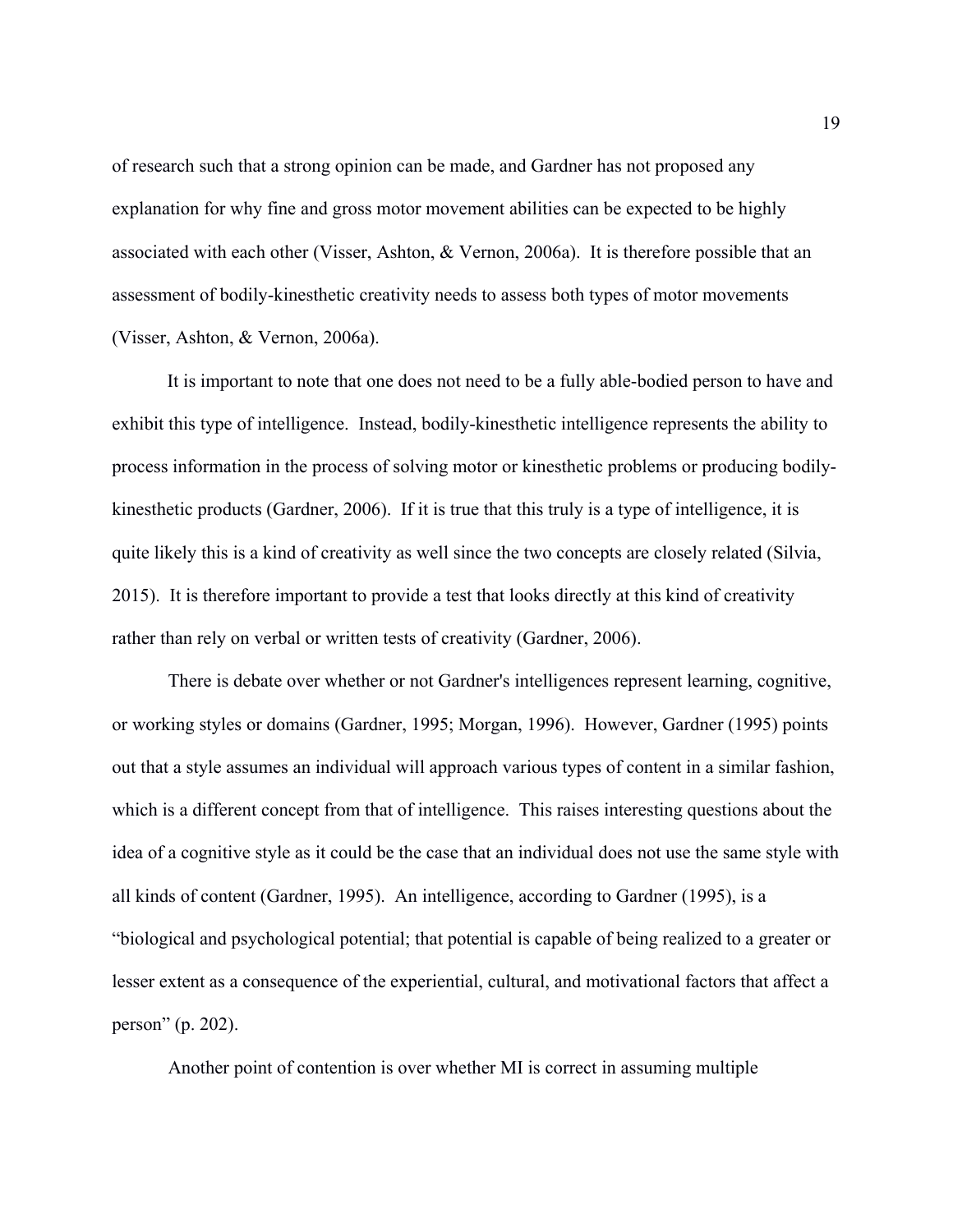intelligences and that *g*, general intelligence, as a representation of human intellect is incorrect. Only the Bodily-Kinesthetic and Intrapersonal intelligences have not been found to be similar to the second tier of the Cattell-Horn-Carroll (CHC) model of intelligence (Visser, Ashton, & Vernon, 2006a). This is not surprising as psychomotor abilities are not generally considered to be an aspect of cognitive ability and thus not included in most models of intelligence.

Gardner himself has admitted that it is possible some of his proposed intelligences may overlap (Gardner, 2006; Visser, Ashton, & Vernon, 2006a). Visser, Ashton, and Vernon (2006a) found that many of MI's intelligences do in fact correlate with *g* as well as non-*g* cognitive abilities, non-cognitive abilities, and personality characteristics (Gardner, 2006; Visser, Ashton, & Vernon, 2006a; Visser, Ashton, & Vernon, 2006b). However, they did find a lower loading of *g* in bodily-kinesthetic abilities and tasks involving motor abilities overall (Visser, Ashton, & Vernon, 2006a). In fact, they found no statistically significant positive correlation with the cognitive measure they chose.

Visser, Ashton, & Vernon (2006a) are possibly amongst the first to explicitly assess the Bodily-Kinesthetic Intelligence. They used two tests, one to assess gross motor movements and another for fine.

For assessing gross motor movements, Visser, Ashton, & Vernon (2006a) had participants conduct a balancing task. Participants were timed to see how long they could stand one the ball of one foot with hands on hips and the other leg bent such that that foot was on the inside of the other knee. Scores were obtained by averaging the two longest times in seconds out of the three trials between the heel being raised and the participant losing their balance. This test was chosen due to the belief that it would be less susceptible to training effects (Visser, Ashton,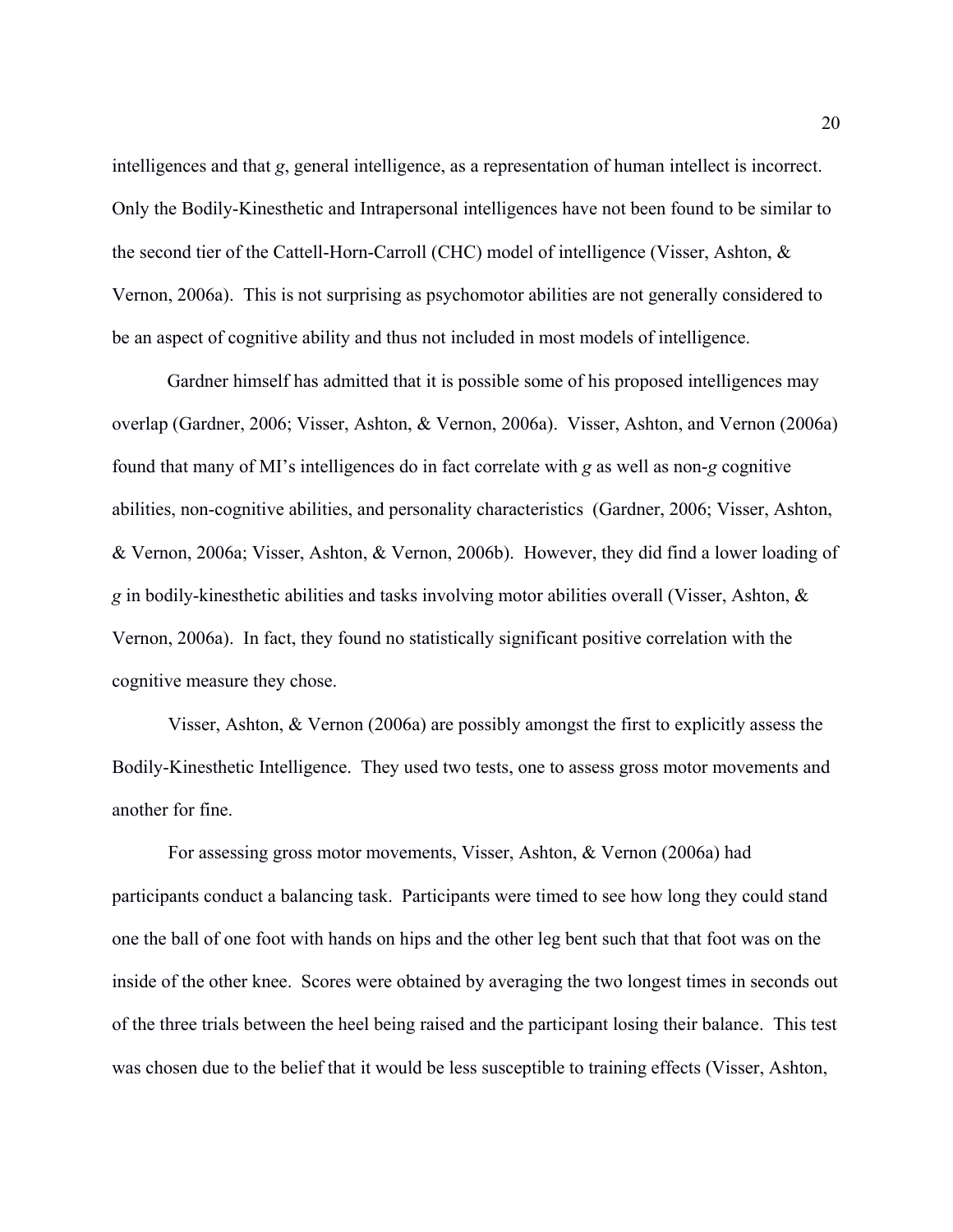# & Vernon, 2006a).

The fine motor task was the Mark Making test from the General Aptitude Test Battery, which is a measure of manual dexterity (Visser, Ashton, & Vernon, 2006a). Participants made marks consisting of three parallel lines in as many squares on a printed grid as possible within one minute.

They found that the variance in performance on these tests had non-significant *g*loadings, suggesting general intelligence has little-to-nothing to do with performance. Furthermore, the two tests had a weak intercorrelation, which they concluded means that the Bodily-Kinesthetic intelligence is poorly spelled out and not a coherent ability domain (Visser, Ashton, & Vernon, 2006a). That said, there are a few problems with their results.

The participants in their study were found to be above average intelligence college students, so results have poor generalizability (Visser, Ashton, & Vernon, 2006a). Additionally, the two tests they used were very different. The fine motor task is arguably vastly simpler than the gross motor task. Balancing on one foot in a position one presumably does not use often, if at all, is a much harder and more novel than simply drawing three short lines repeatedly. Much less thought and effort is needed for tasks like the fine motor task.

Furthermore, Gardner has stated that he has always maintained that fine motor intelligence could be quite different from bodily-kinesthetic intelligence (Gardner, 2006). If this is true, then Visser, Ashton, and Vernon (2006a) have taken tentative first steps toward proving this assertion to be true.

## **A Few More Theories**

The Cattell-Horn-Carroll (CHC) theory is the most frequently applied to intelligence tests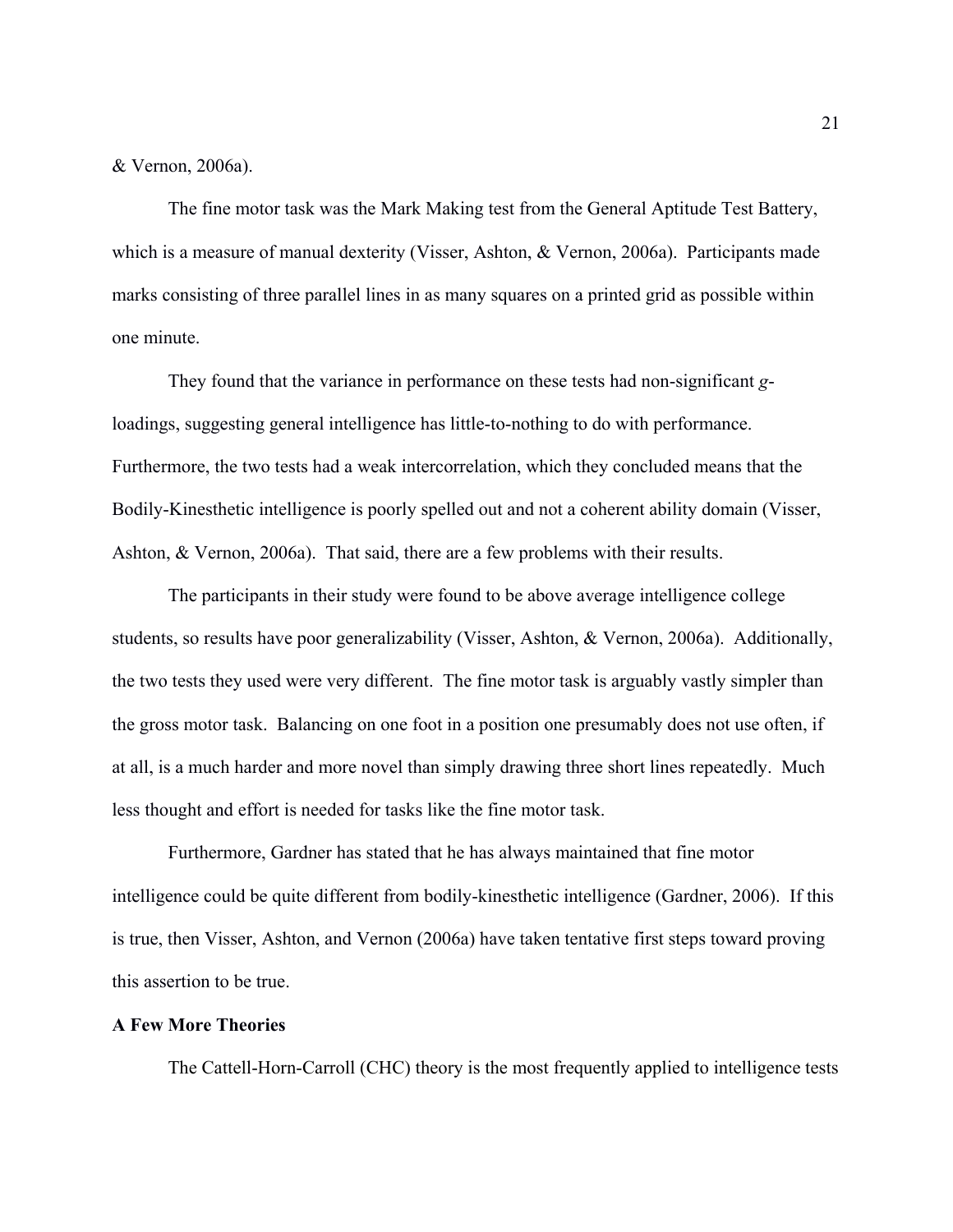(Kaufman & Plucker, 2011). The initial Cattell-Horn theory proposed there were two types of intelligence: crystallized and fluid. Crystallized intelligence (Gc) refers to knowledge a person already knows and fluid intelligence  $(G_f)$  has to do with problem solving and how new and different situations are handled (Kaufman & Plucker, 2011). Horn then expanded the theory to include more dimensions and organized them all into a proposed hierarchy. General ability is at the top, various broad abilities are in the middle, and narrow abilities are at the bottom (Kaufman & Plucker, 2011). The combined CHC model then includes a concept of general intelligence, *g*, and many other aspects.

Creativity was initially hypothesized to be strongly linked to fluid intelligence in the early stages of the Cattell-Horn theory. (Kaufman & Plucker, 2011). Based on factor analysis studies, the current CHC views creativity as a component of long-term storage and retrieval  $(G<sub>lr</sub>)$ . Fluid intelligence's relationship with problem-solving and handling novel problems is often the focus when discussing Gf, but the emphasis as far as creativity is concerned is on  $G<sub>lr</sub>$  (Kaufman & Plucker, 2011).

There are arguments that placing creativity and originality solely under  $G<sub>lr</sub>$  is too narrow and minimizing of the relationship between  $G_f$  and creativity (Kaufman & Plucker, 2011). A recent theory resulting from this perspective is Sternberg's (2005) theory of successful intelligence (Kaufman & Plucker, 2011). The ability to achieve success in life within the context of an individual's own personal standards and sociocultural context is the definition of successful intelligence in a nutshell. Success is obtained through the balance of analytical, practical, and creative skills (Sternberg & the Rainbow Project Collaborators [RPC], 2006).

Successful intelligence is composed of three "subtheories": the *componential subtheory*,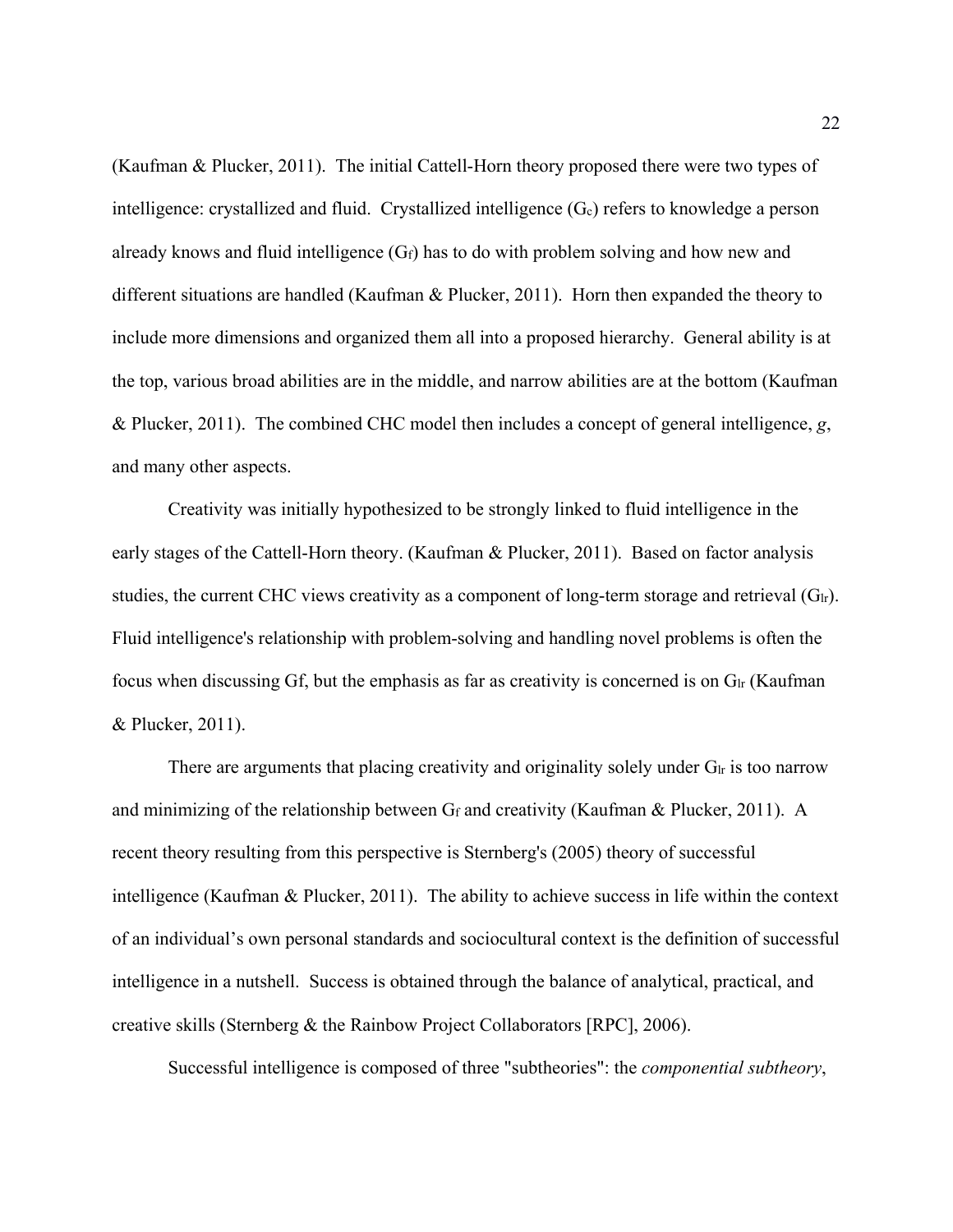relating intelligence to the individual's internal world; the *experiential subtheory*, which focuses on the connection between intelligence and the individual's external and internal worlds; and the *contextual subtheory*, which deals with relating intelligence to the individual's external world (Kaufman & Plucker, 2011; Sternberg, 2005). Creativity is "directly related" to the experiential subtheory (Kaufman & Plucker, 2011). Application of creativity assessments to college admissions data increased the predictive power of college success and significantly reduced ethnic group differences (Kaufman & Plucker, 2011; Sternberg & the RPC, 2006).

The three main aspects of successful intelligence are analytical intelligence, practical intelligence, and creative intelligence (Sternberg, 2005). *Analytical intelligence* is the ability to analyze, evaluate, compare, and contrast. *Practical intelligence* comprises skills used to experience, adapt, shape, and select environments. *Creative intelligence* has to do with creating, inventing, discovering, imagining, theorizing, and hypothesizing (Sternberg & the RPC, 2006). Assessing abilities beyond those assessed by conventional intelligence tests is necessary to access sources of individual differences that are not measured by these tests. As such, Sternberg and the RCP (2006) stress the importance of including novel problems that may call for convergent or divergent thinking.

# **The Threshold Hypothesis**

While between 5-24% of the variability in creativity is theorized to be due to intelligence (Fuchs-Beauchamp, Karnes, & Johnson, 1993), some claim the investigation of creativity has been hindered by being conflated with intelligence (Krippner, 1963).

The *threshold hypothesis* posits that intelligence is a prerequisite for creativity, but creativity and intelligence are independent of each other at the upper levels of intelligence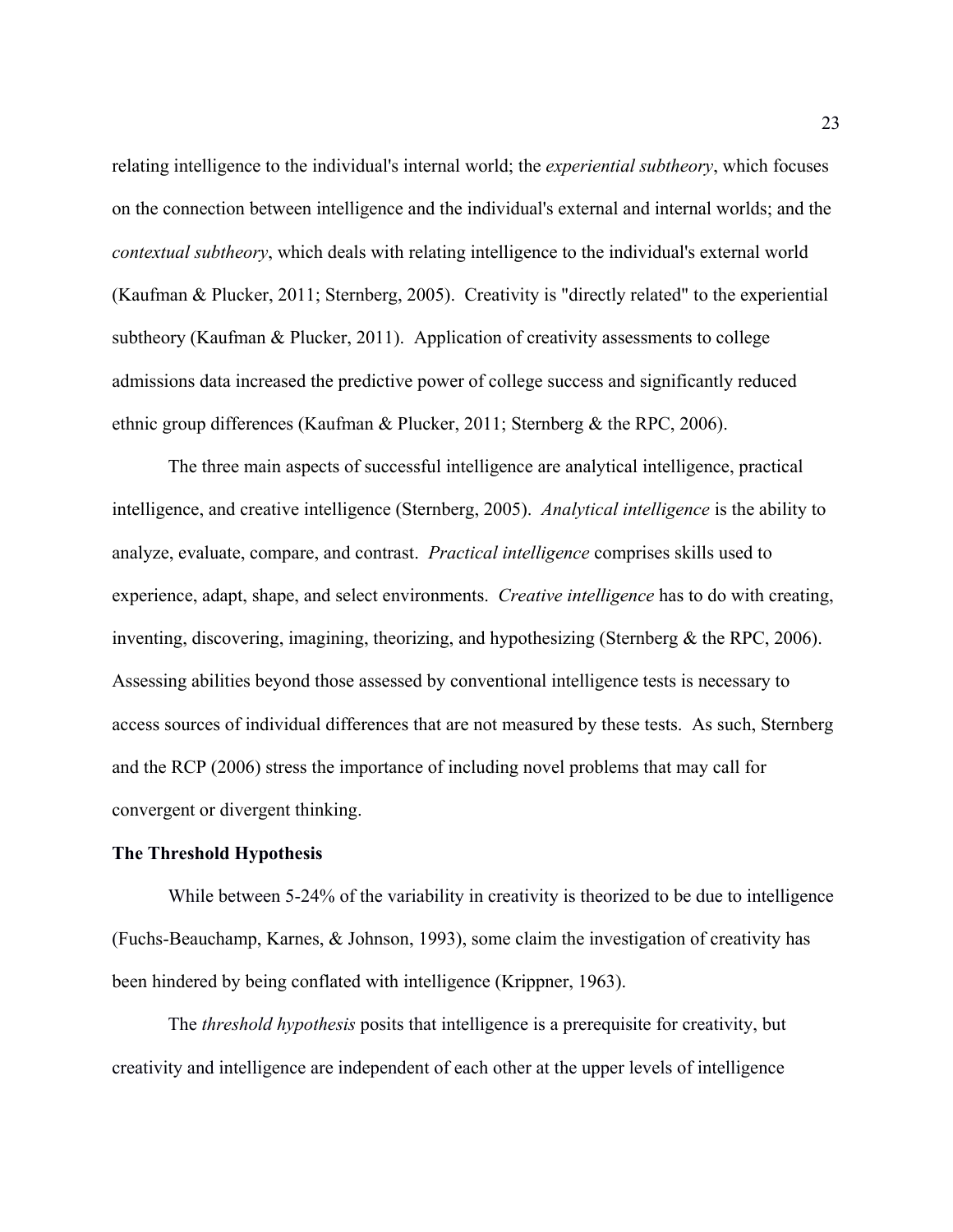(Fuchs-Beauchamp, Karnes, & Johnson, 1993; Kettler & Bower, 2017). In other words, this hypothesis predicts a high correlation between creativity and intelligence when IQ is below 120 and much lower as IQ increases above 120. There is limited and varying support for the threshold hypothesis (Fuchs-Beauchamp, Karnes, & Johnson, 1993; Kaufman & Plucker, 2011; Kettler & Bower, 2017).

Research supporting the threshold hypothesis is lacking and mixed at best (Kaufman & Plucker, 2011; Kettler & Bower, 2017). Ultimately, it is not yet clear how exactly giftedness, intelligence, and creativity are related or if gifted and talented individuals show higher levels of creativity than their general education peers (Kettler & Bower, 2017).

Jauk, Benedek, Dunst, and Nenbauer (2013) hypothesized the threshold for creativity is much lower than 120. When using a more liberal criterion of originality, meaning at least two original ideas, the threshold they found was found to be around 100 IQ points. With more demanding criterion, the 120 IQ point threshold was upheld. In addition, a lower limit of approximately 85 IQ points was found as a necessity for purely quantitative measures of creative potential such as idea fluency (Jauk, Benedek, Dunst, & Nenbauer, 2013). It is possible that intelligence stops helping creativity after a certain point, but recent studies throw the threshold hypothesis into question (Kaufman & Plucker, 2011).

The different thresholds they found could explain some of the variance and discrepancies in previous research (Jauk, Benedek, Dunst, & Nenbauer, 2013). They also found that personality factors are more predictive of creativity after the IQ thresholds are met. However, Jauk, Benedek, Dunst, and Nenbauer (2013) did not find a threshold for creative achievement, suggesting higher intelligence is a benefit for creative achievement. This benefit exists at high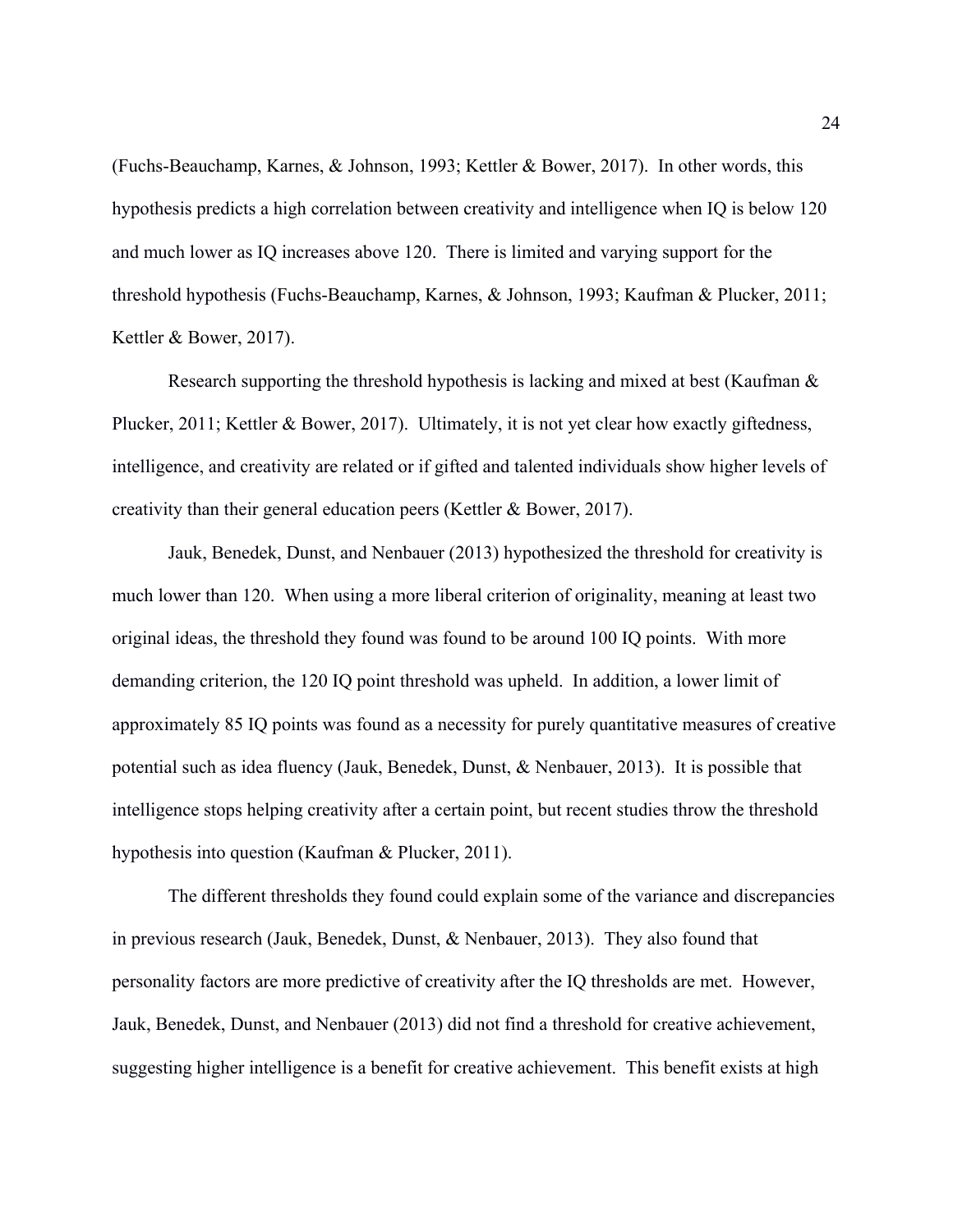levels of intellectual ability as well (Jauk, Benedek, Dunst, & Nenbauer, 2013).

## **Creative Traits and Intelligence**

Rossman (1976) identified several factors that correlate with creative ability that are commonly believed to be indicators of intellectual functioning: fluid intelligence  $(G_f)$ , crystallized intelligence  $(G_c)$ , and memory abilities. Crystallized intelligence mirrors the influence of acculturation and formal training. Fluid intelligence represents the influence of physiological, non-acculturation influences like genetics or aging (Rossman, 1976). The memory factor identified by Rossman (1976) is simply the ability to perform different kinds of recall tasks. Also identified was fluency abilities; predominately those that require divergent thinking.

Rossman (1976) further found some personality factors that were correlated with creativity. These factors include a "motivational flavor" or need for achievement, perceptual openness, originality, an independent temperament, willingness to take risks, and a playfulness that involves deriving pleasure from manipulating ideas and contemplating of the unusual or bizarre (Rossman, 1976). On the flip-side, anxiety, closed-mindedness, and rule-oriented thinking were found to be negatively correlated with creativity. A high achievement drive, originality, openness, willingness to take risks, and an independent temperament were found to correlate highly with peer and faculty evaluations of creativity (Rossman, 1976). These factors were also found to play a major role in predicting the variability in creative production and a contributing role in predicting other productivity measures. The fluency factor was found to be the most important in terms of total and artistic productivity (Rossman, 1976). The personality factors and fluency factors found by Rossman (1976) suggest that a creative person is one who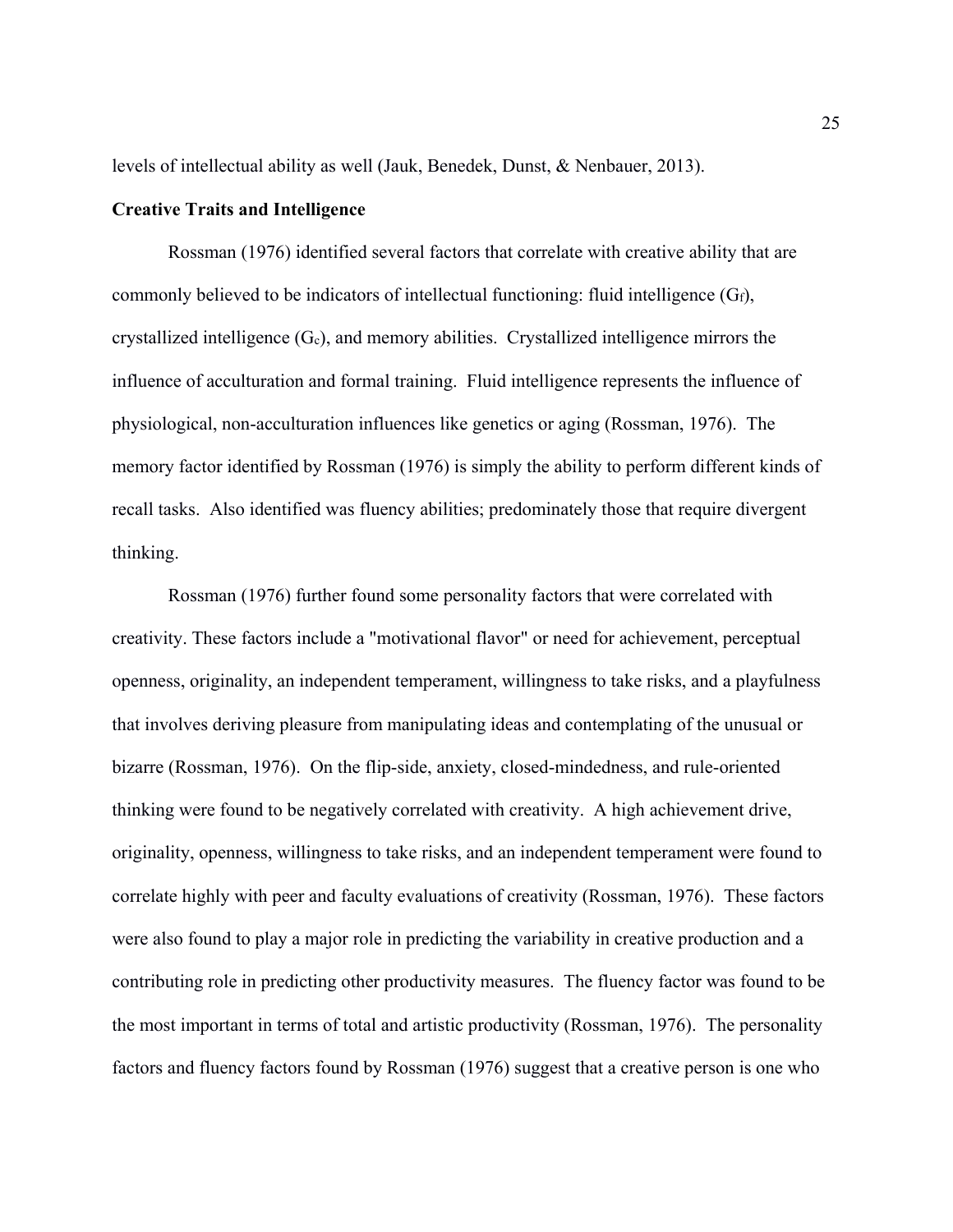enjoys manipulating ideas and objects, interacting with unusual ideas, can perform well on divergent thinking and perceptual tasks, and is a producer of various kinds of works.

Ultimately, it does seem to be the case that creative people are fairly smart and smart people are fairly creative and even that is debated. Some studies have found that the nature of the relationship between creativity and intelligence differs based on the population studied and the assessments used (Kaufman & Plucker, 2011). Research on how creativity and intelligence relate is murky at best due to conflicting results. The threshold hypothesis names intelligence as a necessary-but-not-sufficient condition of creativity, but the interference hypothesis suggest high levels of intelligence interfere with creativity (Kaufman & Plucker, 2011).

In fairness to the researchers, they have been trying to hit two different moving targets. Creativity is notoriously poorly defined (Plucker, Beghetto, & Dow, 2004; Kaufman & Plucker, 2011) and intelligence has undergone rapid theoretical and psychometric development (Kaufman & Plucker, 2011). Until such conflicts are resolved or explained, meaningful conclusions about this relationship cannot be made. Thus, the relationship between creativity and intelligence remains an open question.

### **Creativity Defined**

Explicit definitions of creativity in research are few and far between, at least partially due to the lack of a generally accepted and agreed upon definition of creativity (Plucker, Beghetto, & Dow, 2004). Many articles on creativity cite books and other articles from the 1980s and 90s (Runco & Jaeger, 2012). In their content analysis of 90 selected articles on creativity, Plucker, Beghetto, and Dow (2004) found that only 38% of the articles had an explicit definition, 41% used an implicit definition, and 21% offered no definition at all of creativity as a construct.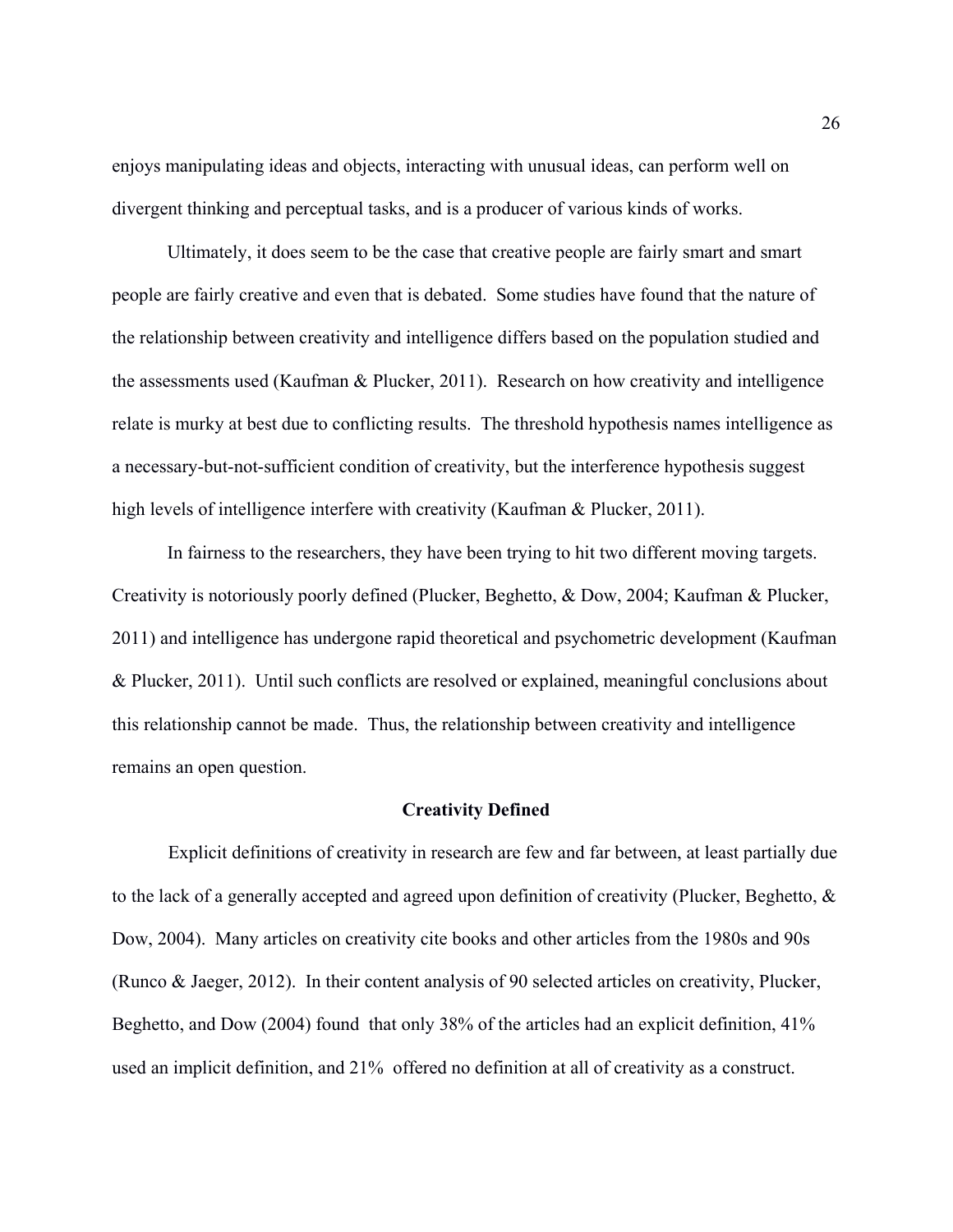Common characteristics of explicit definitions of creativity are uniqueness and usefulness (Plucker, Beghetto, & Dow, 2004).

Creativity as a concept is recognized in many fields as complex and there is debate and misgivings surrounding measuring correlates of creativity (Kettler & Bower, 2017; Khatena, 1976). Furthermore, there is lack in agreement over just the definition of creativity, which is compounded by varying descriptions of what the energy source is for creativity (Kettler & Bower, 2017; Khatena, 1976). There are also questions concerning how many criteria should be included in a definition of creativity (Runco & Jaeger, 2012). These differing opinions are largely due to the fact that creativity is a continuum. Anyone who becomes interested in creativity tends to be naturally interested, and invested, in a specific point of the creativity continuum based on their own interests, needs, and experiences (Khatena, 1976).

Gowan (1972) attempted to classify the creative continuum and came up with a range from rational to psychedelic. His five levels of creativity are: cognitive, rational, and semantic; personality; high degree of mental health; Freudian; and psychedelic. The Freudian view here refers to the idea of creativity as the sublimation of the sexual urge and arising from the main source of cultural energy, the collective unconscious. This then implies the way creativity is drawn upon is through opening up the preconscious and moving material there to consciousness (Gowan, 1972; Khatena, 1976). Gowan (1972) viewed the psychedelic part of creativity to be connected to hypnotism, extrasensory perception, precognition, and other paranormal phenomena (Khatena, 1976).

Creativity is classically defined as the production of useful and innovative or novel ideas (Amabile et al., 1996). It is also traditionally believed to involve both *convergent* and *divergent*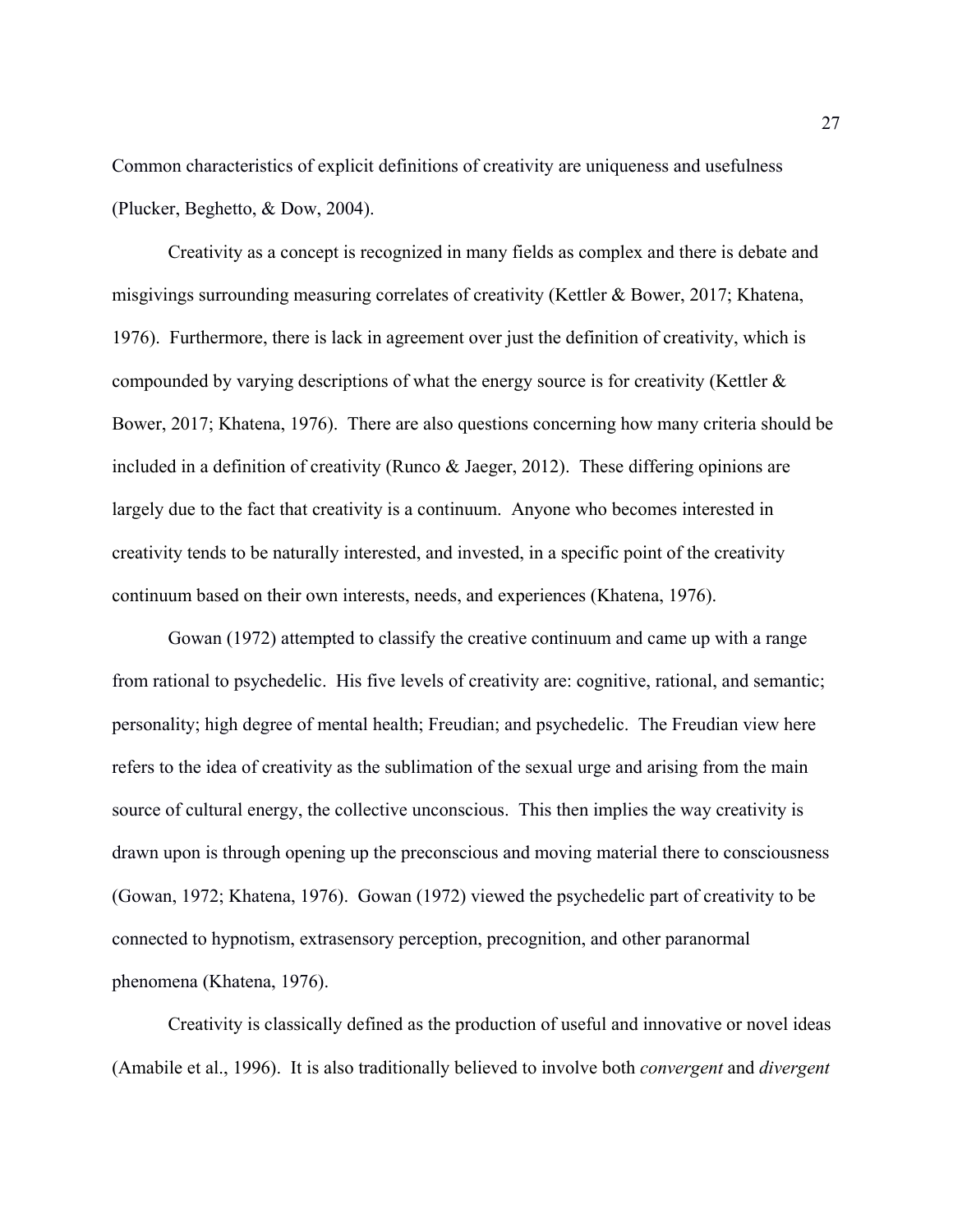*thinking*. Convergent thinking is the process of finding the single best answer or the one most creative solution to a problem, whereas divergent thinking involves generating many different, alternative solutions or ideas (Leung et al., 2012). As it is much more difficult to quantify the creativity of a single solution, most studies utilize divergent over convergent thinking measures. When convergent thinking is operationalized, responses are typically rated by a panel of judges to give each a score on its creativity (Leung et al., 2012; Slepian & Ambady, 2012).

The most common and generally agreed upon definition of creativity involves divergent thinking and the production of useful products that are novel or innovative (Amabile et al., 1996; Rekdal, 1979). This then leads to the two general categories of creativity tests: divergent thinking and biographical/personality tests.

## **A Formal Definition**

The two main definitions of creativity that have been consistently used in research and instrument development are Guilford's divergent thinking and his Structure of Intellect Model, which was touched on above, and Torrance's definition, which views creativity as a process involving sensing gaps and missing elements, forming hypotheses, communicating results, and modifying and retesting hypotheses (Barlow, 2000; Guilford & Hoepfner, 1966; Khatena, 1976). Other definitions that frequently appear are the ability to generate ideas, products, or solutions within some criterion and the ability to break free from perceptual sets to form novel and meaningful associative bonds (Khatena, 1976).

The historical standard definition of creativity is that it requires originality and effectiveness (Runco & Jaeger, 2012). Originality makes sense in this definition for, if something is not original, unique, novel, etc., it is conventional, mundane, not creative.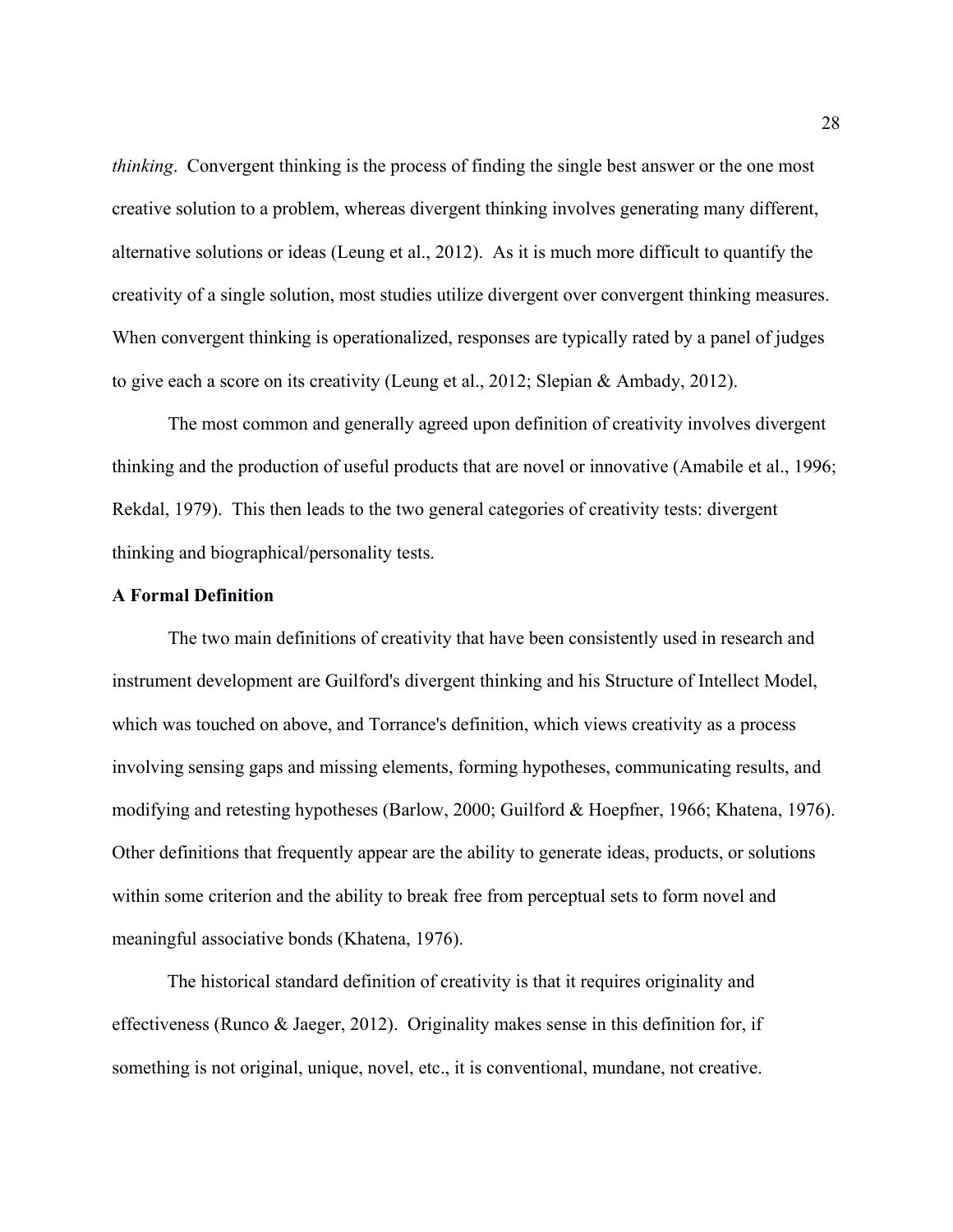However, originality is not sufficient because ideas and products can be original, but useless (Runco & Jaeger, 2012). A random word generator can create a book that is indeed novel, but it would be useless. Effectiveness sometimes appears in definitions of creativity as usefulness, utility, appropriateness, fit, or value (Runco & Jaeger, 2012).

The two-criterion definition of creativity has been in standard use since at least the 1960s. In fact, the first unambiguous use of such a definition may very well be from 1953 (Runco  $\&$ Jaeger, 2012). Other ideas that are still in use and ahead of their time include that there is an aspect of social judgement as creative works tend to be useful to at least one group, creative insight arises from reintegration of pre-existing materials and knowledge into new elements, and there is a need to separate personal and historical creativity (Runco & Jaeger, 2012).

Plucker, Beghetto, and Dow (2004) proposed a definition of creativity: "Creativity is the interaction among *aptitude*, *process*, and *environment* by which an individual or group produces a *perceptible product* that is both *novel* and *useful* as defined within a *social context*."

Aptitude here refers to ability and affective influences such as attitude and motivation. They chose aptitude as they view these characteristics as dynamic and influenced by experience, learning, and training (Plucker, Beghetto, & Dow, 2004). In a similar vein, process was chosen over trait as traits are static and fixed. Environmental aspects are positively related to the existence of creativity (Amabile, Conti, Coon, Lazenby, & Herron, 1996; Plucker, Beghetto, & Dow, 2004). These three aspects were chosen to guard against the myth of innate, set creativity that cannot be changed (Plucker, Beghetto, & Dow, 2004).

A perceptible product is needed for study. Musing over whether someone is creative before producing a creative act or product is compelling and interesting, but not conducive to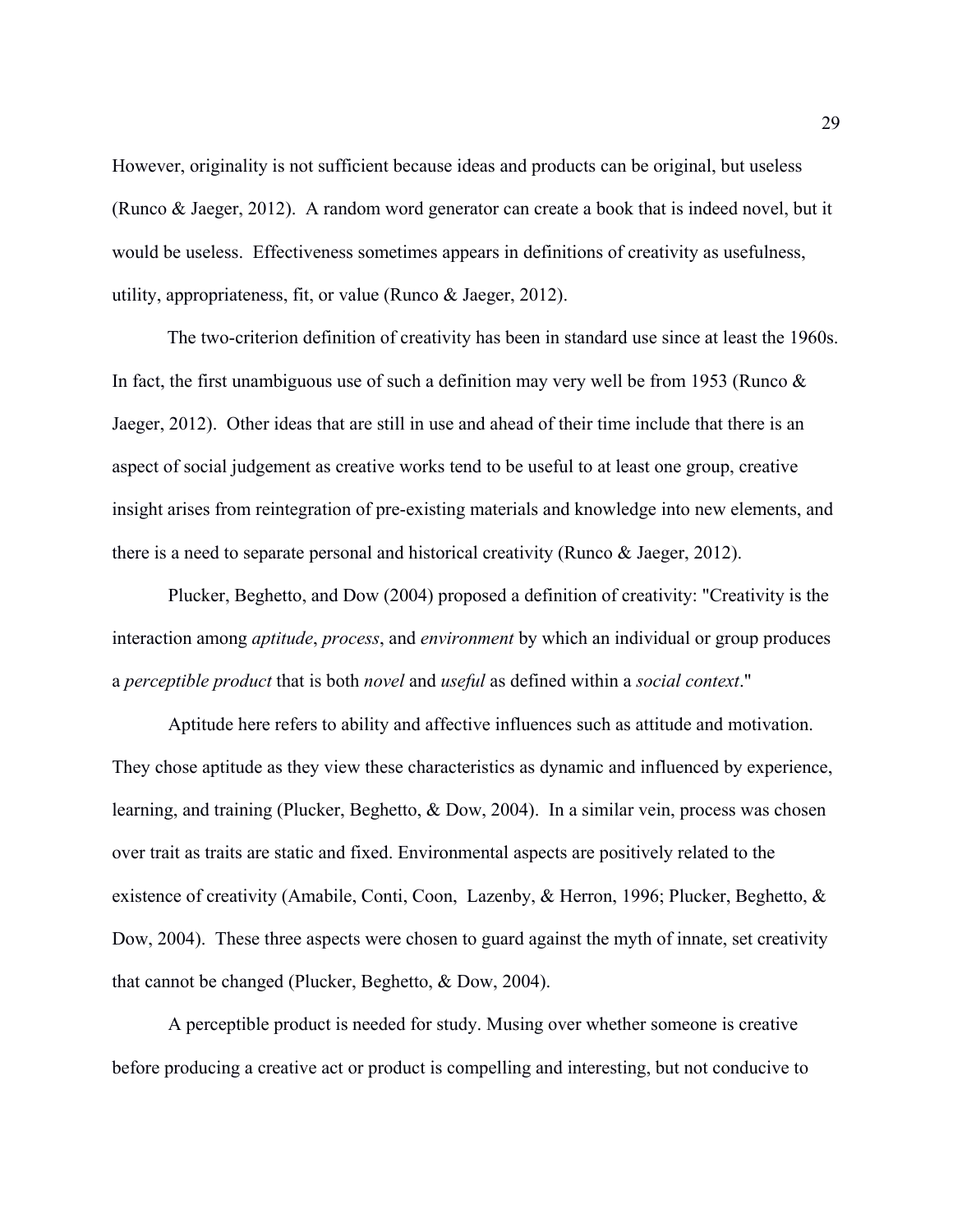research (Plucker, Beghetto, & Dow, 2004). Creativity is essentially preverbal and subconscious in origin (Krippner, 1965). Several creative artists have made claims that their moods and feelings, before they are expressed verbally or symbolically, are the beginning of their creative efforts (Krippner, 1965). There are latent, unobservable aspects and processes involved in creativity, but tangible evidence is needed to infer, determine, and evaluate the presence of creativity (Plucker, Beghetto, & Dow, 2004).

Novel and useful because novelty, utility, appropriateness, and value of responses frequently appear throughout extant research (Plucker, Beghetto, & Dow, 2004).

The social context is required to determine if and how a person, action, or product will be viewed as creative. This also helps bridge the gap between Big C- and everyday-creativity (Plucker, Beghetto, & Dow, 2004).

## **Assessing Creativity**

Literature examining creativity instrumentation is widely scattered and there are gaps (Khatena, 1976). One such gap is the creative mental functioning in individuals with sight- and hearing-impairments or other physical disabilities, disadvantaged populations, and those with developmental delays and disorders (Khatena, 1976). This is important to note as extant research indicates there is a difference in performance on verbal imagery tests in the hearing and hearingimpaired children, amongst other differences in various groups (1976).

Most research on creativity and intelligence utilizes divergent-thinking tests or paperand-pencil tests scored for fluency or other divergent thinking-related traits (Kaufman & Plucker, 2011). Furthermore, studies have found that creativity is significantly associated with intelligence measures, particularly those that are verbally-oriented no matter the type of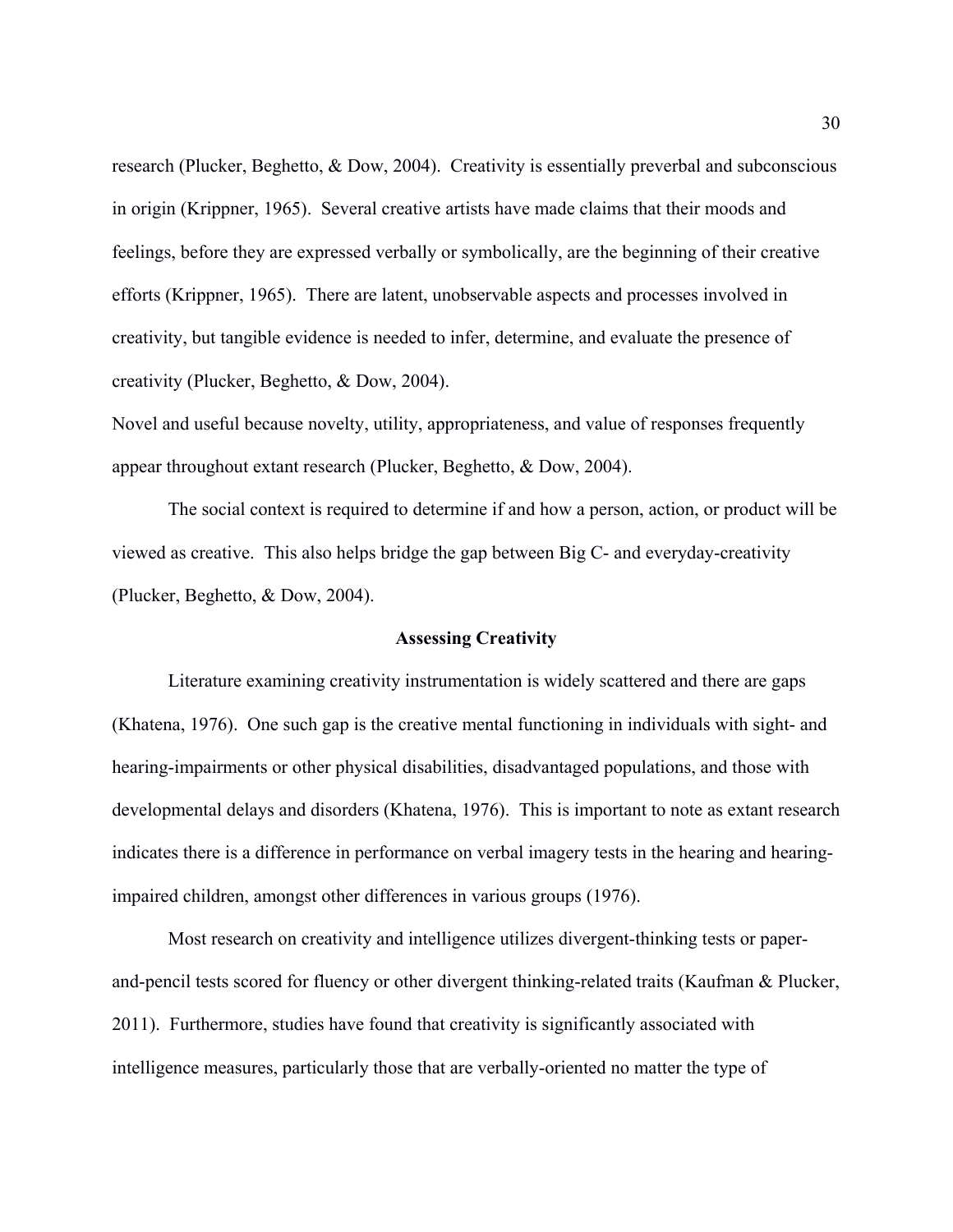creativity examined. However, this relationship is not strong, possibly due to the tests not being a "true" measure of the constructs (Kaufman & Plucker, 2011). The overreliance solely on divergent thinking measures and the use of non-traditional measures of intelligence may explain some of the conflicts in the research.

# **Creative Concepts**

The three components of divergent thinking consistently utilized in measuring creativity are fluency, flexibility, and originality. These components are loosely correlated, but complementary (Taft & Rossiter, 1966). The goal of a study determines how many and which of these components may be used to decide how to measure creativity.

*Fluency*, generating numerous ideas for a specified problem, is the first component. Fluency is a vital precursor to creativity since generating more ideas increases the likelihood of producing or coming across a unique or novel solution (Leung et al., 2012). Fluency tasks are usually limited to a few minutes and ask participants to produce as many creative uses for a specific object or solutions to a problem as they can within the time limit. Scores are based on the total number of responses (Leung et al., 2012; Kaufman & Plucker, 2011; Slepian & Ambady, 2012). Criticisms of fluency measures typically center around how the more ideas one generates, the more likely a unique and unusual idea will be found. The argument is then that fluency is a weaker measure of creativity due to its propensity for increasing the odds of a creative response being produced (Renzulli & Callahan, 1975).

*Flexibility*, the degree to which ideas vary, is the second component of divergent thinking. This variance can be measured by how much ideas differ from each other or across various categories (Leung et al., 2012). If the generated ideas span multiple concepts, divergent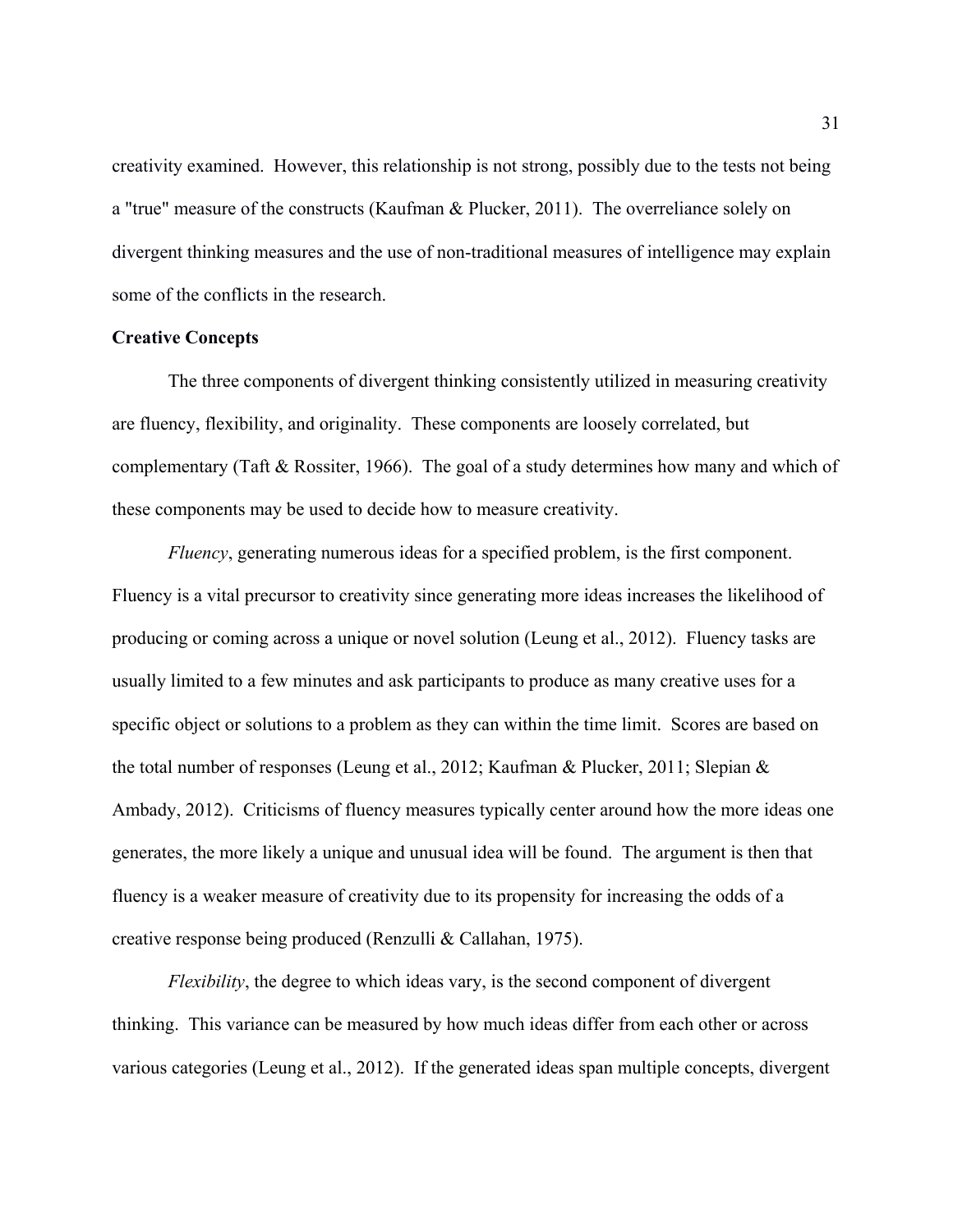thinking is shown. The ideas need to differ more than slightly to demonstrate high flexibility. When measuring flexibility, relying more on how much a participant's ideas differ from each other is more subjective. *Originality* is just that; how novel an idea is when compared to those previously known (Leung et al., 2012; Kaufman & Plucker, 2011). Creativity has been most often found to be conceptually linked with novelty (Amabile, 1982). Originality measures can be objective or subjective and can be used for measuring convergent thinking as well. Using a panel of judges to rate the originality/creativity of ideas and looking at the statistical infrequency of individual responses are two common methods to assess originality (Leung et al., 2012; Slepian & Ambady, 2012).

There are three more concepts used to define and assess creativity: the ability to break context-induced mental sets, restructuring, and unconscious mental search (Friedman & Förster, 2000). *Breaking context-induced mental sets* is the act of disregarding red herrings, unrelated interpretations, wrong strategies, and unnecessary assumptions, all of which are easily accessible because of the nature or context of a problem. *Restructuring* is fairly straightforward and refers to global shifts in perspective or new interpretations of stimuli leading to a new way of seeing the problem (Friedman & Förster, 2000). An example of this is the classic "faces or vases" or Rubin vase illusion where the faces or vase are visible based on whether the center is the figure or the background. *Unconscious mental search* is just that; looking for new solutions, combinations of ideas, or strategies unconsciously. This is believed to require spreading of activation, or broadened thinking (Friedman & Förster, 2000).

## **Creative Measures**

Controlled associations tests, figure analogy completion and identification tasks, code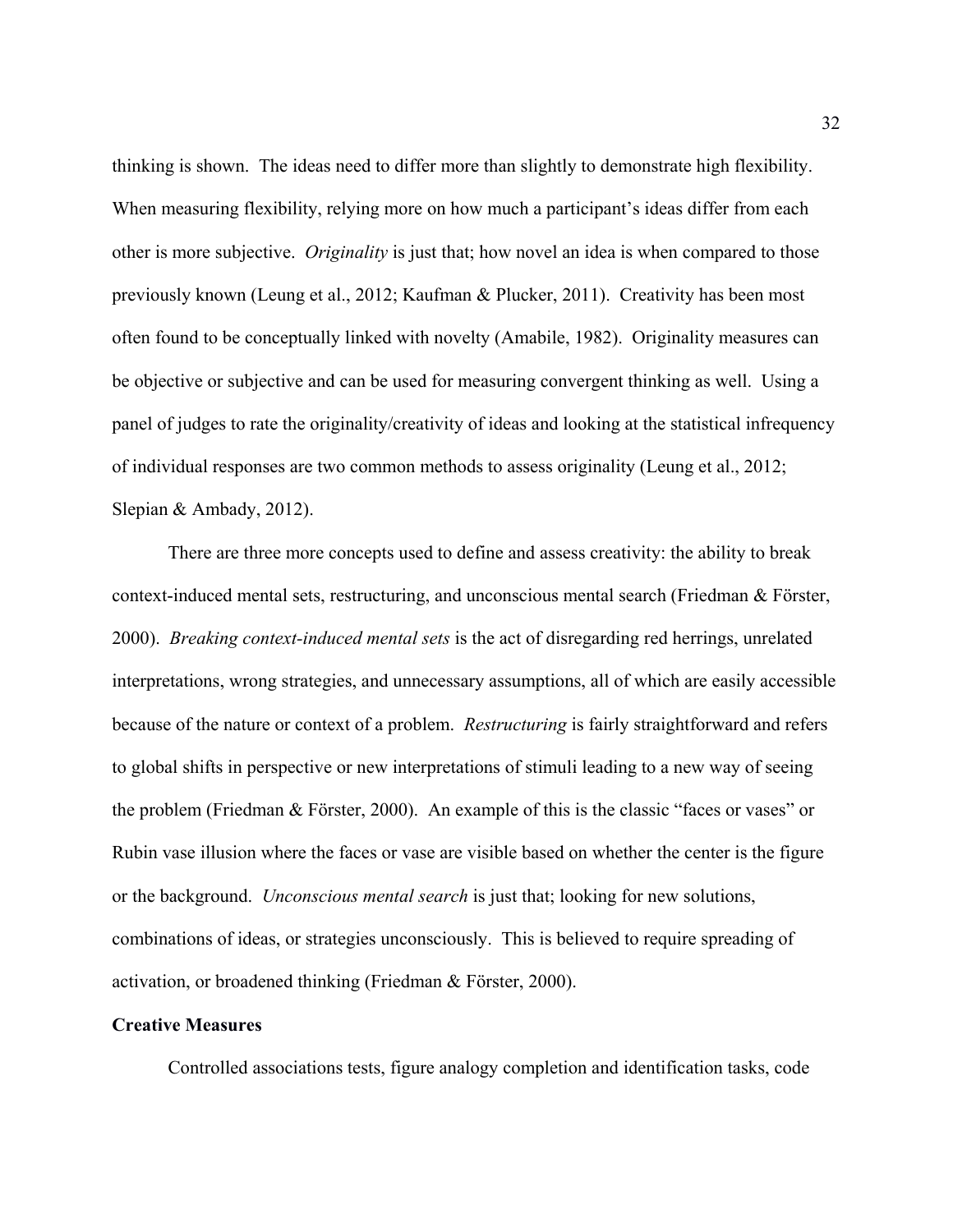solving, remote associations and similarities tests, word association tests, a variety of tests have been used to research creativity. Participants have been asked to suggest improvements to implements, generate punchlines to caption-less comics from the *Saturday Evening Post* or *New York Times, categorize statements taken from "letters to the editor", create short stories based on* given titles, and figure out what can be made from two given object names (Kettner, Guilford, & Christensen, 1959; Sternberg & the RPC, 2006). Some studies have asked participants to generate as many different uses for an object, such as a brick or scissors, (Friedman et al., 2003; Slepian & Ambady, 2012). Others have had them solve *droodles*, which are ambiguous riddle doodles (Leung et al., 2012). Still others use the Remote Associates Test (Leung et al., 2012; Taft & Rossiter, 1966), or the Category Inclusiveness Task (Slepian & Ambady, 2012).

Divergent thinking tests can have *lenient* or *stringent* solution standards (Runco, 1993). Lenient solution standards are those in which any stimulus can be a problem and any response is viewed as a potential solution. Stringent solution standards have solutions and problems with are clearly defined (Runco, 1993). Most divergent thinking tests from the 1960s and '70s have lenient solution standards. The two categories of solution standards are both unrelated to IQ, indicating idea generation tests are not merely tapping general intellectual ability, but performance on these two kinds of tests appears to be relatively independent (Runco, 1993). The skills required to solve lenient vs. stringent fluency tasks are possibly different.

There are four qualities responses are scored by to measure their creativity: originality or unusualness, fit, transformation to overcome the constraints of reality, and *condensation*, which refers to the degree the product unifies and coheres relationships between the simple and complex (Rekdal, 1979). There may even be different levels of creativity, with five of them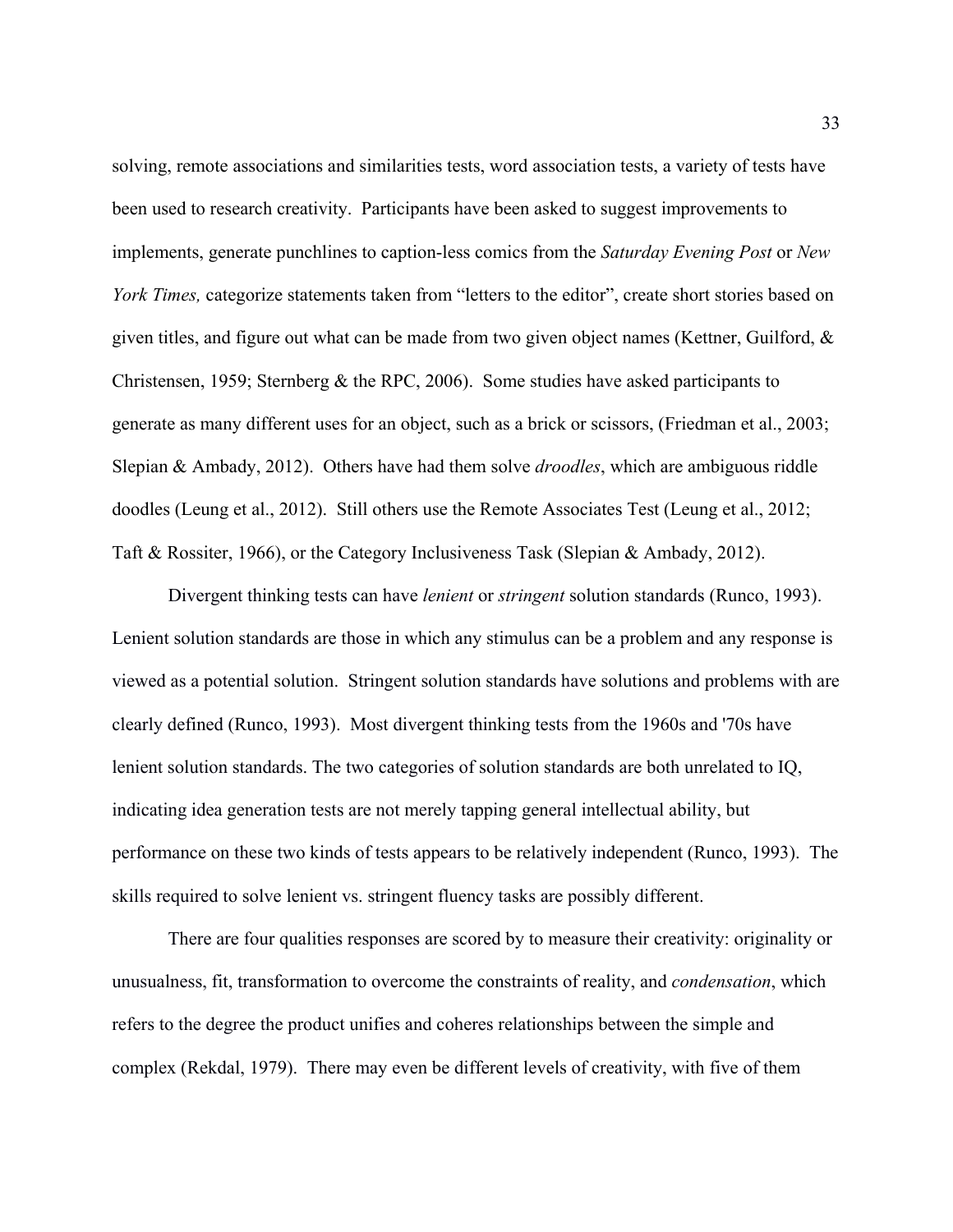being expressive, productive, inventive, innovative, and emergent (Rekdal, 1979). Scoring of divergent thinking tasks can rely on whether a response is given by a large proportion of the sample, *popular*, or given by a small proportion of the sample, *original* (Runco, 1993). This way of scoring can be ideal as it avoids systems of scoring that rely on overlapping originality and fluency scores.

Simplifying scoring to focus on a single score is another innovation in scoring divergent thinking tests. Using one score the participant's whole output makes scoring easier and tends to make scoring more accurate as well (Runco, 1993). Building off the method of comparing each response to other ideas to get scores for other domains, e.g., flexibility, the single-score method typically generates a score from the sum of each response's score in the separate domains (Runco, 1993). Another way of generating a single score is to have judges award a single score to the entirety of the participant's *ideational pool*, their complete set of responses. Decisions are then made based upon the entire response set (Runco, 1993).

Some divergent thinking tasks are derived from problems in reality and not artificially created ones. Real-world-based tasks have some of the highest predictive validity coefficients in divergent thinking literature (Runco, 1993). In addition, multiple regression analyses indicate these tests have predictive ability for creativity beyond typical divergent thinking. Thus, it is important to distinguish between artificial and realistic problem studies and results (Runco, 1993).

#### **Problem Generation Test.**

*Problem generation tests* ask participants to produce solutions to a self-selected problem in response to a prompt. The rationale behind these tests is that being able to choose the problem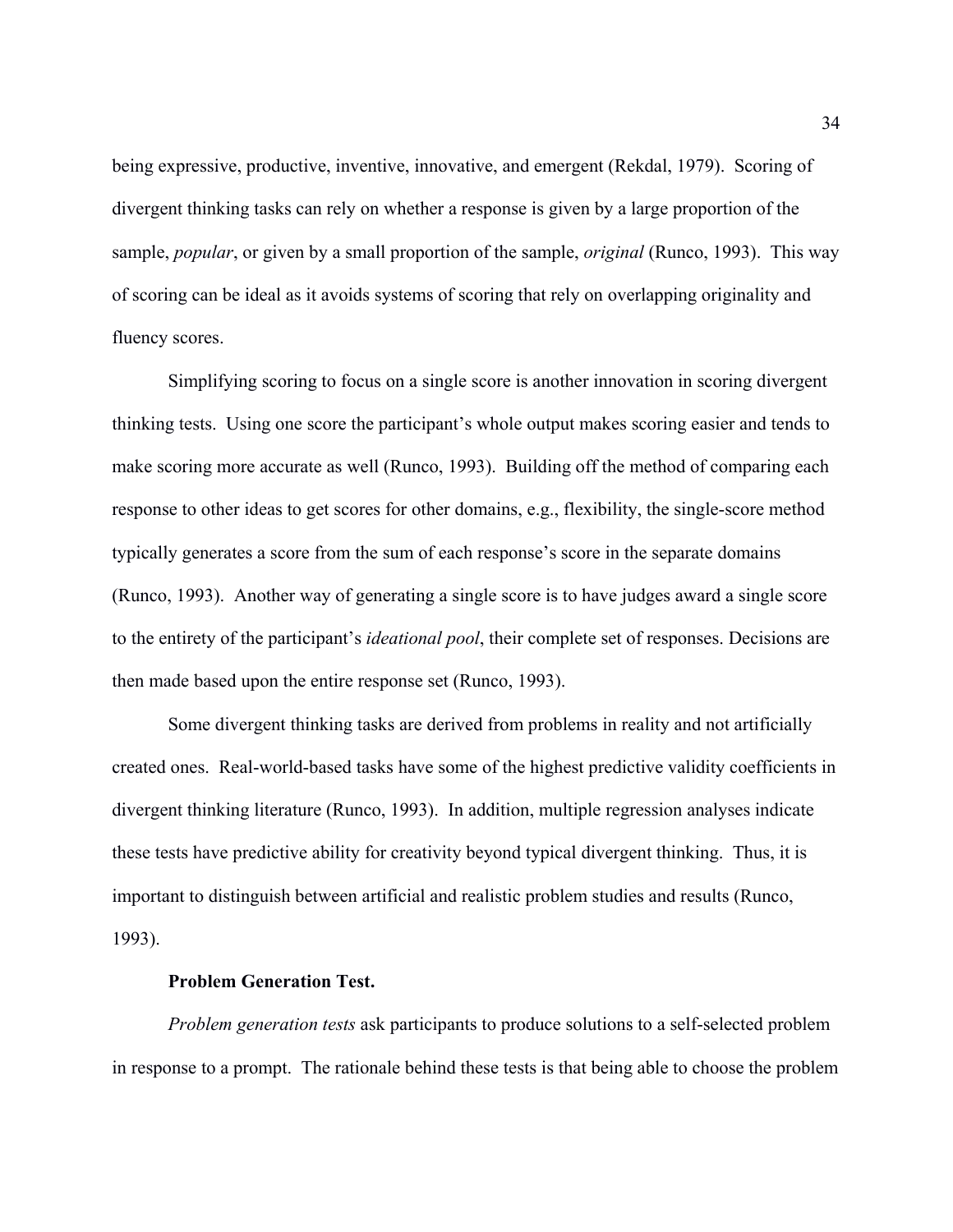leads to intrinsic motivation, an assumed maximizer of creativity (Rossman, 1976; Runco, 1993). After all, is it not easier and more fun to do something chosen by oneself?

# **Fluency Test.**

*Fluency tests* focus on generating numerous ideas. The simplest method of measuring creativity is asking participants to come up with as many different uses for an object as possible within one minute (Friedman et al., 2003; Slepian & Ambady, 2012). How many different responses the participant produces are counted and used as the creativity score. Some researchers have a panel of judges rate each item's creativity as well in order to add some objectivity to this primarily a subjective task (Slepian & Ambady, 2012).

The biggest criticism levelled against fluency tests is that generating numerous ideas more or less guarantees that eventually a creative solution will be hit upon (Renzulli & Callahan, 1975). This suggests that fluency alone is insufficient for measuring creative potential despite being generally assumed to be a good measure of divergent thinking. This makes sense as simply looking at the quantity of ideas generated rather than the quality is not a good measure of creativity. Plus, simply looking at statistical infrequency of ideas is not enough. With a large enough sample size, it is possible for no more unique, valid responses to exist (Silvia, 2015).

## **Remote Associates Test.**

The Remote Associates Test (RAT) asks individuals to come up with a fourth word that is associated with three other words that are presented to them (Leung et al., 2012; Taft & Rossiter, 1966). The RAT has been found to be more correlated with convergent rather than divergent thinking in that it requires the ability to analyze relationships between distant ideas and come up with one right solution (Leung et al., 2012; Taft & Rossiter, 1966). It has been found to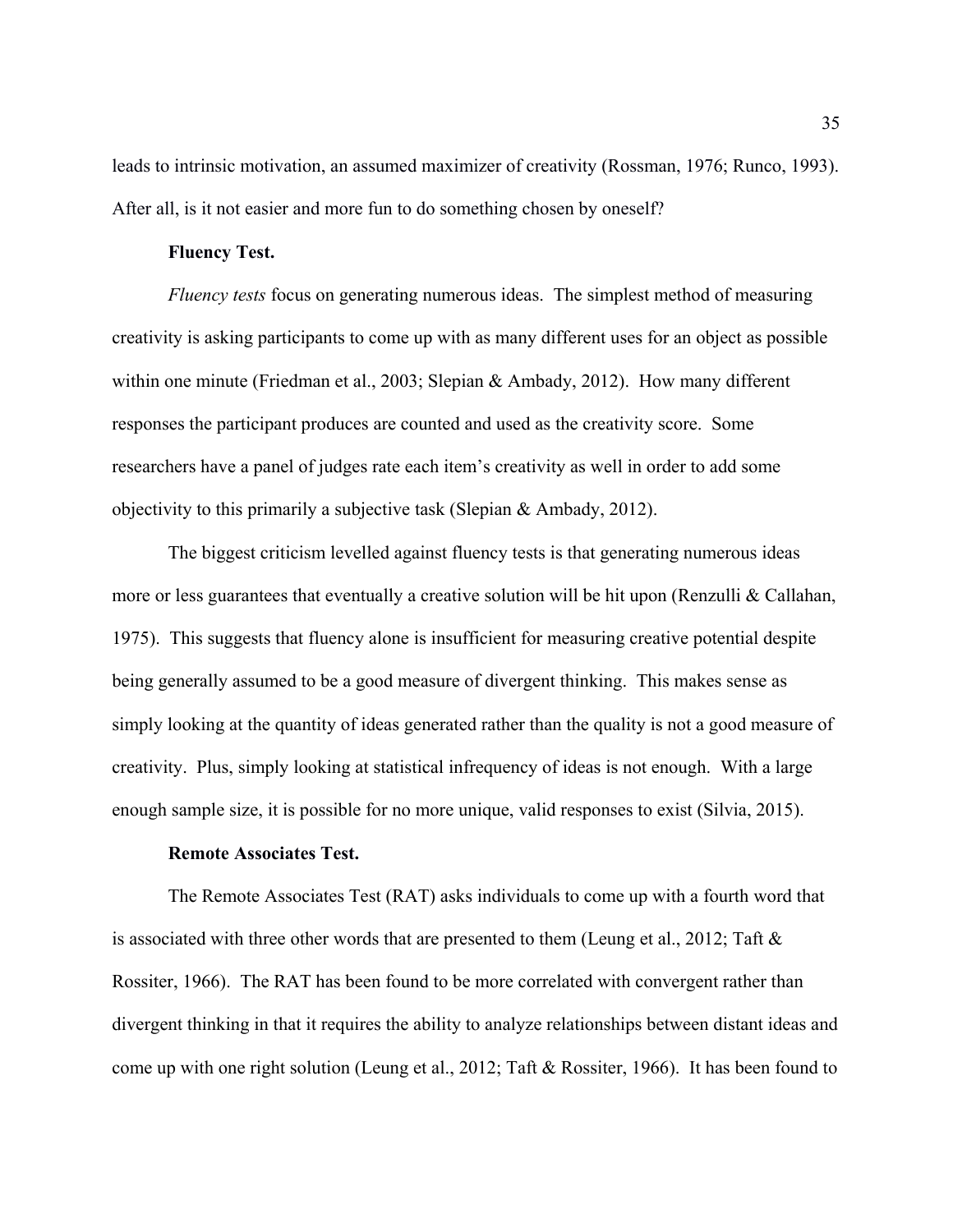relate to the divergent thinking components of originality and fluency (Taft & Rossiter, 1966). Unconscious mental search is also considered to be a component necessary for successful RAT completion (Friedman & Förster, 2000). However, the RAT has also been found to correlate highly with academic achievement and verbal IQ, indicating it may not be a good measure of creativity (Cropley, 1966).

#### **Category Inclusiveness Task.**

The *Category Inclusiveness Task* (CIT) comprises rating the goodness of fit different items exhibit via a ten-point scale from 0 to 9, with ratings of zero meaning the item is a very poor example or "definitely does not belong" in the category and nine meaning the item is a very good example or "definitely does belong" in the category (Isen & Daubman, 1984; Rosch, 1975; Friedman & Förster, 2000; Slepian & Ambady, 2012).

The ten categories typically used, and chosen based on norms by Rosch (1975), are: birds, clothing, furniture, fruit, sports, tools, toys, vegetables, vehicles, and weapons. There is debate over the use of 'fruits' and 'vegetables' as categories since they are social constructs and not biology, especially concerning the weak exemplars such as 'tomato'. As such, these categories are no longer commonly used (Friedman & Förster, 2000; Slepian & Ambady, 2012). Otherwise, however, Rosch's (1975) original exemplars and categories are used as they were initially developed with some modernizations for some of the exemplars in the clothing category (Slepian & Ambady, 2012).

While the CIT has stayed mostly the same since its inception, one major change has been made that is now generally used. Three strong, three weak, and three moderate exemplars, for a total of nine items, are presented for one category at a time. Norms for the goodness of fit of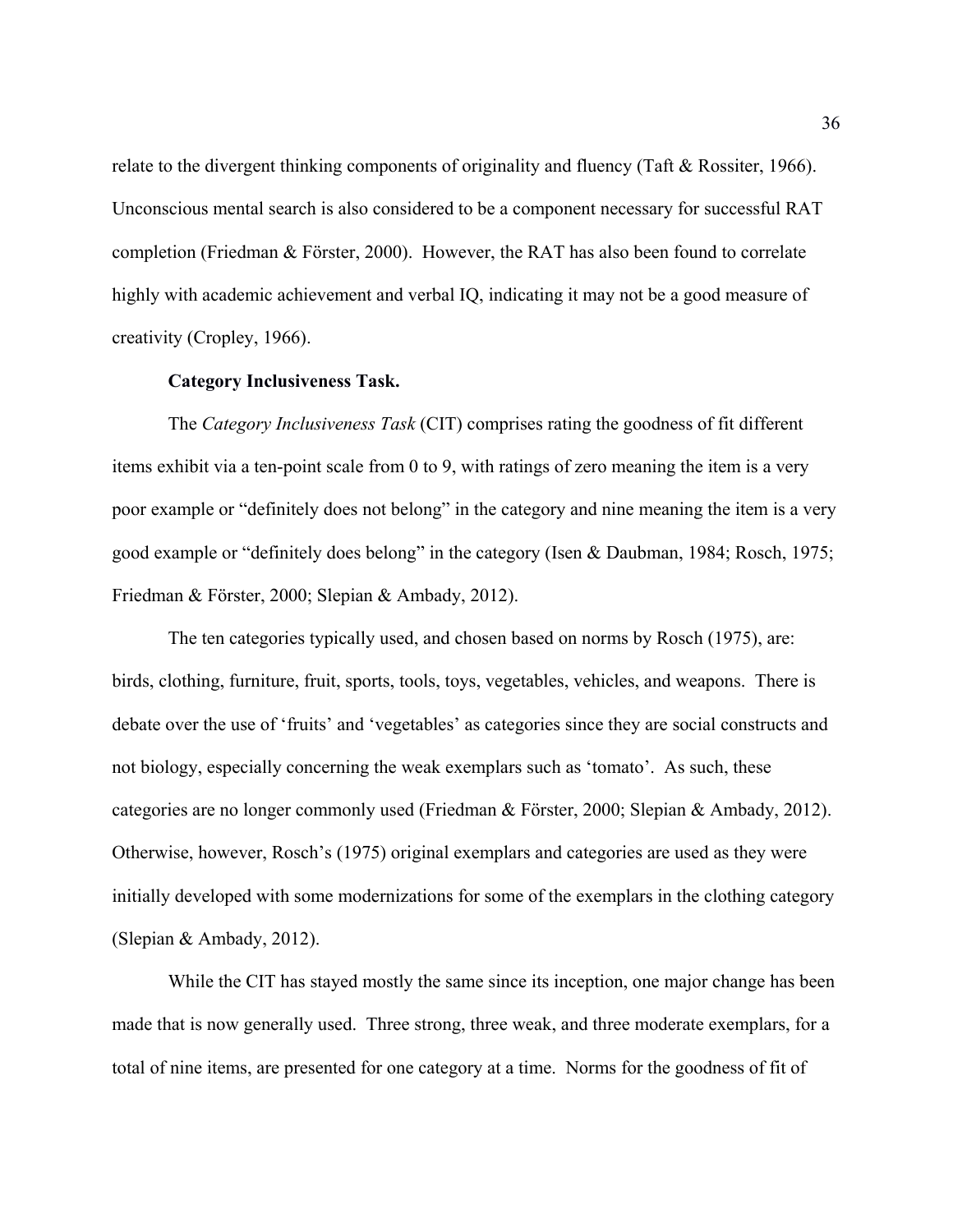each exemplar allow for consistent and reliable use of the items (Friedman & Förster, 2000; Isen & Daubman, 1984; Slepian & Ambady, 2012).

While the exemplars presentation is randomized, the first item presented is usually a strong one (Friedman & Förster, 2000; Isen & Daubman, 1984; Slepian & Ambady, 2012). For instance, if the category is 'vehicles', 'car' would be the first item presented and then followed by the other strong, the moderate, and weak exemplars in random order (Friedman & Förster, 2000; Isen & Daubman, 1984; Rosch, 1975). As 'car' has always been strongly rated as an example of a category, it goes first.

The ratings of the weak exemplars by participants are what is examined in the CIT. Higher ratings of the weaker examples in each category are assumed to be the result of more fluid or creative thinking (Friedman & Förster, 2000; Friedman et al., 2003; Isen & Daubman, 1984; Slepian & Ambady, 2012). On the face of it, this makes sense as the imagination has to work harder to view a camel as a vehicle and then giving it a high belongingness rating. This could also be a form of breaking context-induced sets since rating weak exemplars highly requires stepping away from schemas or traditional understandings of the category (Friedman & Förster, 2000; Friedman et al., 2003).

#### **Embedded Figures Task.**

The *Embedded Figures Task* (EFT) is widely used to measure creativity and measures the ability to break mental sets induced by context (Friedman & Förster, 2000). Simple figures are hidden within complex images or intricate visual patterns and examinees are asked to identify the simple figures. Being able to break the target figures loose from the context of the whole image is believed to require creativity (Friedman & Förster, 2000).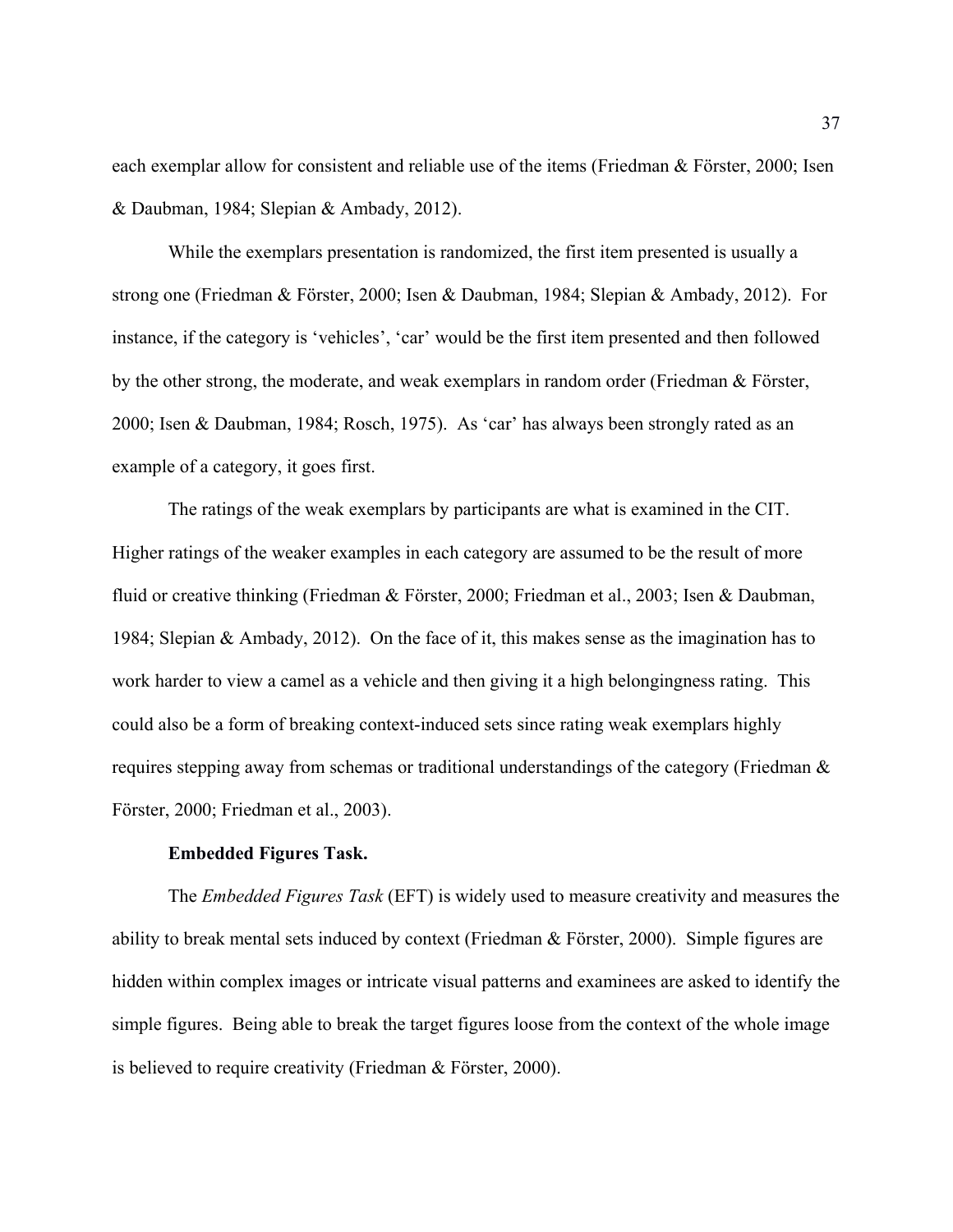## **Snowy Pictures Test.**

Similar to the EFT is the *Snowy Pictures Test* (SPT). The SPT asks examinees to identify images of familiar objects buried inside complex visual patterns or "snow", hence the name (Friedman & Förster, 2000). The SPT follows the same rationale as the EFT as the hidden object can only be found once the context of the snow is broken.

#### **Gestalt Completion Task.**

The *Gestalt Completion Task* (GCT) is a measure of the ability to cognitively restructure. Participants are shown fragmented and jumbled images of familiar objects and have to change their perspective and reinterpret the fragments to achieve gestalt closure and identify the object (Friedman & Förster, 2000).

#### **Verbal Analogies Test.**

The last way of measuring creativity that will be explored here is using verbal analogies. Solving these verbal puzzles are believed to involve unconscious mental search through spreading activation to discover more possible related attributes and relationships (Friedman & Förster, 2000).

## **Consensual Assessment Technique**

The subjective nature inherent in most methods of scoring creativity is problematic due to reliance on the test creator's or scorer's intuition on what is creative. Most studies rely on conceptual definitions that are not tied to the assessment procedures and fail to differentiate between the responses' creativity and other constructs, such as aesthetic appeal (Amabile, 1982). Scoring should focus on the creative product rather than the process. It is, so far, still impossible to clearly articulate what the creative process is and looks like (Amabile, 1982). To overcome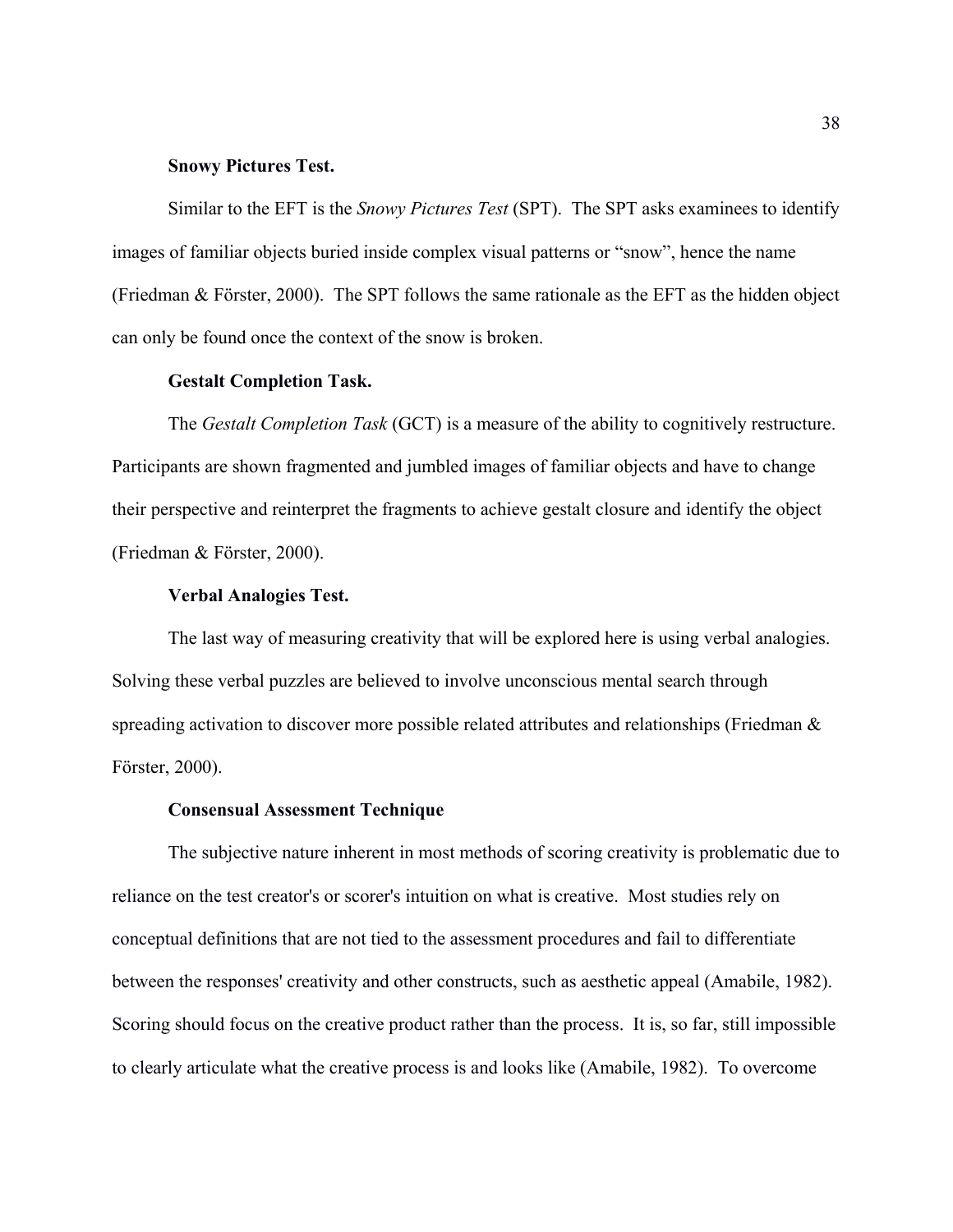the inherent subjectivity in this kind of scoring, Amabile (1982) developed the Consensual Assessment Technique.

The Consensual Assessment Technique (CAT) was developed by Teresa Amabile (1982) and is well-validated to the degree that it has been called the "gold standard" for creativity assessment, but its usage is mostly limited to research purposes due to the amount of resources it uses (Baer & McKool, 2009). The CAT is based on the idea that the best measure of creativity is combined assessment of experts in the domain of the final products, which is what most prize committees do to award prizes (Baer & McKool, 2009).

On the face of it, the CAT has a few requirements and the basic process is simple: examinees make something and experts independently evaluate the somethings. Experts rate the products on a 5-point scale and are allowed to use fractions if they wish. While they are not instructed to or asked to defend or explain their answers in any way, judges are asked to use the full scale (Baer & McKool, 2009).

Judges must be familiar with and have some experience in the domain being examined, though they do not need to have the same level of experience and do not need to have generated highly creative works in the domain themselves. The assessments must be made independently to avoid influencing each other's ratings and the examinee's products should be rated relative to each other rather than absolute standards (Amabile, 1982; Baer & McKool, 2009). Other dimensions besides creativity should also be rated. As a minimum, Amabile (1982) suggests that technical aspects of the product and aesthetic appeal, if relevant, should be rated. The final recommendation for judging creative tasks, Amabile (1982) made is to present the products in a random order to avoid method artifacts. It is then recommended that interjudge reliability is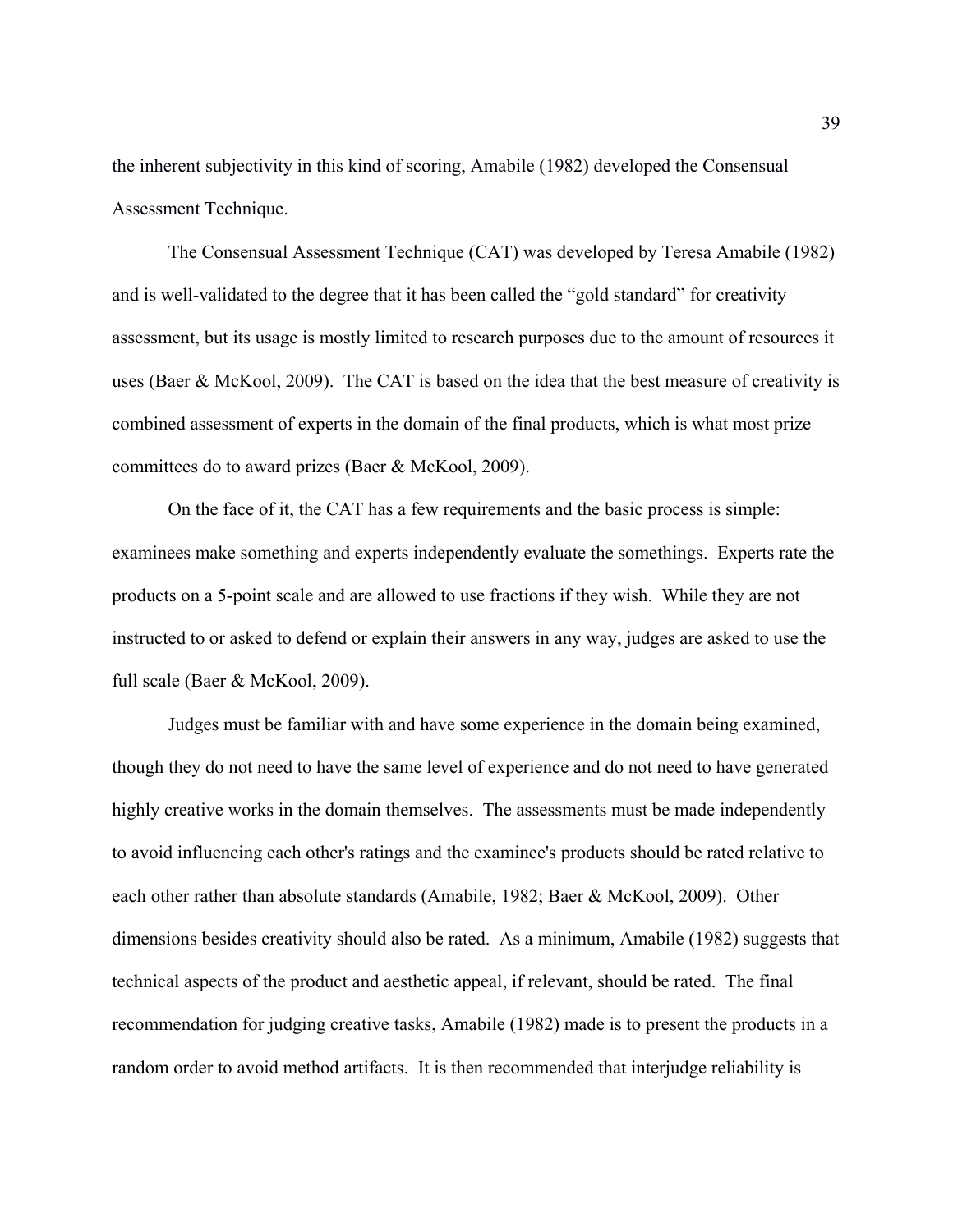analyzed and a factor analysis of the different dimensions be conducted. If a straightforward identification of specific objective features are found, these features can be assessed and correlated with creativity ratings (Amabile, 1982; Baer & McKool, 2009).

Ratings on the CAT are largely stable over time. Experts do not always agree and expert opinion does change with time, but a large number of studies consistently show that experts do agree, typically in the .70 to .90 range (Baer & McKool, 2009). However, motivation does impact ratings. Extrinsic motivation, such as a reward or expected evaluation, has been found to lead to lower creative performance, particularly for girls (Baer & McKool, 2009).

While the CAT has good discriminant validity and has consistently been found to be a good assessment of creativity, there are some criticisms levelled against it. The CAT does not provide evidence of more general creativity-relevant abilities, which may not exist (Baer  $\&$ McKool, 2009). Tests of domain generality using the CAT revealed that correlations of ratings of subjects' creativity in different domains is near zero. However, there is disagreement on how much domain generality there is for creativity and, ultimately, there is probably a hierarchical model of some kind with some abilities contributing modestly to creativity across domains, others specific to a domain or on specific tasks within a domain (Baer & McKool, 2009).

The other major complaint with the CAT is how resource intensive administration can be (Amabile, 1982; Baer & McKool, 2009). While the only real requirement to be an expert judge has been found to simply be a familiarity with "the domain of endeavor in which the product was made", it can still be difficult to gather judges when the complexity of the subject requires specialized knowledge to have familiarity. Furthermore, the amount of correlations and factor analyses Amabile (1982) recommends can be quite taxing and mean that studies need to be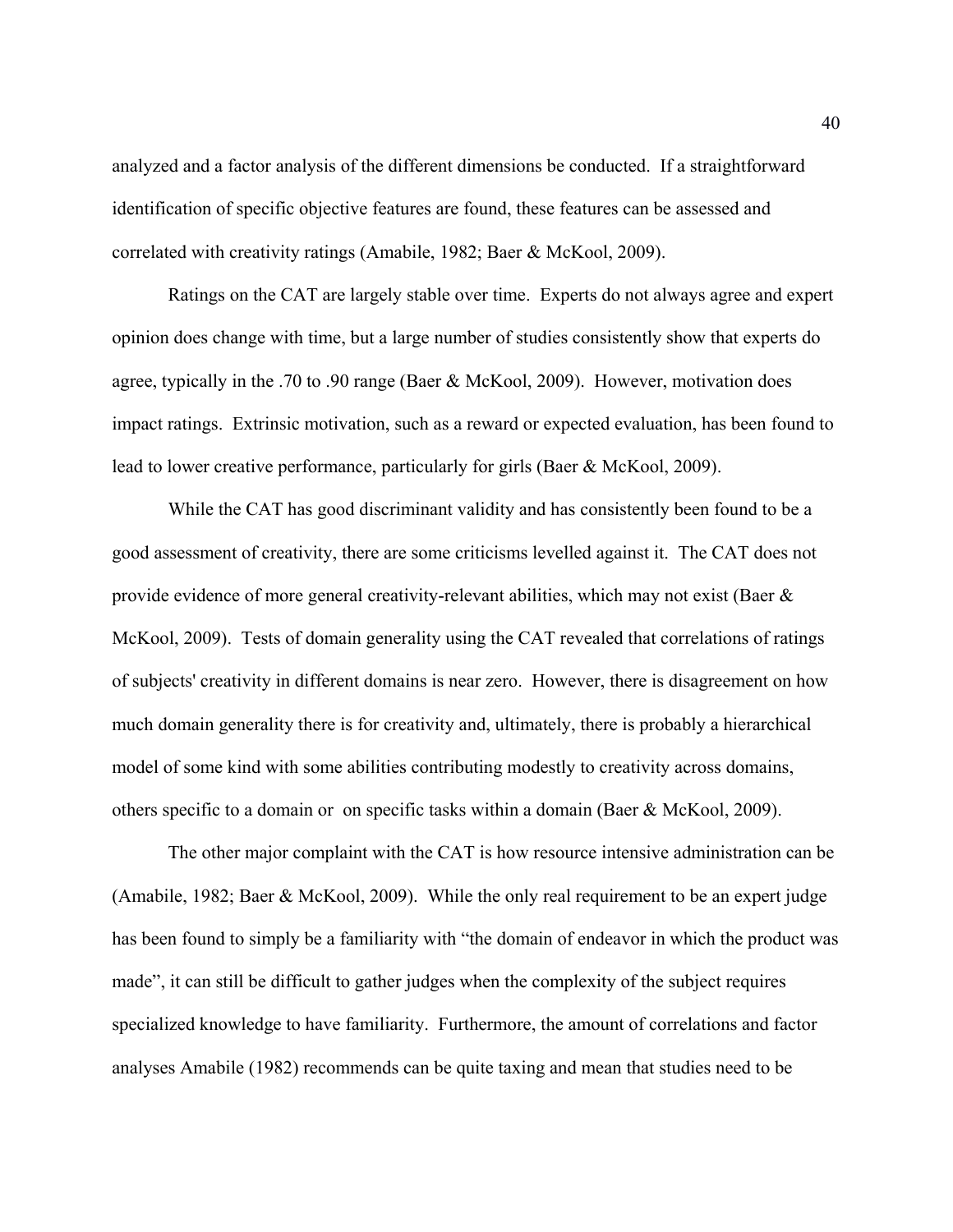repeated. Judge fatigue and difficulty keeping criteria consistent throughout judging is also a real concern (Amabile, 1982; Baer & McKool, 2009).

Amabile (1982) also points out that the CAT is likely not useful for identifying a wide range of stable individual differences in creativity and that ratings will be bounded to time and place since the shared subjectivity of creativity criteria change over time and differ across cultures.

# **The Torrance Tests of Creative Thinking.**

E. Paul Torrance is best known for his development of the Torrance Tests of Creative Thinking (TTCT) in 1966, which can be administered individually or in groups to kindergarteners to graduate students and beyond. The TTCT manual has been revised to include a stream-lined scoring system, but the tests themselves have remained the same. It has since been re-normed four times, the most recent of which was in 1998 (Kim, 2006).

The definition of creativity Torrance used is concerned mostly with the detection of problems or missing information, identifying difficulties, looking for solutions, forming and testing possible solutions, and then communicating the results. However, the TTCT does not fully operationalize this definition and Torrance never meant for the TTCT to be used alone to make decisions (Kim, 2006). He believed that creative motivation as well as skills and abilities are necessary for creative achievement. The TTCT was developed to enhance as well as measure creativity, individualize and evaluate instruction, assist with interventions, and raise awareness of latent potentialities (Kim, 2006). Today, the TTCT has been used predominately for the identification of gifted children despite the Torrance's intended purpose of individualizing instruction (Kim, 2006).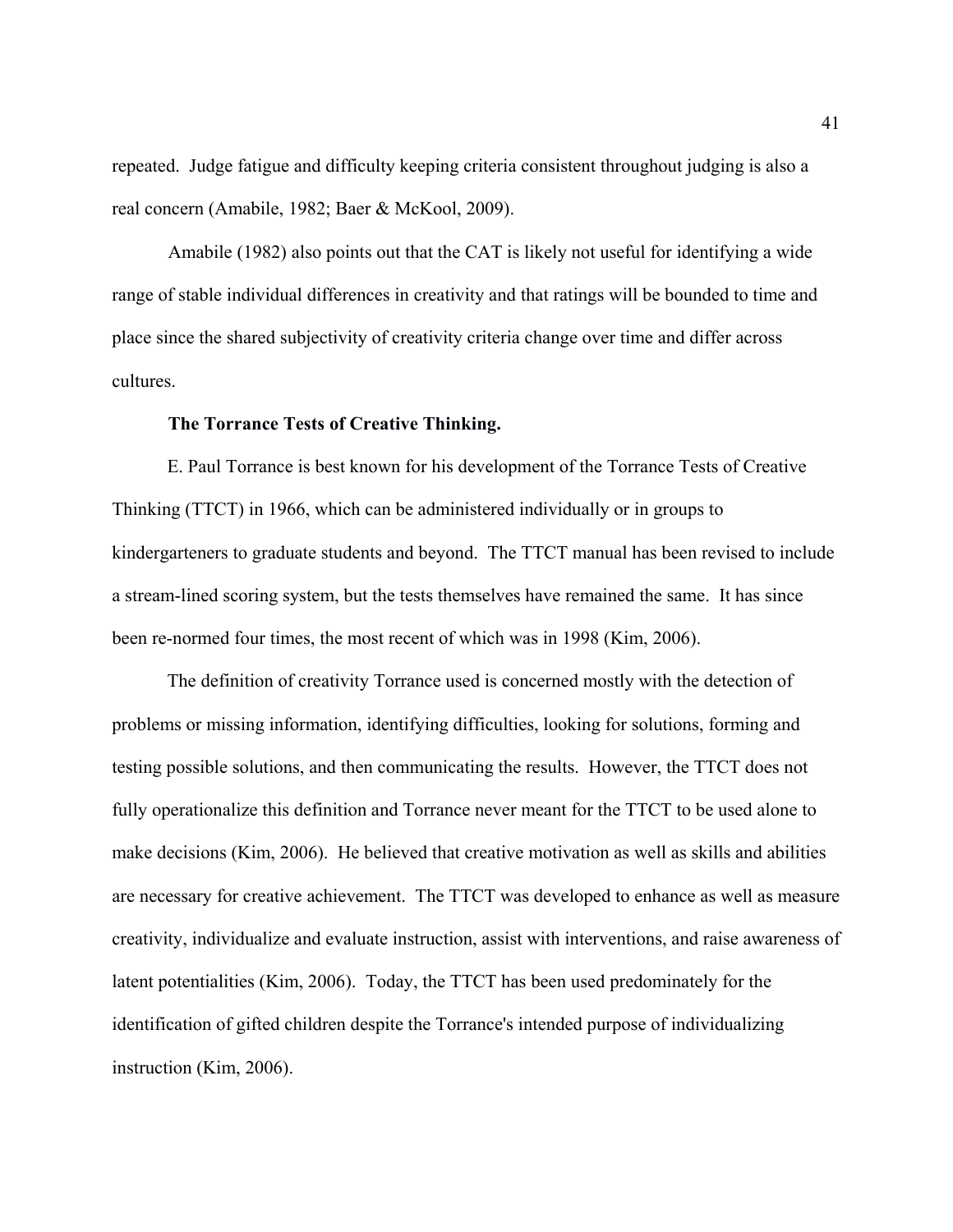The TTCT has two versions: the TTCT-Verbal and TTCT-Figural. Both of these versions have an A and B form. The TTCT-Verbal has five tasks: ask-and-guess, product improvement, unusual uses, unusual questions, and just suppose. Each task has a stimulus picture that examinees respond to in writing (Amabile, 1982; Kim, 2006). The TTCT-Figural has three tasks: picture construction, picture completion, and repeated figures of lines or circles. Picture construction has examinees make a picture on a page with a pear or jellybean shape on it (Kim, 2006). Picture completion presents the examinee with ten incomplete figures to make an object or picture. The final task asks them to make pictures incorporating lines or circles on three pages (Kim, 2006). Each task in the TTCT-Figural takes about ten minutes. Responses are scored based on the number and variety of ideas, idea elaboration, and statistical infrequency (Amabile, 1982).

The TTCT-Figural has five subscales: fluency, originality, elaboration, abstractness of titles, and resistance to premature closure (Kim, 2006). Fluency scores, as is typical, are simply the number of relevant ideas. Originality is based on statistical infrequency. Common scores are awarded a score of zero and other legitimate scores get one point. Lists of common responses are provided for scorers based on normative data from 1998 (Kim, 2006). Elaboration scores are based on the number of added ideas. Abstractness of titles measures the degree beyond concrete labeling of the stimuli. The final subscale scores are based on the degree of psychological openness (Kim, 2006).

There are also thirteen criterion-referenced "creative strengths" that were added after the initial iteration of the TTCT. These strengths are: "emotional expressiveness", "storytelling articulateness", "movement or action", "expressiveness of titles", "synthesis of incomplete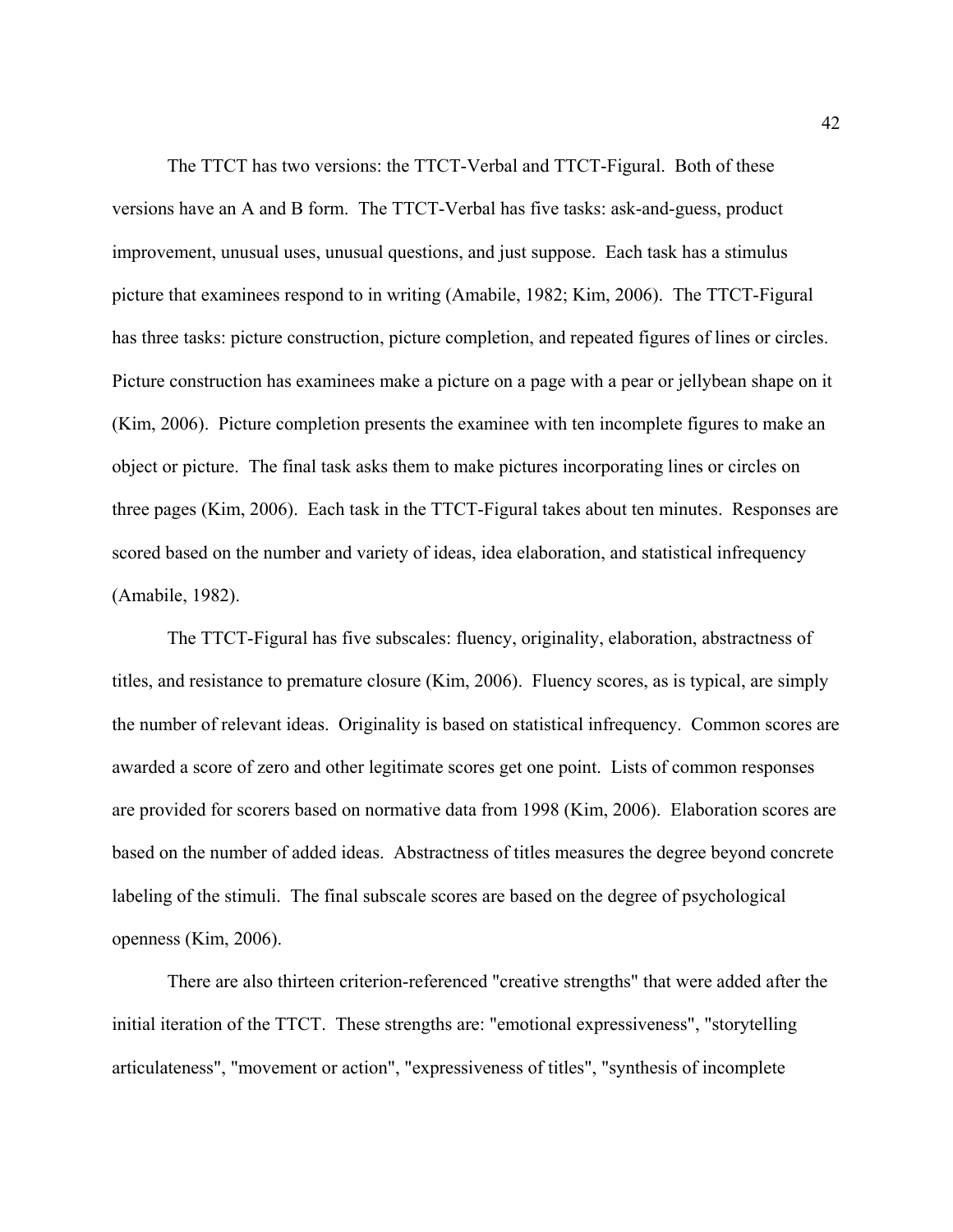figures", "synthesis of lines or circles", "unusual visualization", "internal visualization", "extending or breaking boundaries", "humor", "richness of imagery", "colorfulness of imagery", and "fantasy" (Kim, 2006). The additional scoring measures were added based on new information obtained through continued research to expand the TTCT (Kim, 2006).

Norms for the 1998 TTCT manual were generated in the summer of 1997 from 55,600 primary school students from kindergarten through 12th-grade predominately in the western United States (57.6%) (Kim, 2006; Plucker, 1999). The TTCT has been used in over 35 countries for research, but there are few versions with norms developed for other countries. In the countries that do have country norms, these were developed by the local author (Kim, 2006).

The test-retest reliability of the TTCT ranges from .50 to .93, possibly due to motivational conditions (Kim, 2006; Plucker, 1999). However, validity and reliability for the latest edition of the TTCT have not been provided. This is problematic because the use of a new norm group may have changed the existing values and using a test without reliability and validity runs counter to the American Psychological Association standards of practice (American Psychological Association [APA], 2017).

The TTCT-Figural can be fair in terms of gender, ethnicity, socioeconomic status, language, and culture. In fact, the TTCT has, in some cases, been found to favor children from lower socioeconomic status (Kim, 2006). However, demographic characteristics were not outlined and need to be included despite belief that the TTCT is a fair test. It is presumptuous to assume that the originality of scores would persist from 1998 to the present. Originality has been found to be culture-dependent, so it would make sense for there to be cohort effects across time (Kim, 2006).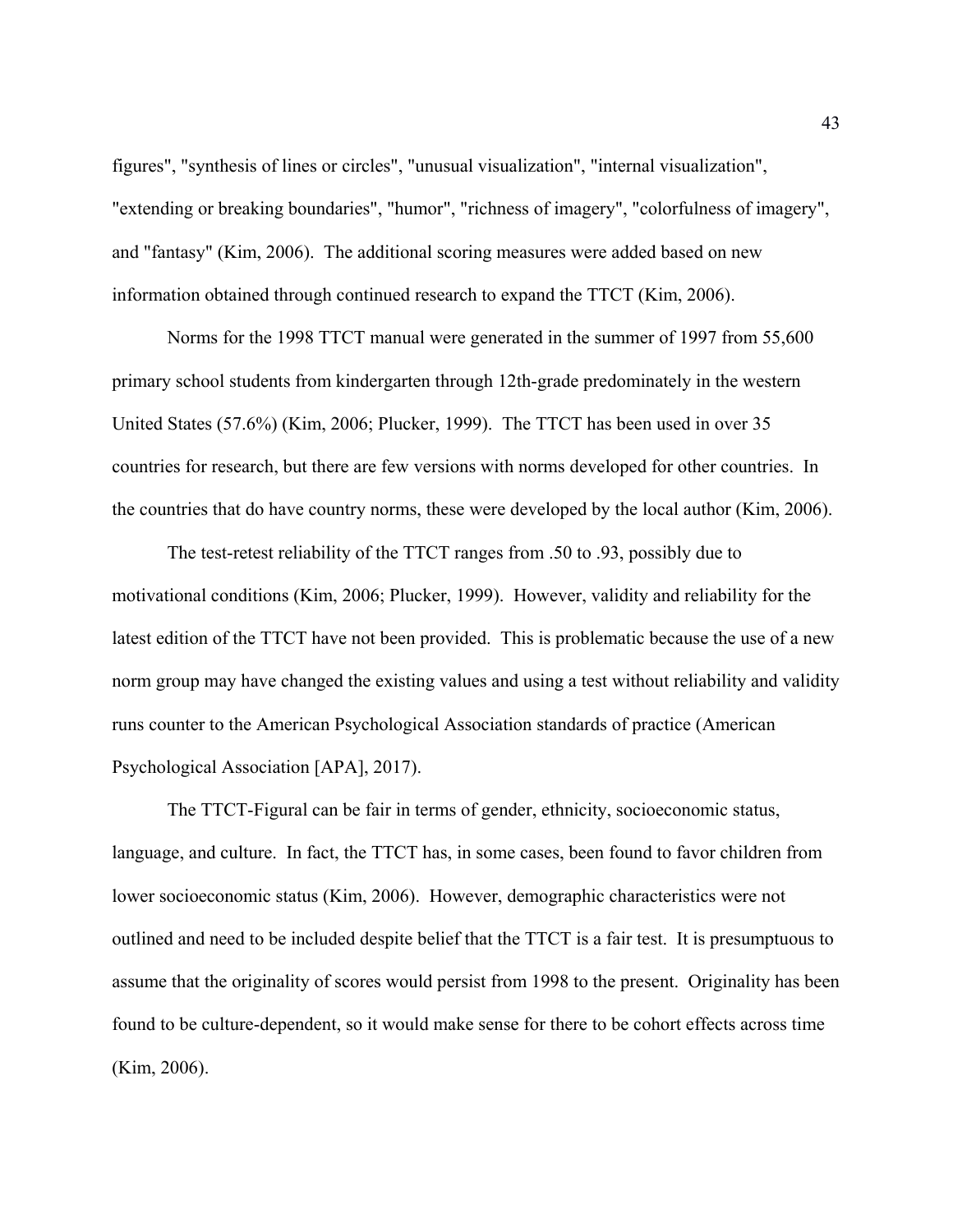The fluency, originality, and flexibility subscales have been found to correlate significantly at the .01 level with the quantity and quality of creative achievements at a 7-year follow-up. Furthermore, the TTCT scores were a better predictor of creative achievement than IQ scores, high academic achievement, or peer nominations (Kim, 2006; Plucker, 1999). While criticisms have been leveled against the original longitudinal study outcomes, Plucker (1999), in a reanalysis, found tentative proof that the initial findings were correct.

Studies examining the TTCT's construct validity have conflicting results Kim, 2006). Some studies have found a high correlation between originality and fluency, suggesting the subscales are not independent constructs. Discriminant validity findings for the TTCT are low as well, with some studies suggesting it fails to meet even the loosest standards of validity (Baer & McKool, 2009; Kim, 2006).

# **Thinking Creatively**

The definition of creativity used drives the measures and method used when studying creativity. Some designs work better with more than one measure or multiple variations on one measure. In others, the experimental condition limits the available methods to assess creativity. One example of this is avoiding written components when assessing how movement effects creativity (Friedman et al., 2003; Friedman & Förster, 2000).

There is not yet, and likely will never be, one true way of measuring creativity. It is probable that more than one method should be used to measure creativity to get at its different components since no one measure captures all of the components (Friedman et al., 2000; Leung et al., 2012). Any given method of stimulating creativity may only touch one or two creativity components.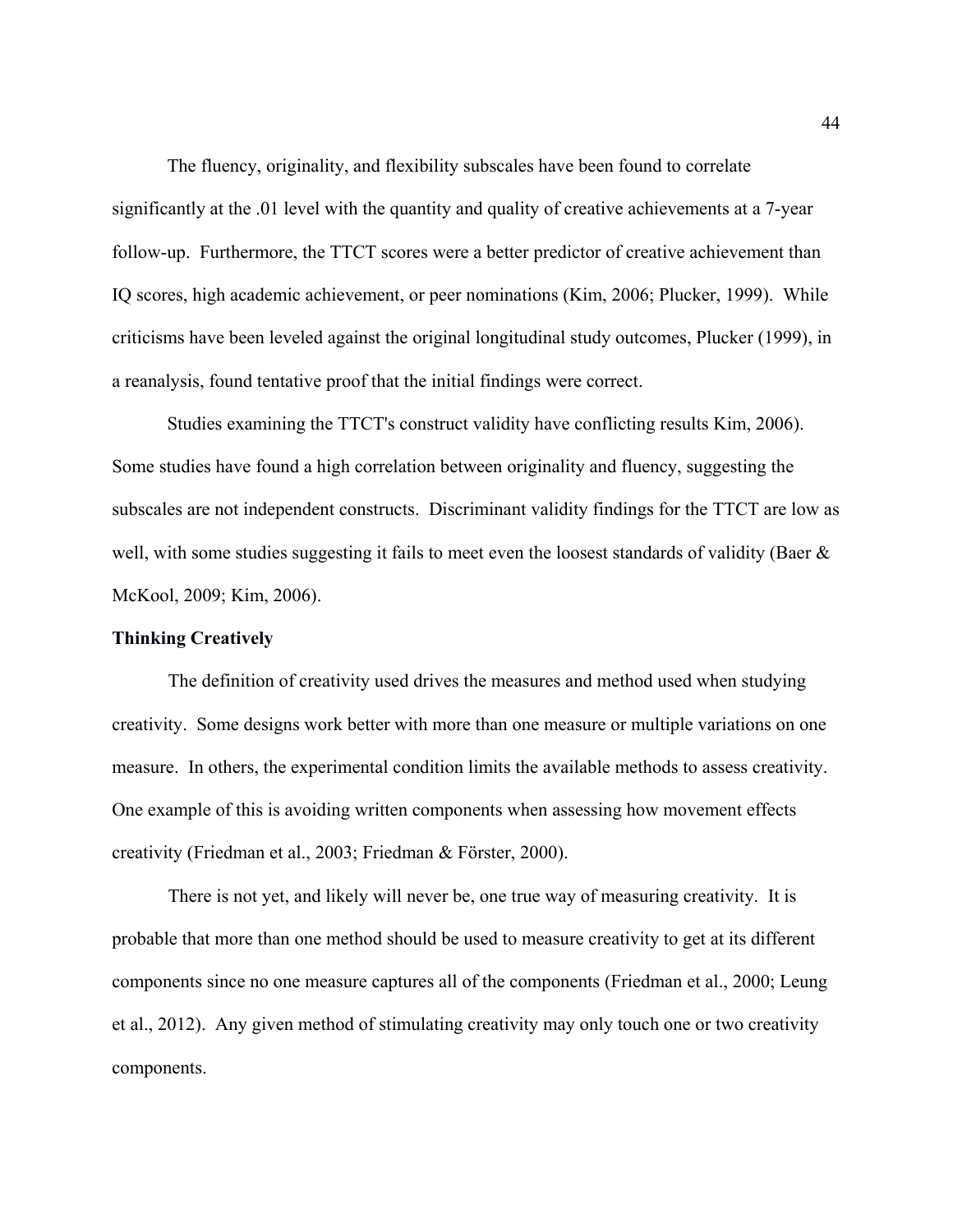### **So, What About Kinesthetic Creativity?**

Paper-and-pencil tests are commonly used to measure creativity (Brennan, 1982). However, how can one measure kinesthetic creativity through such a test? Unfortunately, at this time, there are few kinesthetic tests of creativity existent.

Brennan (1982) utilized the SI model as framework for the generation of a measure of creativity in dance. Participants took three movement tests requiring them to use divergent production designed to match elements from Guilford's SI model (Brennan, 1982). Brennan (1982) defined movement as a change of position and body positions as a basic unit of kinesthetic information. Systems were represented by movement patterns or sequences (Brennan, 1982).

The three components of divergent thinking most commonly utilized in measuring creativity were assessed here: originality, fluency, and flexibility (Brennan, 1982; Taft & Rossiter, 1966; Treffinger, 1986). Originality was rated for use of space, meaning range, direction, and level of actions as well as the "interrelationship of body parts and design", and dynamics, movement speed and energy use, on a seven-point scale for uniqueness (Brennan, 1982). Flexibility was defined as the degree to which responses to a stimulus differed and was measured using a similar scale as for originality (Brennan, 1982). Fluency was measured by counting the number of appropriate responses within the time limit (Brennan, 1982).

The tests created by Brennan (1982) are all variations on the fluency test described previously (Friedman et al., 2003; Slepian & Ambady, 2012). The *positions test* asked participants to take as many imaginative body positions as possible within ninety seconds (Brennan, 1982). The *composition test* had the participants use four body positions demonstrated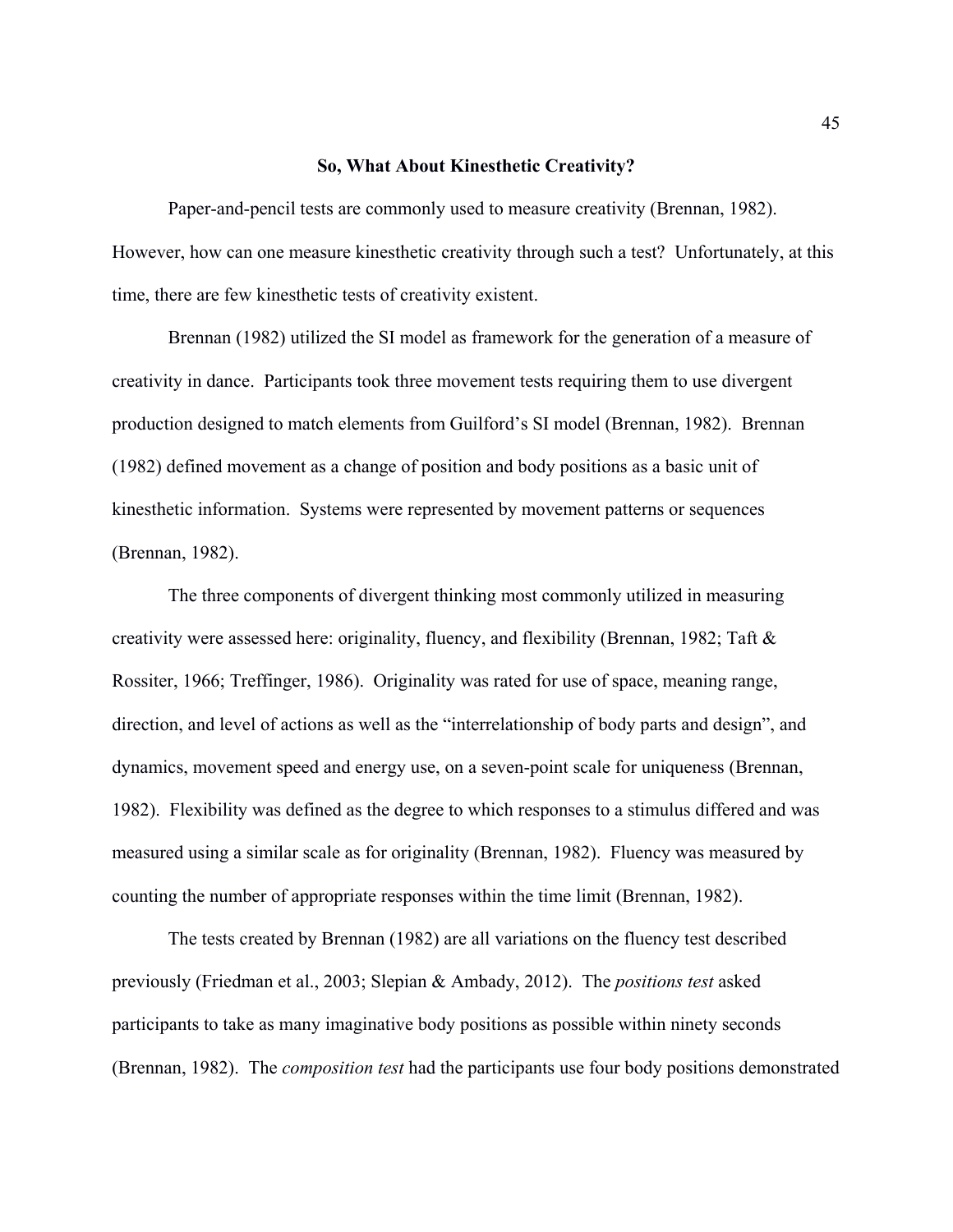for them in an imaginative sequence. No time limit was imposed, but the four positions had to be used in the order presented at least one time (Brennan, 1982). They were videotaped to make judging easier later and asked to compose a second imaginative sequence. The third test, the *improvisation test*, asked participants to improvise movements while keeping one foot in constant contact with a spot on the floor (Brennan, 1982).

All three tests were repeated, two with alternate versions, by twenty randomly chosen participants two and eight weeks later to check for reliability (Brennan, 1982). For the composition test, participants were given four new positions. The alternate form of the improvisation test, had them pick a spot on the wall to keep their hand (Brennan, 1982). Comparison of the results indicated low to moderate reliability on all three tests. Brennan (1982) hypothesized the low reliability in the improvisation test was due to the inherent limitations in movement by having to keep a hand high on the wall versus the mobility options available while keeping a foot on the ground and proposed requiring participants to keep their hands at midheight as a possible alternative. As the only requirement for participation in the study was at least one semester of dance training, it is possible the level of ability impacted scores on the composition test retest (Brennan, 1982). Low reliability in the positions test may have been due to participants favoring quantity over originality or novelty while generating new positions (Brennan, 1982).

To test for a relationship between creative motor ability and variables generally assessed by traditional creativity tests, participants were also given two verbal creativity and two visualfigural creativity tests proposed by Guilford (Brennan, 1982). All four tests had time limits. The verbal tests were variations on the fluency task while the visual-figural tasks had participants use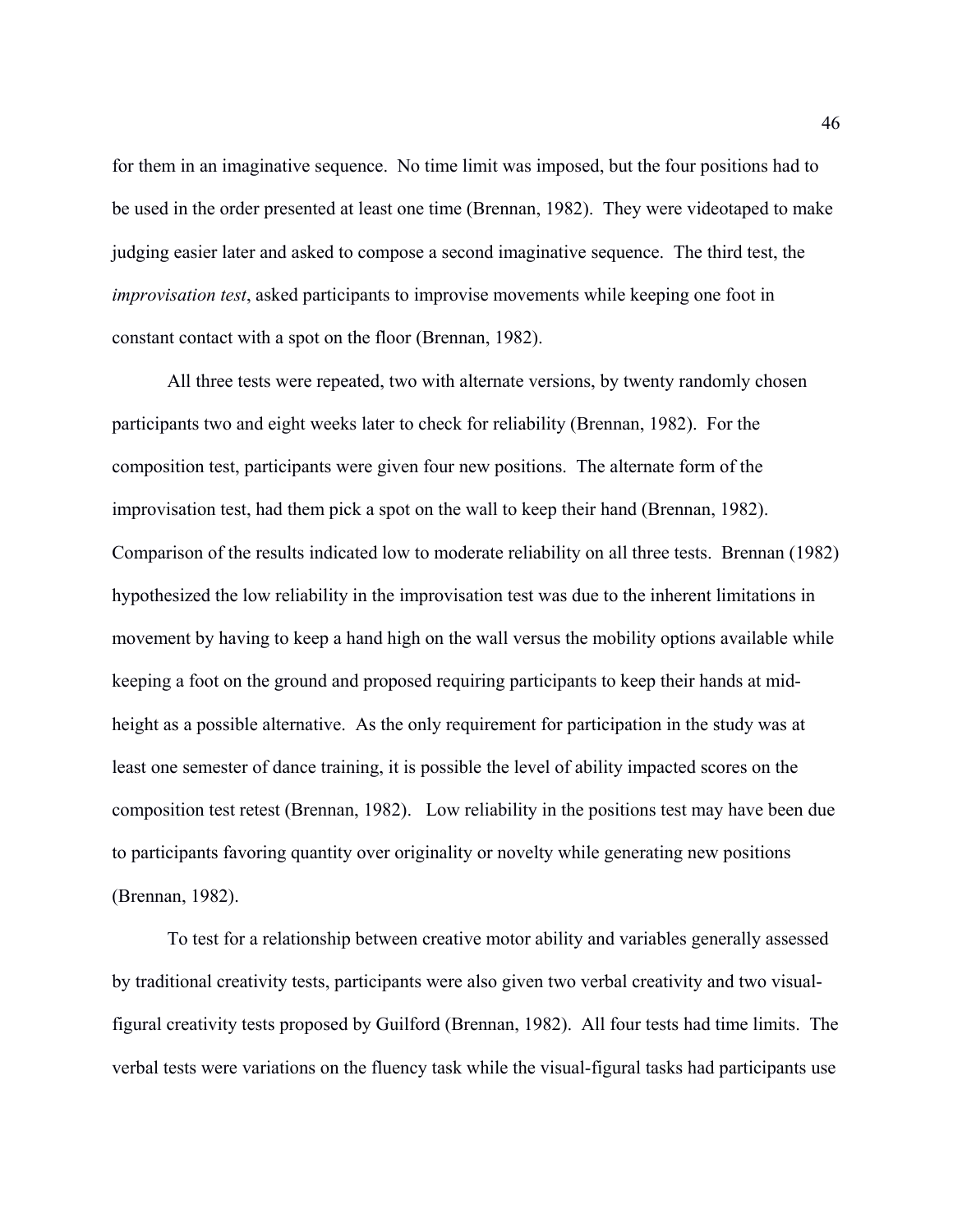geometric figures to draw named items or recognizable figures (Brennan, 1982). Participants were also given a questionnaire and an inventory to assess personal traits and information that identify creative individuals in the arts and sciences (Brennan, 1982).

Brennan (1982) found no relationship between dance creativity and attributes of creative individuals or among the types of variables tested. This supports the idea that originality and flexibility in movement are distinct factors and represent distinct divergent production abilities in the SI model (Brennan, 1982). It also raises doubts over the suitability of a 'one size fits all' approach to testing creativity similar to those raised by Gardner's model of intelligence (Gardner, 1995; Morgan, 1996).

Zachopoulou and Makri (2005) used the Divergent Movement Ability Test (DMAT) by Cleland and Gallahue (1993). The DMAT consists of three movement tasks: a type of obstacle course, ball-handling and -manipulation, and a balancing task on a bench (Cleland, 1994). Children administered the DMAT receive verbal directions and are encouraged to move in as many different ways they can using all the equipment for each task (Cleland, 1994; Cleland & Gallahue, 1993; Zachopoulou & Makri, 2005).

For the first task, children were asked to interact with equipment at four stations. One station had four cones arranged in a diagonal line, another had a 4-foot-by-6-foot mat, the third a 3-foot jump rope tied to two chairs, and the last a hula hoop suspended a foot above the floor on top of three foam cubes (Cleland & Gallahue, 1993; Zachopoulou & Makri, 2005). Scores were generated based on the number of different movement patterns the children generated and how much flexibility, difference in the patterns, they demonstrated (Cleland, 1994; Cleland  $\&$ Gallahue, 1993; Zachopoulou & Makri, 2005).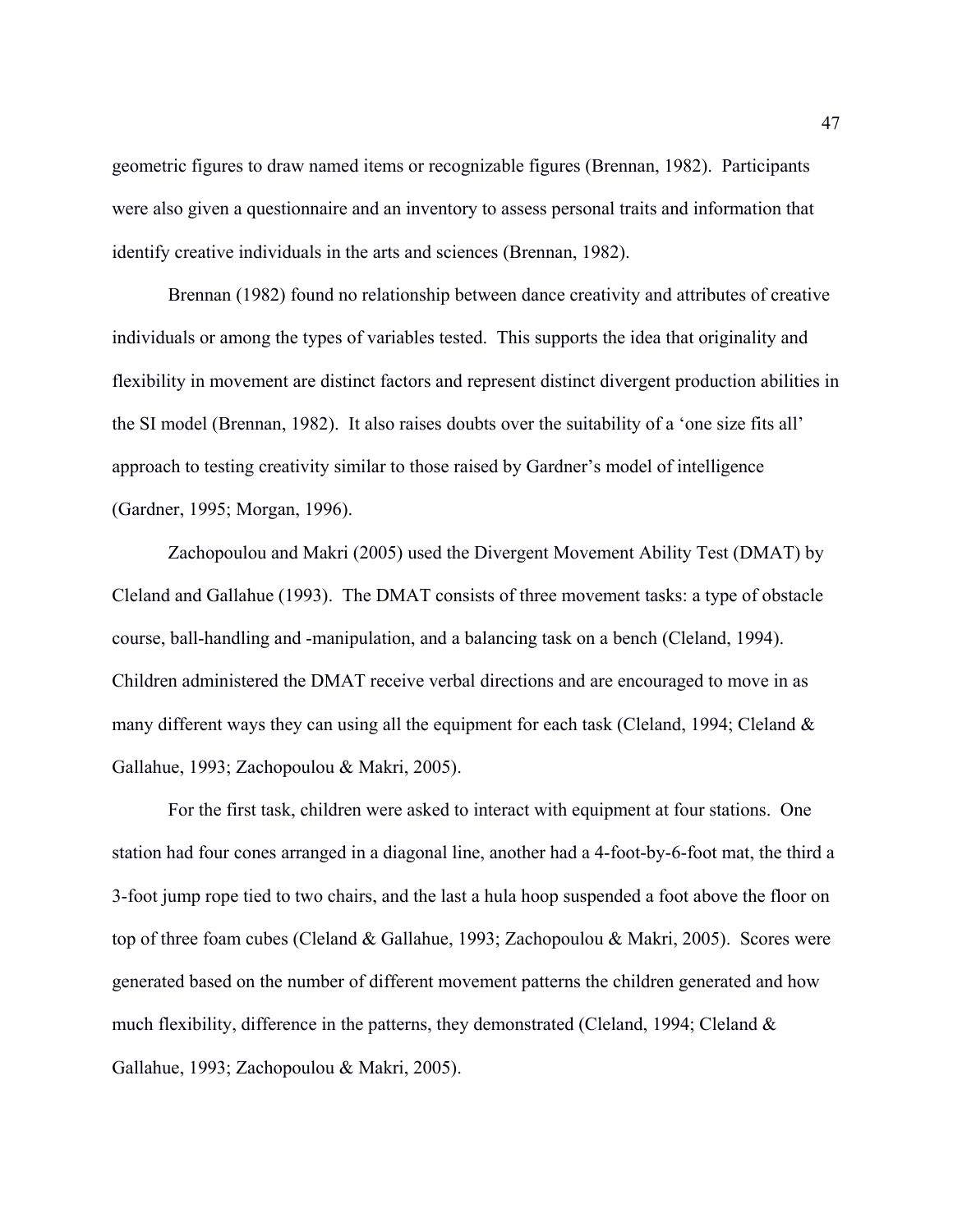The second part of the DMAT assess the examinee's ability to make shapes on, next to, below, or at the end of an 18"-high padded bench or balance beam (Cleland, 1994; Cleland & Gallahue, 1993; Zachopoulou & Makri, 2005). This shape task measures how many body parts the children used to perform a variety of movements and where in space.

The third part had the children manipulate a 9-inch-diameter ball. The children were relegated to a 10-foot-by-15-foot area marked by a wall at one side and cones. They were also told they could use the wall if they wanted during the task (Cleland, 1994; Cleland & Gallahue, 1993; Zachopoulou & Makri, 2005).

The results consistently found by the DMAT indicate that older children tend to have higher scores than younger children (Cleland, 1994; Cleland & Gallahue, 1993; Zachopoulou & Makri, 2005). Furthermore, preschoolers produced similar numbers of divergent movement responses and had similar patterns, suggesting they have similar divergent movement ability (Zachopoulou & Makri, 2005). Zachopoulou and Makri (2005) proposed that older children have a greater range in responses due to cognitive maturation, differing levels of development, different motivational factors, and more experience with moving as well as detecting and evaluating motivational and environmental cues. Gender consistently has been found to not be correlated with performance on the DMAT (Cleland, 1994; Cleland & Gallahue, 1993; Zachopoulou & Makri, 2005). In fact, no clear pattern of gender differences in creativity is a consistent finding in the literature. Results are mixed for different tests, creative tests, and creativity in general (Kettler & Bower, 2017).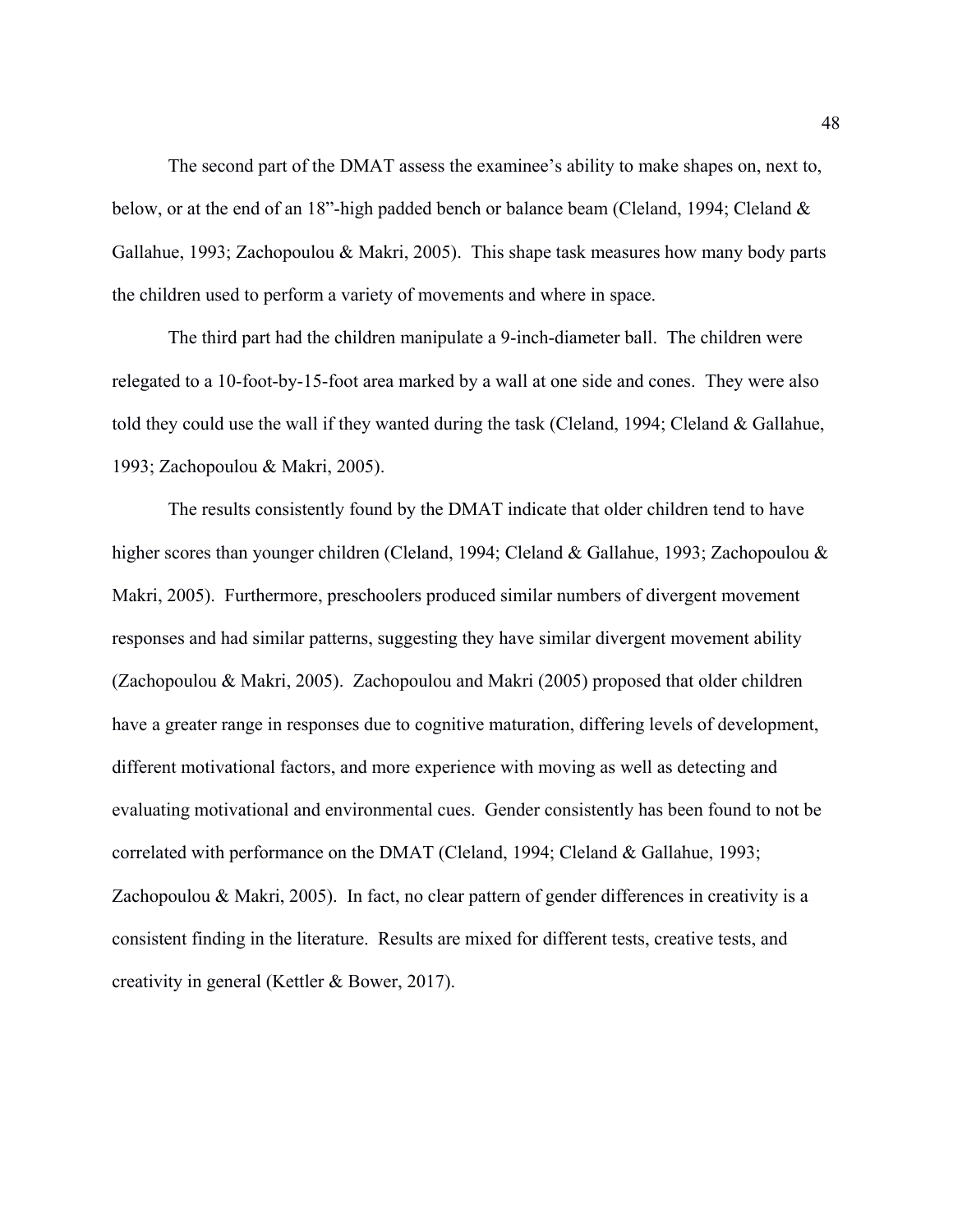## **CHAPTER III. BODILY-KINESTHETIC CREATIVITY TEST**

So now we have a working definition of creativity, an idea of where the research stands, and a brief look at the existing tests of motor creativity. We have also taken a look at the relationship between creativity and intelligence and how creativity is measured. Now it is time to take a look at a new test of kinesthetic creativity, the Bodily-Kinesthetic Creativity Test (B-KCT).

## **Rationale**

There are several reasons for developing a new test of kinesthetic creativity. Most of the existing research and tests focus on verbal and visual creativity (Brennan, 1982; Friedman et al., 2003; Leung, et al. 2012; Slepian & Ambady, 2012; Taft & Rossiter, 1966). Given that an individual's intellectual abilities can vary and that creativity appears to be linked in some way to intelligence, it is very likely the case that creativity shares the same capability for variance (Gardner, 1995). It then follows that there should be different types of creativity tests to allow for fair testing and to investigate if there are variances in creative performance based on task.

Furthermore, a motor test of creativity would be expected to not have high verbal loading, meaning that it could address some of the biases inherent in many verbal tests toward higher socioeconomic status and certain ethnic groups (Gardner, 1995; Visser, Ashton, & Vernon, 2006a). Adding creativity measures has been found to erase some of these biases when projecting outcomes for college students, so a nonverbal test could potentially remove some more of this bias.

Bodily abilities are largely overlooked in the research (Brennan, 1982; Cleland, 1994; Cleland & Gallahue, 1993; Friedman et al., 2003; Leung, et al. 2012; Slepian & Ambady, 2012; Taft & Rossiter, 1966; Zachopoulou & Makri, 2005). This is a problem because it means there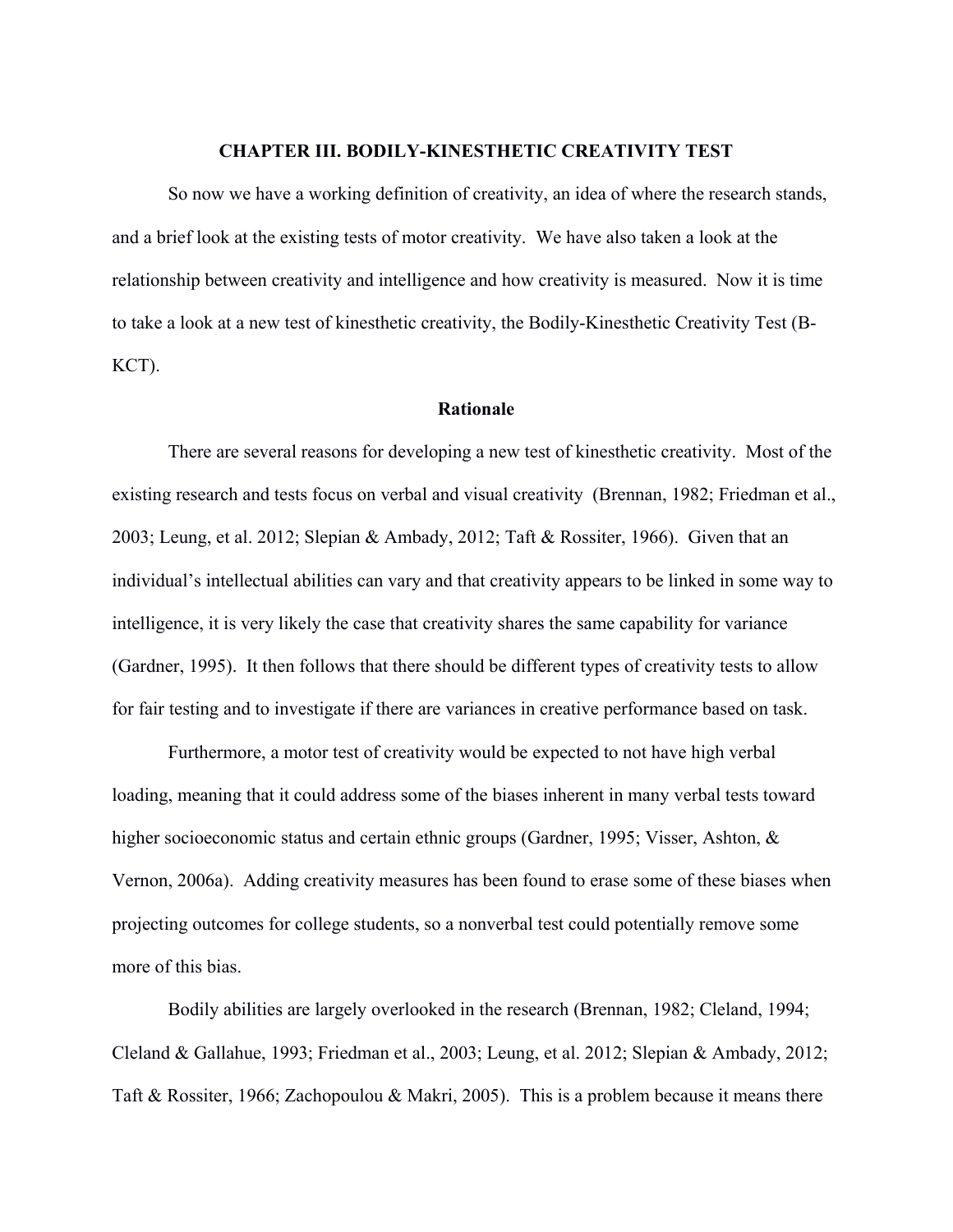are few tests and measures to choose from in assessing these abilities and traits. It is recommended that, at a minimum, two measures be used to assess potential for creativity and there simply are not enough tests to choose from reliably such that the minimum is frequently met (Kim, 2006). Even worse is the low amount of studies examining the validity and utility of the few tests that do exist. More tests need to be created and all of them need to be further investigated for reliability and validity.

The sheer number and variety of intelligence tests that are extant speaks volumes to the need for a greater variety of creativity tests. For future research, it is important to use multiple measures of creativity and test models with different demographic, environmental, and social variables (Plucker, 1999).

Gifted and Talented (G/T) testing can be high stakes for students and their parents. However, schools have a difficult time determining what tests to use to assess creativity in particular and giftedness in general (Kaufman & Plucker, 2011). The paucity of choices available limits them to tests that are lacking in support, outdated norms, and/or concerning criticisms leveled against them (Kim, 2006). The development of new tests can help further research and advances in G/T testing.

## **Theoretical Foundations**

Product-centered creativity is, by far, much easier to assess than process-centered creativity (Krippner & Arons, 1973). As such, process-centered bodily creativity was not considered in the development of the B-KCT and the following definition was chosen: creativity "is the interaction among aptitude, process, and environment by which an individual or group produces a perceptible product that is both novel and useful as defined within a social context"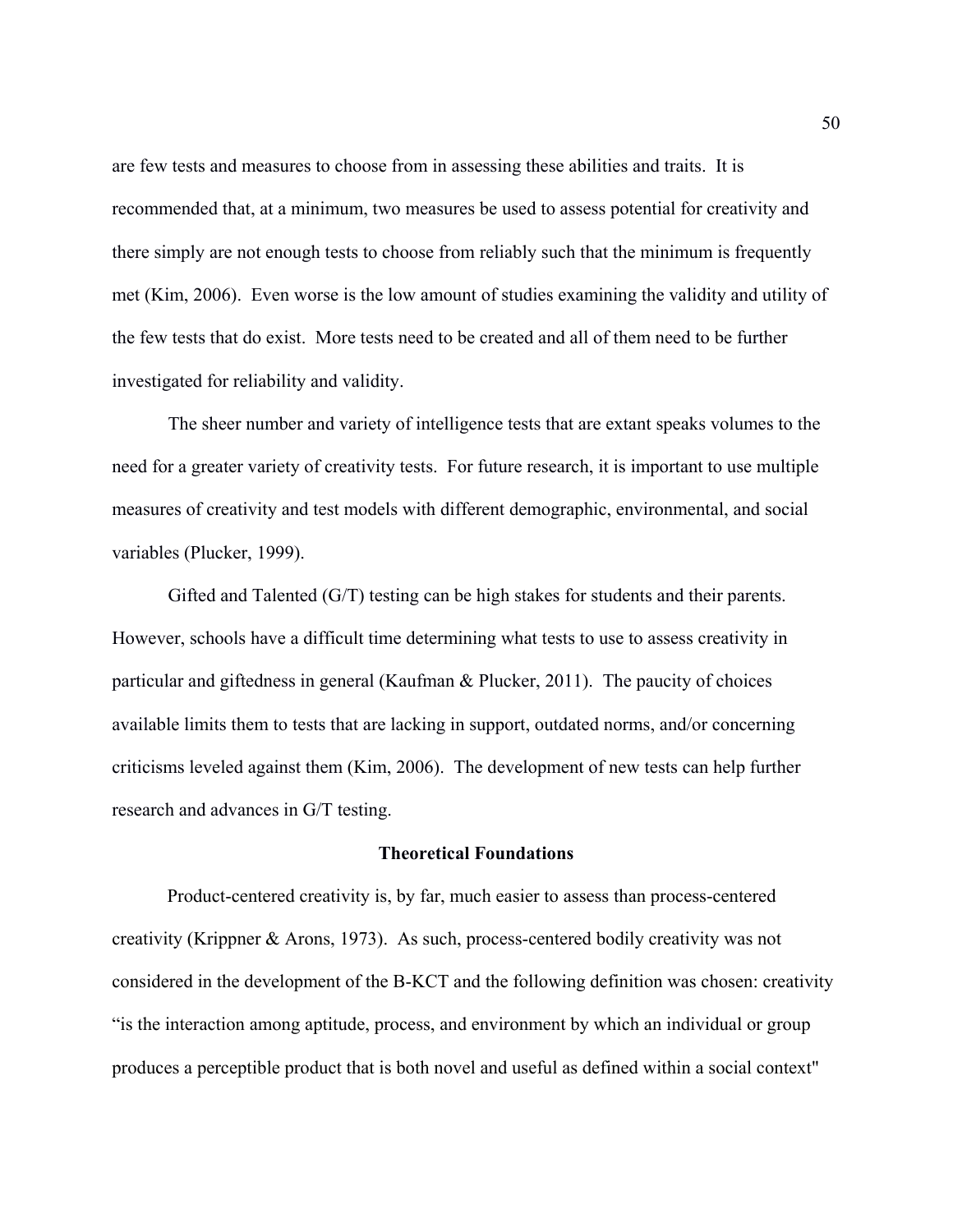(Plucker, Beghetto, & Dow, 2012). The test then needed to ensure that examinees generate some kind of tangible, evaluable product. This will be accomplished through the use of video recording.

In determining how to go about selecting what type of tasks to use to assess bodilykinesthetic creativity, the relationship between intelligence and creativity was examined. Creativity has been suspected to be related to and associated with intelligence, though they are generally viewed as separate, unrelated abilities (Silvia, 2015). Guilford's work on creativity is credited with being the first to publicly acknowledge the need to study the construct on its own, which ignited the examination into the links between creativity and intelligence (Kaufman  $\&$ Plucker, 2011; Silvia, 2015).

The relationship between the two is unclear, but they do appear to share some factors and processes (Cropley, 1966; Fuchs-Beauchamp, Karnes, & Johnson, 1993). Divergent and convergent thinking are two of these processes. Fluid and crystallized intelligence, fluency, and memory abilities have been found to correlate with creativity as well (Rossman, 1976). It is therefore likely that theories covering variances in intelligence cover those in creativity as well. In particular, Gardner's theory of multiple intelligences applies to creativity as well (Gardner, 1995; Han & Marvin, 2002; Morgan, 1966). The fact that verbal creativity skills have not been found to predict motor creativity supports this assumption (Stroup & Pielstick, 1965). Guilford's structure of intellect framework (SI model) further suggests creativity and intelligence are related and similar in makeup, though the SI model is now considered to be primarily of historical significance (Barlow, 2000; Brennan, 1982; Silvia, 2015). The SI model's legacy is that convergent processes are now considered standard indicators of intelligence, while divergent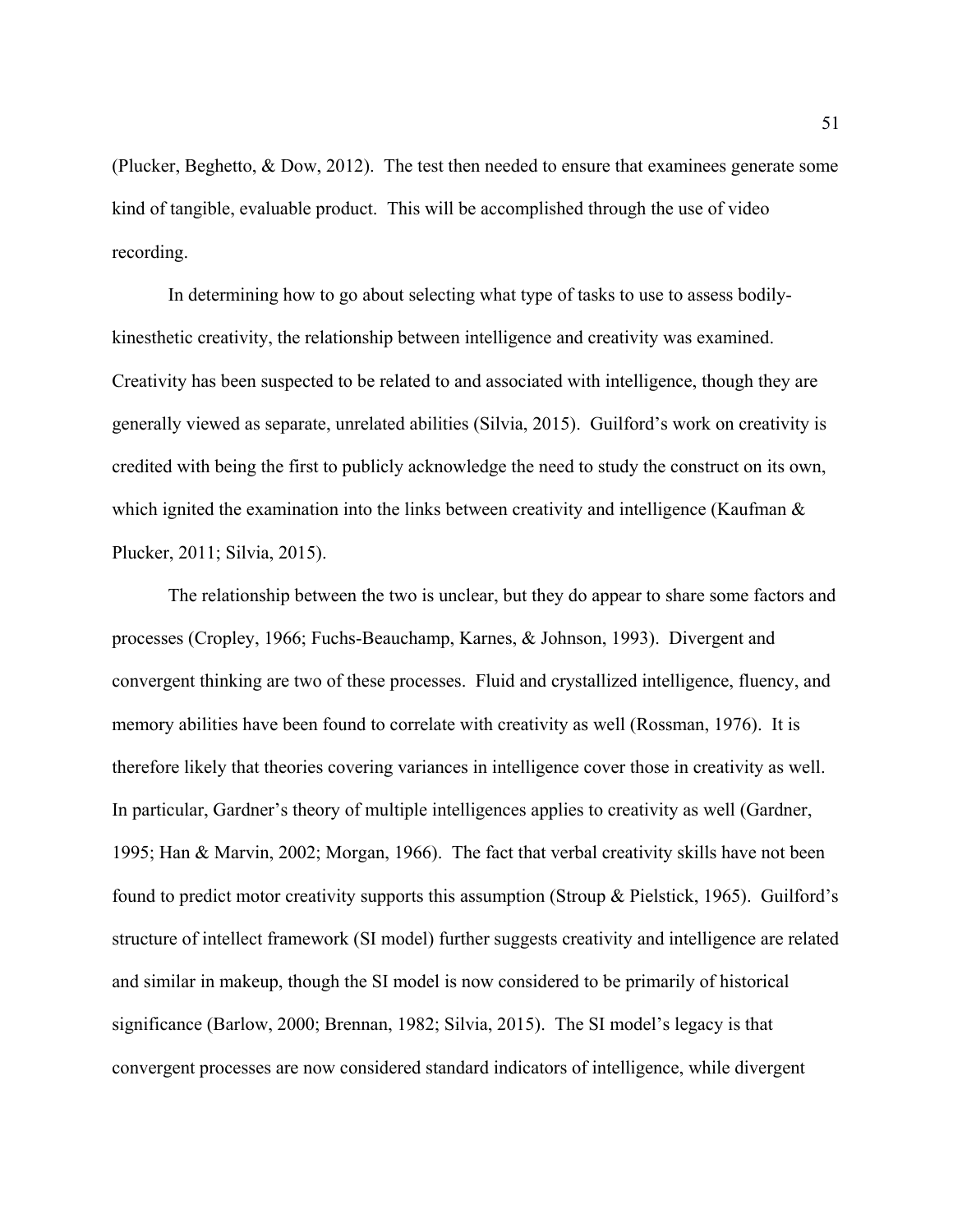ones are the same for creativity, though it is important to note that the processes themselves are not the same as the construct (Kim, 2006; Plucker, Beghetto, & Dow, 2004; Runco, 1993; Silvia, 2015). Additionally, divergent thinking tests may only be estimating the potential for creative thought, which is still useful to know (Runco, 1993). Given these findings, the B-KCT must have tasks that elicit divergent thinking. Lenient standards will be used, meaning all responses will be viewed as potential solutions (Runco, 1993).

There are three parts of divergent thinking that are used frequently when operationalizing creativity: fluency, flexibility, and originality (Leung et al., 2012; Slepian & Ambady, 2012). Fluency measures focus on generating ideas in response to a problem within a limited amount of time and flexibility ones look at how much responses differ and how many concepts they span. There are subjective and objective ways to measure originality. A panel of judges rating responses is the most reliable subjective method for assessing originality and examining statistical infrequency of responses is the most common objective method (Leung et al., 2012; Slepian & Ambady, 2012).

Pure fluency tests are seen as weak measures of creativity as the more ideas that are generated, the greater the likelihood that an original idea will be found (Renzulli & Callahan, 1975). This was a problem with Brennan's (1982) test and the subtests had low test-retest reliability. As such, it is better to use more than just fluency measures in a test of creativity. For the B-KCT, this means there will be more than one part and a fluency measure will go first to serve as a warm-up and possibly ease test anxiety.

It would be interesting to examine the statistical frequency of responses in the B-KCT, especially as there would likely be regional and cultural differences in response, but it would be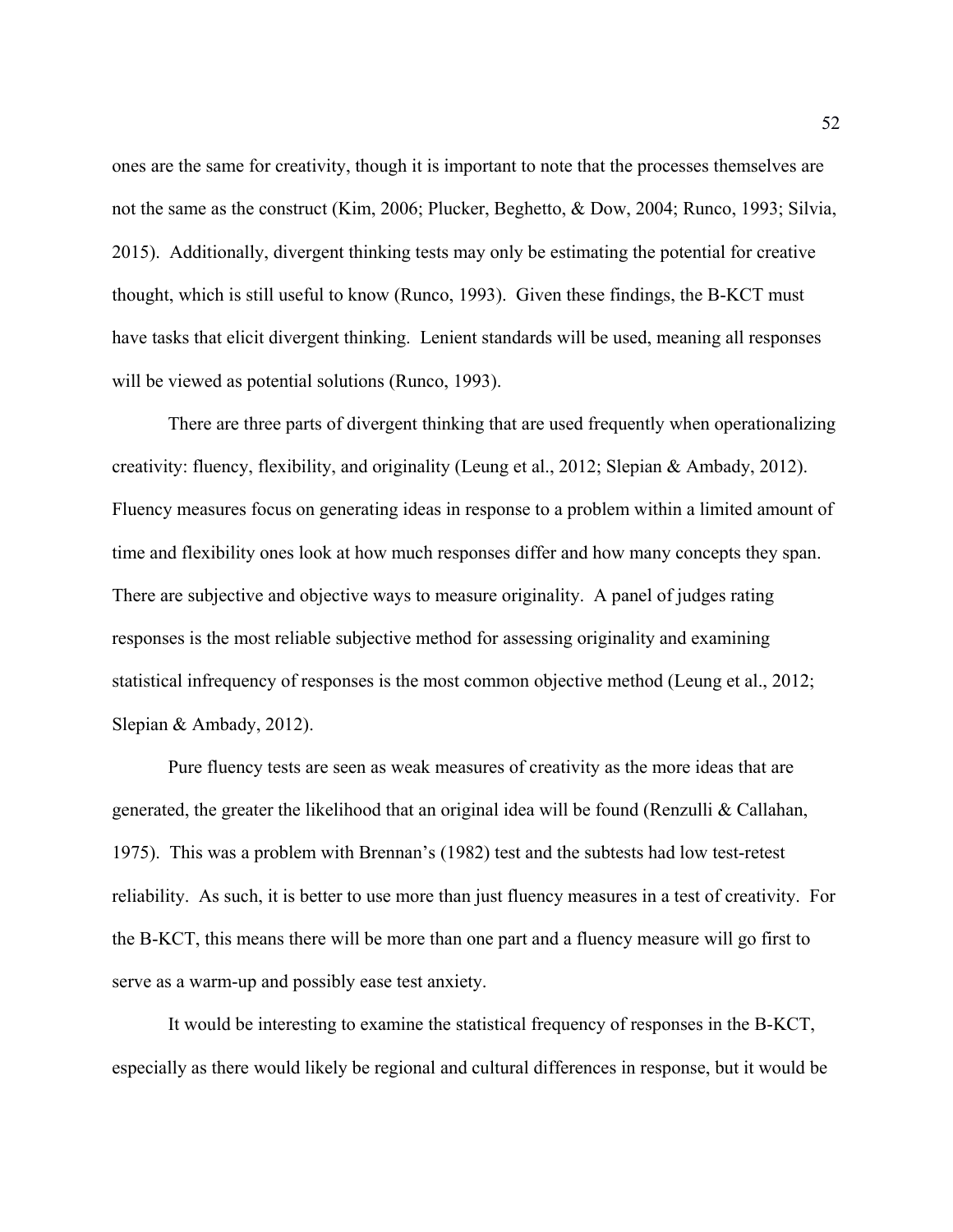difficult to code those in to words or pictures for use in a manual. As such, that leaves subjective measures for originality and the need to trust that raters are good judges of creativity as found by the Consensual Assessment Technique (Amabile, 1982; Baer & McKool, 2009).

Brennan (1982) had raters examine responses for use of space, range, direction, level, dynamics, movement speed, energy use, and "interrelationship of body parts and design". These appear to be good coding of different movement concepts and similar ratings will be used in the B-KCT for rating originality and flexibility.

Breaking context-induced mental sets, restructuring, and unconscious mental search are three other concepts commonly used to investigate creativity (Friedman & Förster, 2000). It appears, at least thus far, that there are no tests of kinesthetic creativity that utilize these. This makes intuitive sense as it is difficult to conceive of how one can reliably induce these concepts in bodily tasks.

Existing kinesthetic creativity tests have focused on fluency, flexibility, and originality. Brennan (1982) had participants make imaginative body positions within ninety seconds, use four given poses to generate imaginative sequences, and improvise movements while keeping one body part in constant contact with a specific spot on the floor or wall. She found low reliability when retesting participants with an alternate form, possibly due to the level of dance training the participants received than creative ability and the use of only fluency measures (Brennan, 1982; Renzulli & Callahan, 1975).

The Divergent Movement Ability Test (DMAT) also has three movement tasks: an obstacle-course-type task, manipulating and handling balls, and balancing on and around a padded bench (Cleland, 1994; Cleland & Gallahue, 1993; Zachopoulou & Makri, 2005). The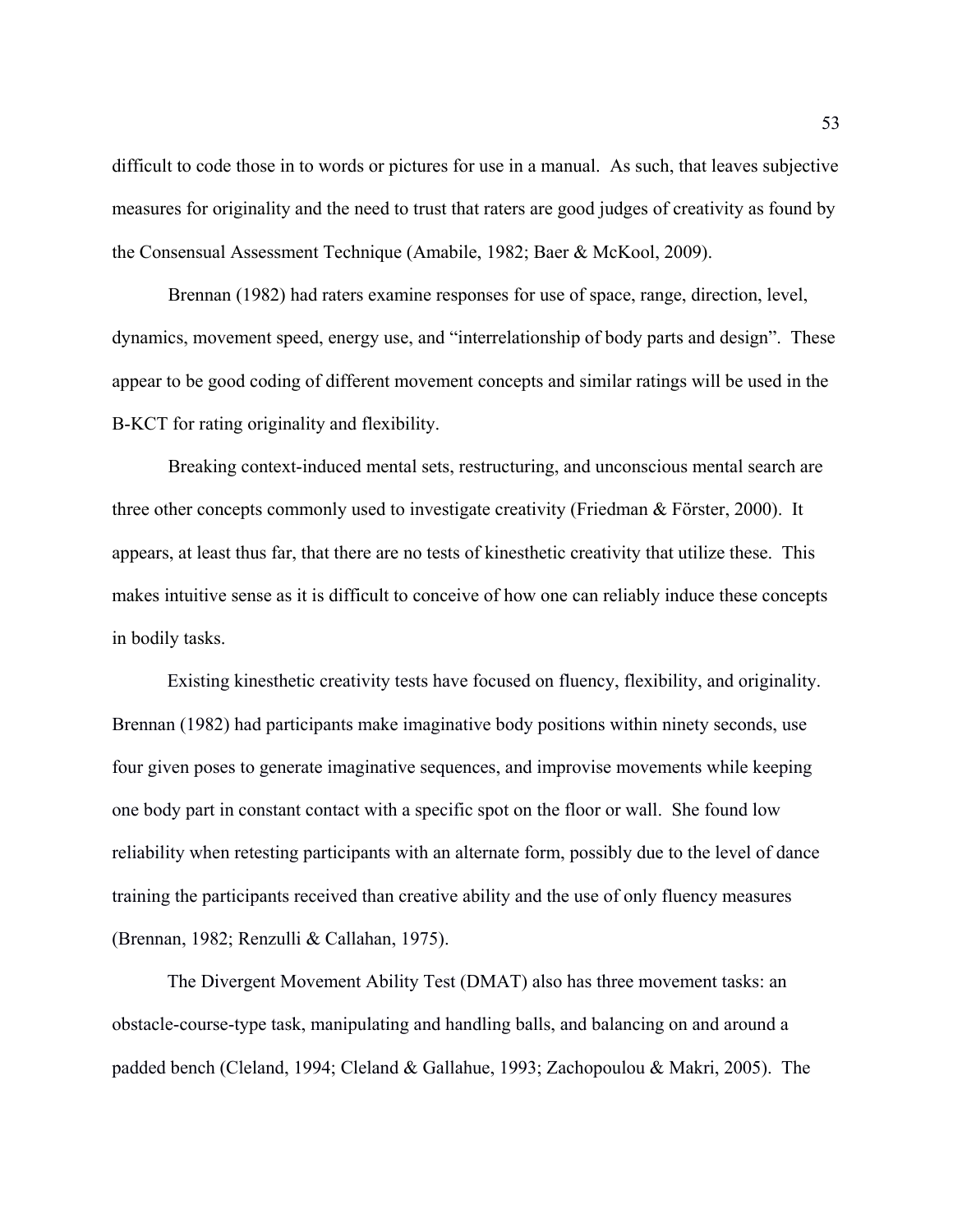amount of materials required in the DMAT make it inconvenient for simple testing and use. One of the goals of the B-KCT is to be accessible for as many different types of users as possible and simple for schools to utilize in giftedness testing. While the DMAT appears to be a good test of motor creativity, it is ultimately biased against differently abled individuals and schools with limited resources.

#### **Core Assumptions**

Perhaps the most important assumption underpinning this test is that there are varying degrees of creativity. The assumption of creativity existing on a continuum is commonplace (Amabile, 1982). Whether or not creativity does have continuous underlying processes is an unresolved point of contention in the literature (Baer & McKool, 2009).

Another unknown is whether or not creativity is domain-specific. Some research tentatively suggests that it is as skill-based training in creative endeavors has been found to be narrowly domain-specific (Baer & McKool, 2009). In addition, fine motor intelligence is indeed separate from Bodily-Kinesthetic intelligence. Therefore, the same difference likely exists within creativity (Gardner, 1995; Gardner, 2006; Visser, Ashton, & Vernon, 2006a). As such, the focus of the tasks in the test are on gross motor movements and products produced from them are more aligned with the initial motivations for this dissertation.

A third assumption is that creativity has the same underlying processes despite the modality such that tests in one mode can be translated to fit another mode, e.g. verbal creativity tests can be modified into kinesthetic ones. This is important as kinesthetic creativity has been mostly overlooked in the research (Brennan, 1982; Cleland, 1994; Cleland & Gallahue, 1993; Stroup & Pielstick, 1965; Zachopoulou & Makri, 2005). However, there are various verbal and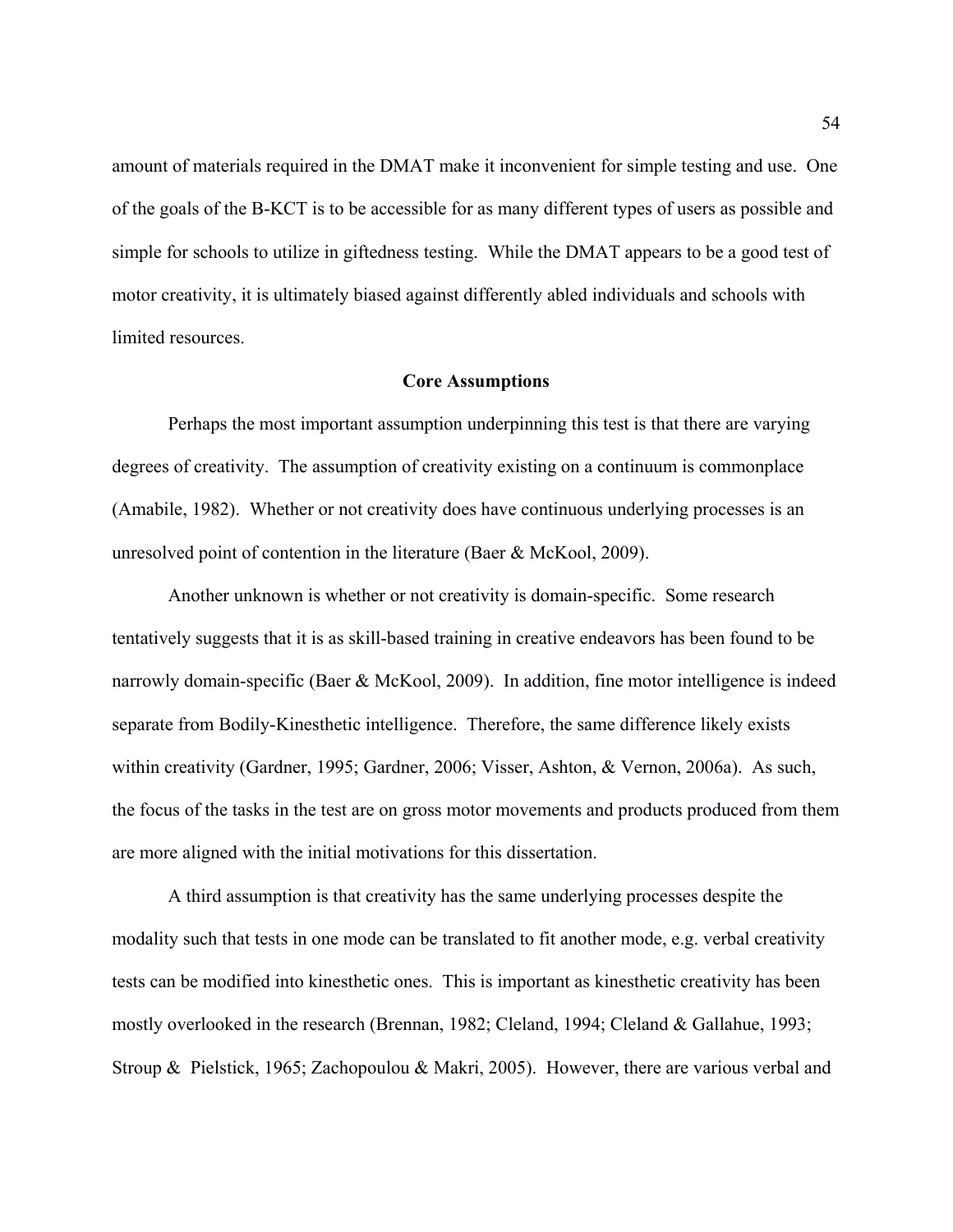visual tests of creativity that are well supported and appear to be reliable and valid assessments of creativity. These serve as a jumping off point for the generation of this test.

The last major assumption is based on the repeated findings that expert ratings on the Consensual Assessment Technique (CAT) are highly consistent (Amabile, 1982; Baer & McKool, 2009), it should be accurate and valid to trust any one judge who is an expert on the domain of the test. As the B-KCT tasks are similar to everyday movements, any person should be able to score the subtests.

#### **The Bodily-Kinesthetic Creativity Test**

A good task for creativity testing needs to avoid being too reliant on highly specialized skills and needs to be open-ended to allow for flexibility and novelty in the products and responses made (Amabile, 1982). This means the B-KCT should be easily understood and executed by any layperson in the field of body movement.

The proposed test consists of three parts: a free condition as a warm up, creating four poses to use in multiple sequences, and silly walks. Scoring creativity for all parts would be done using a rating from 1 to 5, with five being the most creative or whatever is the dimension being assessed, and fluency is based on the number of responses made. The same dimensions or concepts will be used for rating creativity, similar to those used in the test created by Brennan (1982).

A clear, clean space would be needed to perform the test with enough open area to mark off a twenty-foot square for participants to move around in. A camera, preferably on a tripod, will also be needed to record participants' responses so the responses can be reviewed later for scoring. Finally, a stop watch or timer will be used to keep track of time.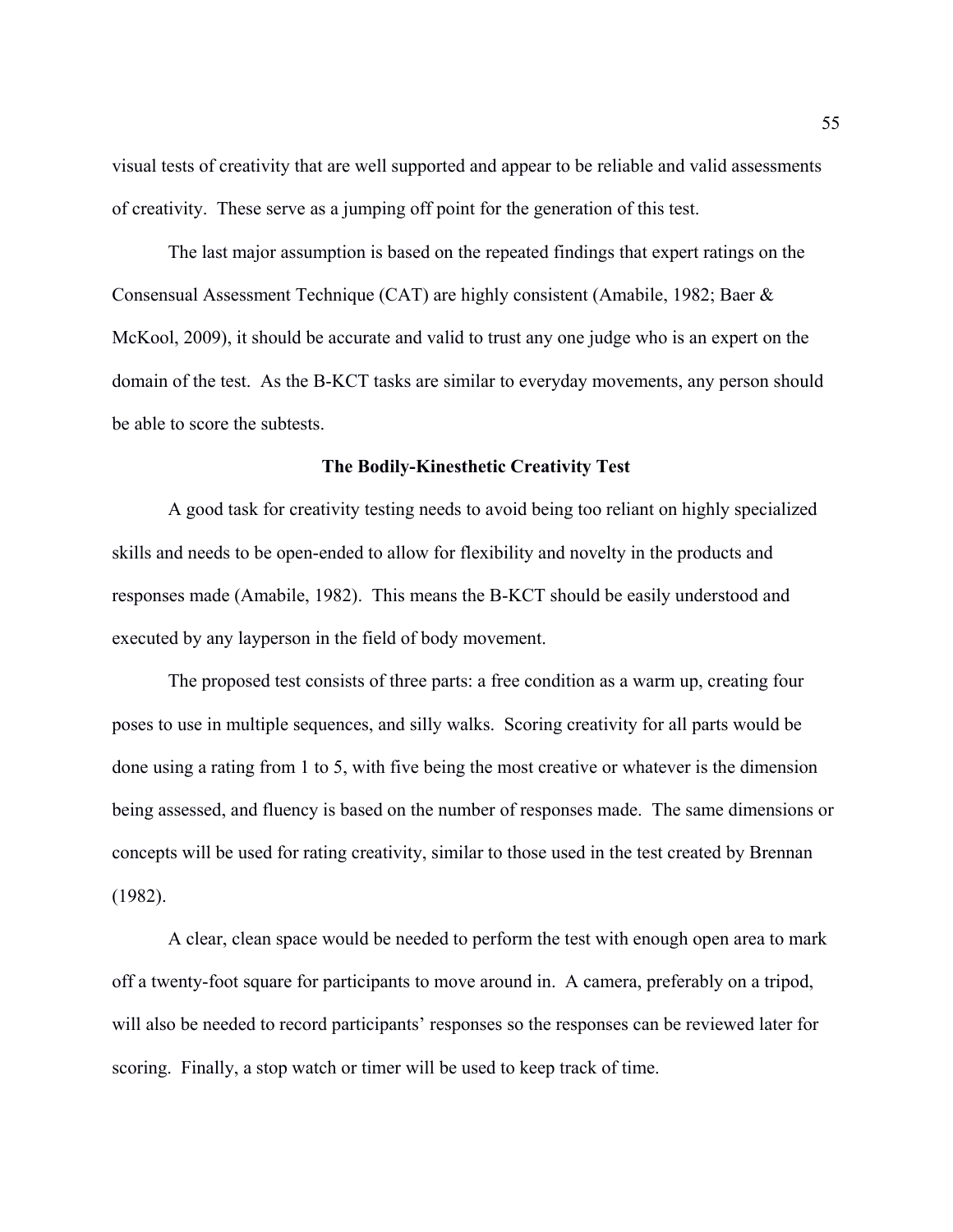## **Part One: Free Condition**

Creativity research has consistently shown that generating more ideas leads to increased likelihood in coming up with new and unusual ideas (Renzulli & Callahan, 1975). By definition, creative ideas are unusual or infrequent solutions to problems and asking individuals to come up with additional answers after an initial bout of answers or ideas can lead to unusual and unique responses (Renzulli & Callahan, 1975). Brennan (1982) found that a pure fluency condition did not cluster with other measures of creativity, which complements other findings that fluency tests are weak predictors of creative ability (Renzulli & Callahan, 1975).

Performing this kind of task can serve as a warm-up exercise for more complicated activities through providing access to more creative processes. Furthermore, as there are no right or wrong answers to open-ended fluency tasks, it can help create a psychologically safe atmosphere and potentially lower anxiety through avoiding rigorous external evaluation by doing these tasks first (Renzulli & Callahan, 1975). To further this end, it is equally important for the examiner to maintain a pleasant and engaging attitude throughout the administration.

Participants would be asked to make different poses and hold them for a count of three within a time limit of three minutes. The pausing would allow for counting the number of poses generated later upon viewing the video. The performance would need to be videotaped so perseverative poses could be discounted. Additionally, video recordings helps ensure accuracy of transcription and inter-observer reliability (Trevlas, Matsouka, & Zachopoulou, 2003) and provides the scorer with the examinee's entire ideational pool. Scoring ideational pools retains the associative pattern use by examinees and provides the rater with more information than one idea at a time and produces highly reliable scores, with inter-rater coefficients higher than .90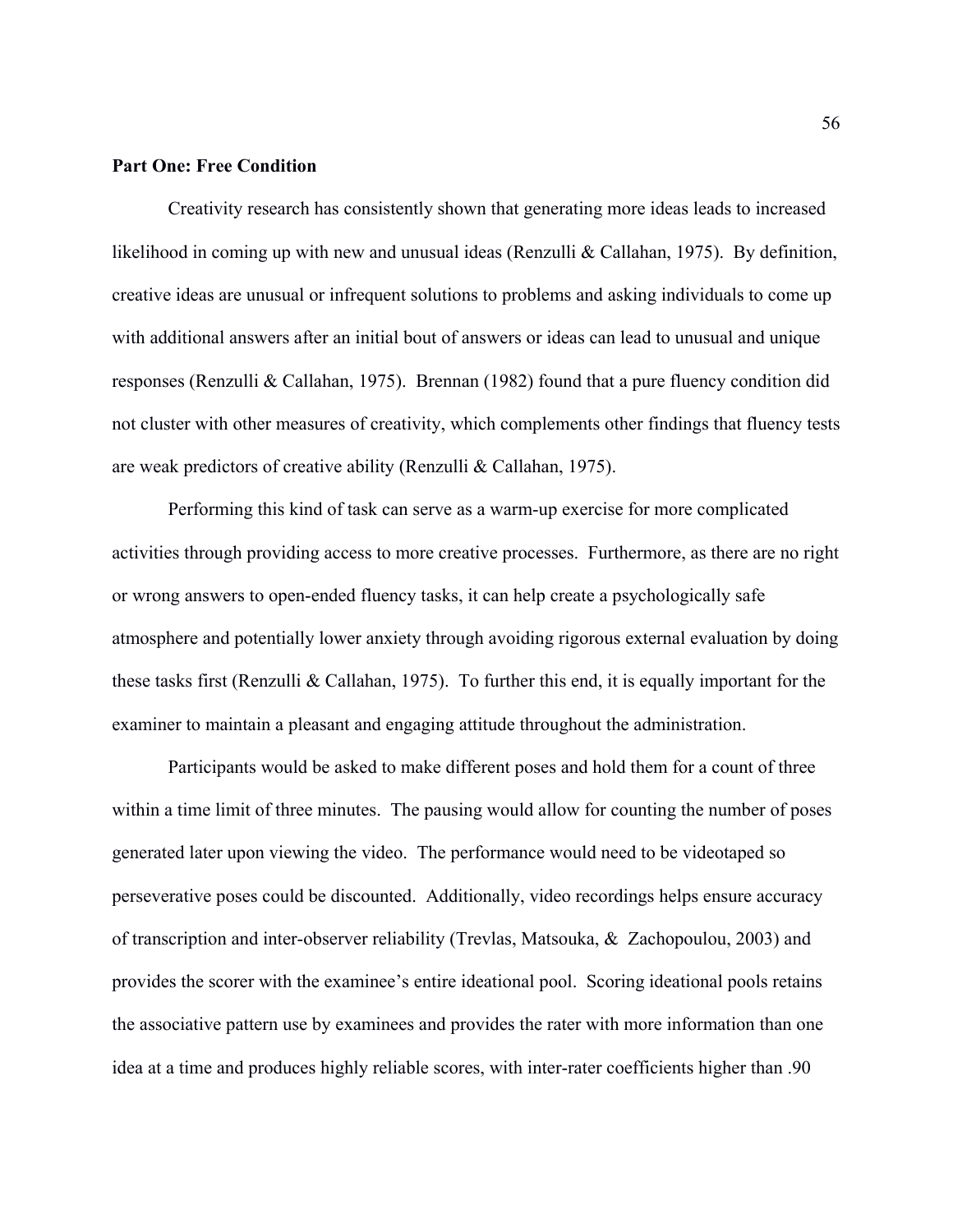(Runco, 1993). Scorers can determine how many answers were generated, how many unusual ideas were found, and what patterns or strategies were used, to name a few benefits (Runco, 1993). Less subjective discrimination is needed to award a score and increases the likelihood of creating scores indicative of creativity rather than originality, especially when other dimensions are scored simultaneously (Amabile, 1982; Baer & McKool, 2009).

# **Part Two: Four Poses**

Inspired by Brennan's (1982) compositions test, the Design Fluency four lines condition, and problem generation tests, the second part of the kinesthetic creativity test has participants come up with four poses and use those to generate imaginative sequences within ten minutes. Producing the poses to be used themselves mimics choreography projects dance students are sometimes tasked with and hopefully represents a real-world problem. This should then increase intrinsic motivation and predictive ability of this subtest (Runco, 1993).

Since the poses will not be given to the participants, they will need time to generate the poses before formulating sequences. Anxiety is a creativity killer (Renzulli & Callahan, 1975; Rossman, 1976; Kim, 2006). As such, being forced to come up with poses within a time limit could be stressful to the point of negatively impacting performance. Participants would not be timed for the pose generation format, only the unique sequences portion. Some participants may choose poses they just did in the free condition. They should be encouraged to pick four of the most creative poses of which they can think.

Once they decide on their four poses, participants would be asked to demonstrate the poses for photographing and the sequences portion videotaped and timed. Participants would be scored separately on their poses and sequences, with scoring focused on number of sequences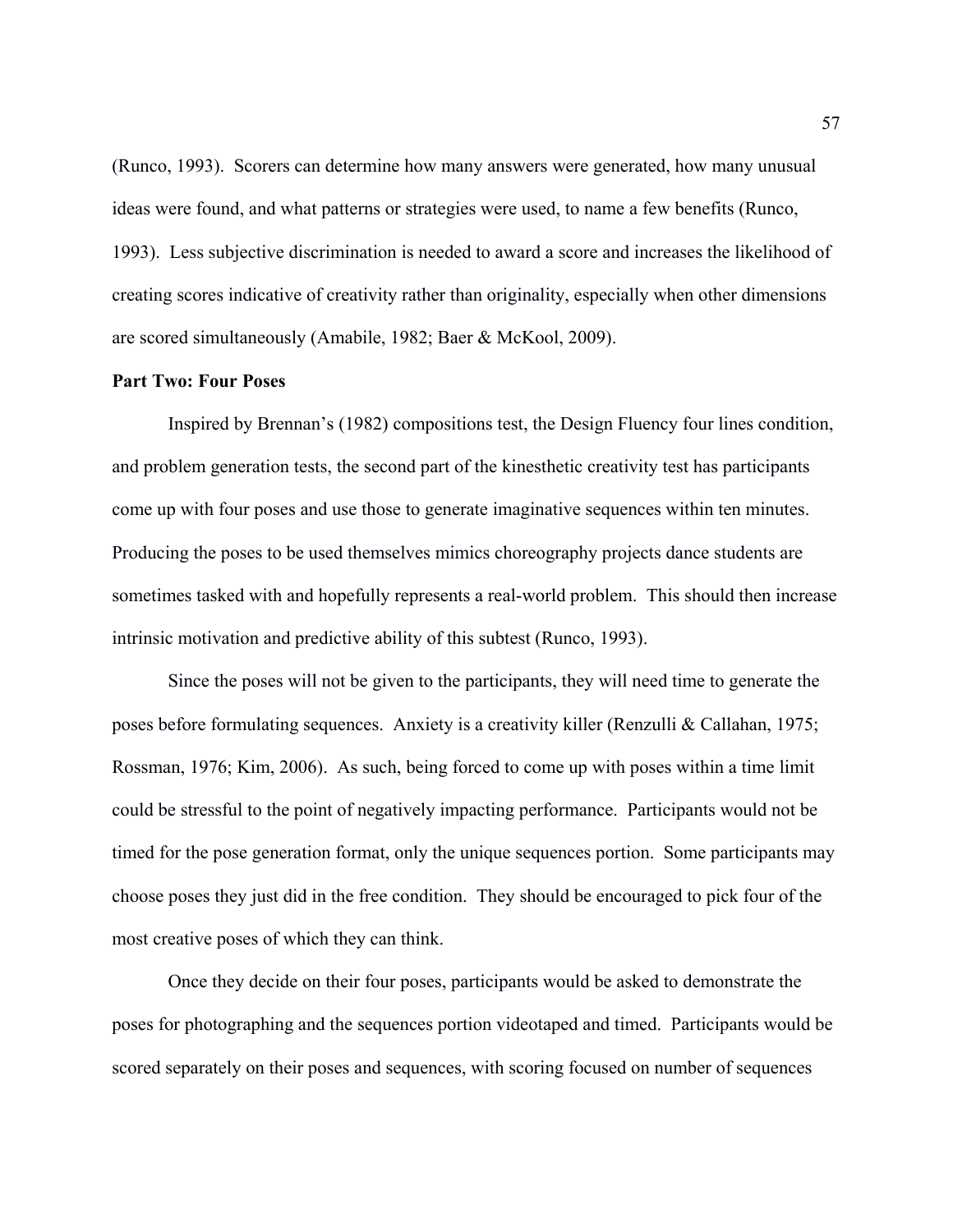made, creativity of the poses and the sequences, and the uniqueness of the sequences and poses.

Brennan (1982) noted that part of the problem with reliability on her compositions test was that the raters did not use the full scale. This phenomenon was observed by Amabile (1982), who was able to overcome this difficulty by encouraging raters to use the full 5-point scale, making sure they were aware of the time constraints of the task, and having judges rate products for other dimensions like aesthetic appeal. Therefore, the four poses test will be scored for creativity, aesthetic appeal, and technical difficulty.

# **Part Three: Silly Walks**

As mentioned previously, tests based on abstract and artificial situations do not have a strong relationship with real-world performance and may not adequately predict creative capacity (Runco, 1993). So, the final part of the test has examinees walk across a ten-foot square in different ways. This will hopefully prove to be a useful measure of bodily-kinesthetic creativity as walking is a daily part of life and the situation allows for examinees to create novel ways of walking, thus satisfying the real-world aspect as well as the definition of creativity (Plucker, Beghetto, & Dow, 2004).

Examinees would tasked with coming up with one, creative way of getting from one side of the space to another. They will be allowed to start and end at any two points on opposite ends and take as long of a route as they like. The task will be repeated three times and each trial will last a maximum of 15 minutes. The time limit encompasses the amount of time the participants spend thinking about and planning their walk; they will not be given separate time to plan.

#### **Strengths and Limitations**

The B-KCT has been designed to be as resource light and as inclusive as possible. Few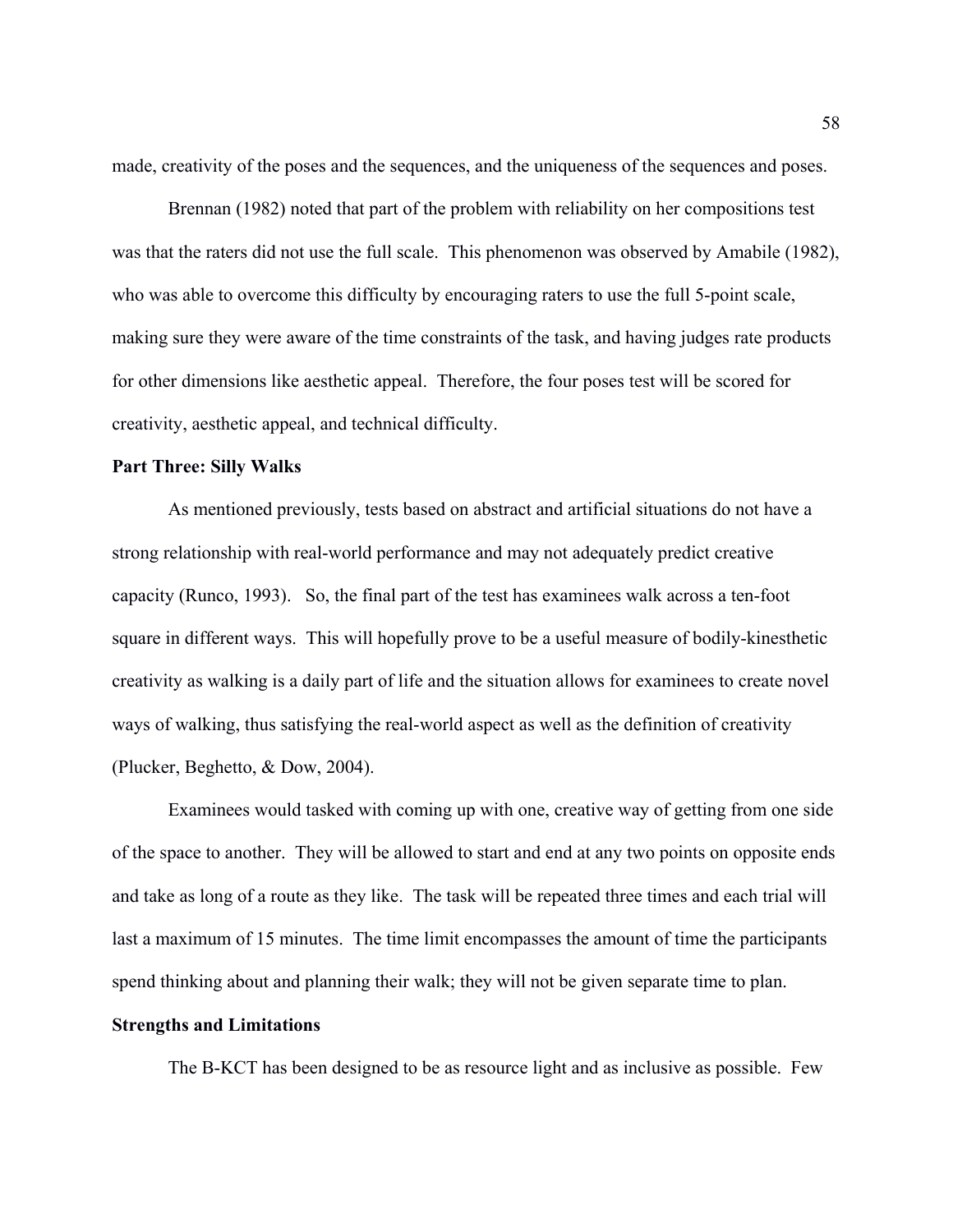materials are needed aside from a large enough space, a camera, and a way to view photos and videos. Some way to mark off the boundaries of the space is needed. Either chalk lines or blue tape is recommended. Overall, it should be very simple to implement the B-KCT for assessment and research.

Furthermore, it is expected to be free of demographic biases and help lower ethnic group differences when utilized for admission into specialized programs (Kaufman & Plucker, 2011; Sternberg & the RPC, 2006).

Blind judging of participants is more effective because it eliminates many demographic factors that may bias the rater or raters (Baer & McKool, 2009). This implies that having a test that relies heavily on watching participants directly has the opposite effect. It is possible that needing to review recordings for a participant with only minimal masking of their demographic factors will bias the raters. As there will only be one rater, this is potentially a problem.

Using divergent thinking methods may lower the predictive validity of the test as the connection between creative performance and creative production in the natural environment is unknown (Runco, 1993). Additionally, the initial fluency task may serve to only prime creativity and serve as a rapport builder and anxiety reducer (Renzulli & Callahan, 1975). Its utility as a predictor of creative potential is anticipated to be low to moderate, similar to other tests (Brennan, 1982).

#### **Ethical Considerations**

There are several ethical considerations concerning the B-KCT. The extant literature examining the instrumentation of creativity is spotty. As such, it is difficult to predict what biases may be inherent in the test structure. What little research that does exist suggests that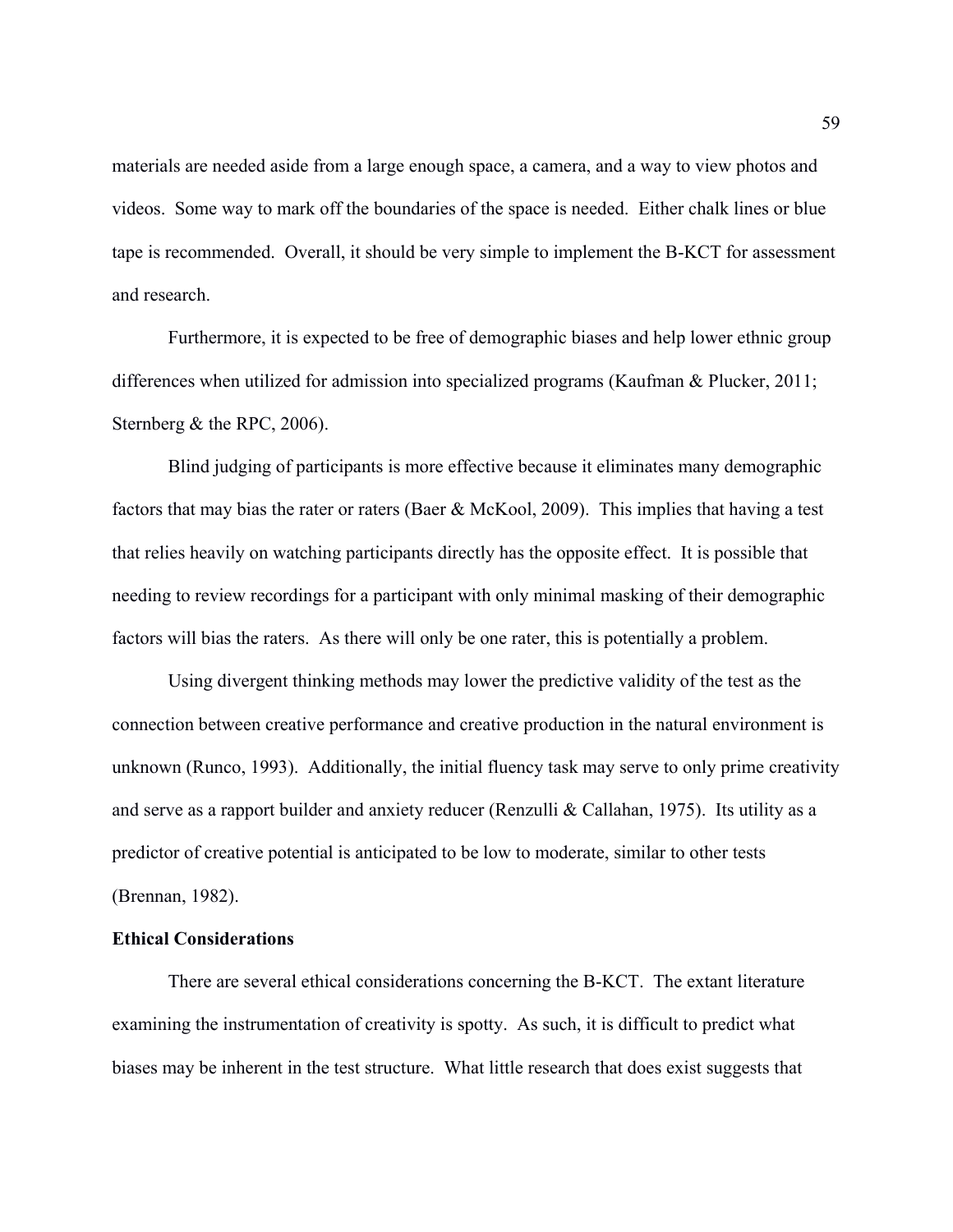creative functioning is different for individuals with physical disabilities, developmental delays and disorders, and from disadvantaged backgrounds (Khatena, 1976). In addition, there are no consistent findings regarding gender in the literature (Kettler & Bower, 2017). This means it is necessary to examine what, if any, differences exist for seeing- and hearing-impaired individuals, individuals with other physical or mental disabilities, and different socioeconomic status individuals. Gender differences are not expected, but need to also be explored. There are some studies that indicate there are differences in motor creativity levels dependent on age, so this is another dimension that needs to be examined (Zachopoulou & Makri, 2005).

There are also concerns regarding video recording participants. The recordings need to be kept secure and destroyed following typical procedures for testing protocols. Extra care should be taken since the participants' likenesses will be recorded. Furthermore, it needs to be made explicit to participants that they will be recorded and what the procedures will be to keep the recordings confidential.

It is also important to consider the natural range of motion of the participants and to encourage them to listen to their bodies and not strain themselves. The space used for testing should be well-maintained and free of potential tripping or slipping hazards. Additionally, a modified version of the test may be needed for individuals with limited mobility. The test as it appears to require a moderate range of motion that may mean it is not suitable for individuals with certain physical disabilities.

And finally, the B-KCT should not be used to make any high-stakes decisions until there is a large body of research available that is able to speak to its reliability and validity as a measure of kinesthetic creativity. This is especially true as the test proposed here has in no way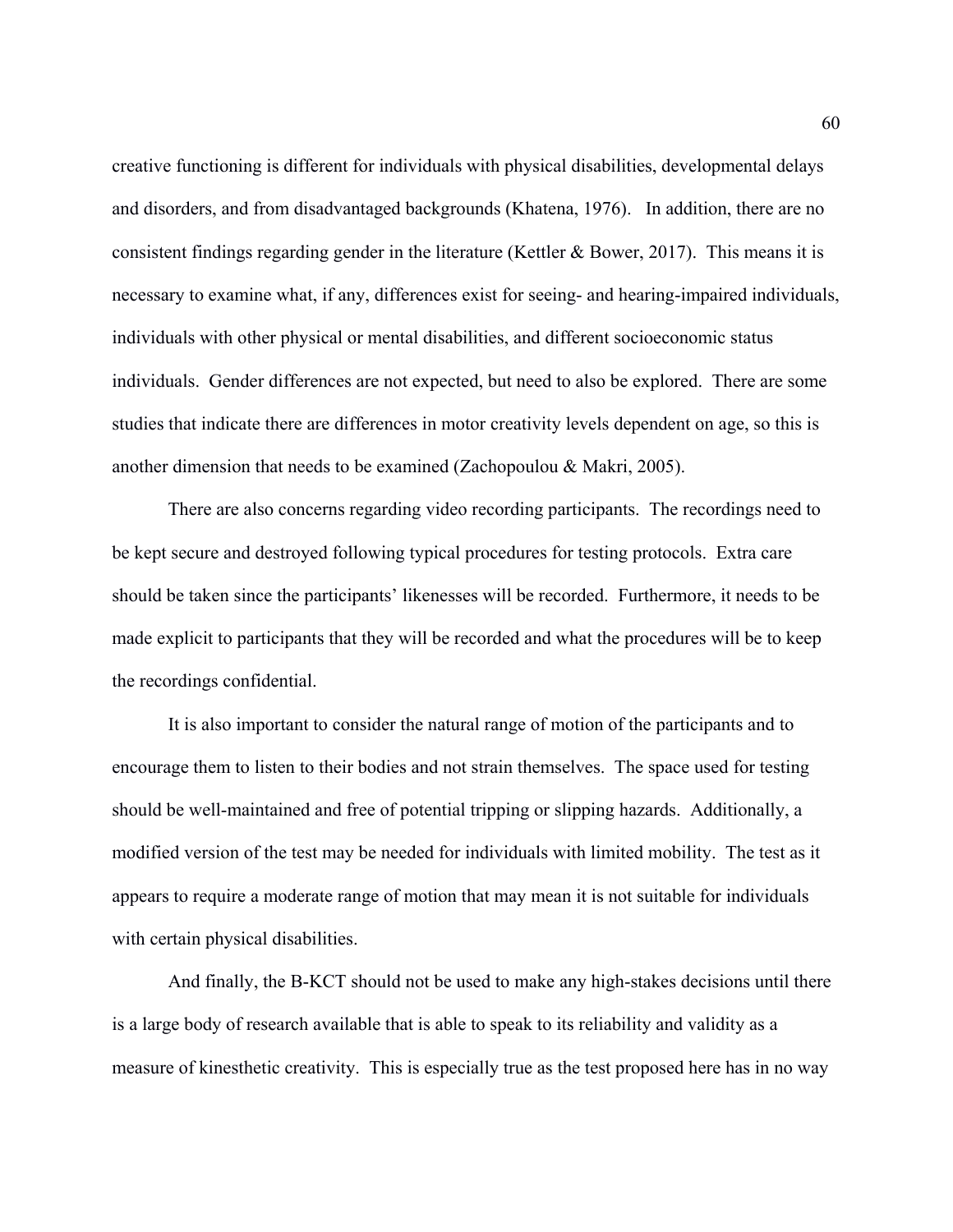been tested and is at this time only theoretical. Pilot studies are needed to assess its utility and to determine what revisions may need to be made. Moreover, one test alone should not be used to make determinations concerning an individual or admissions.

#### **Summary**

A greater effort has been made on studying verbal and visual creativity and related concepts, such as problem solving and embodied cognition, than motor creativity (Brennan, 1982; Friedman et al., 2003; Leung, et al. 2012; Slepian & Ambady, 2012; Taft & Rossiter, 1966). This is problematic as motor or kinesthetic creativity is very likely separate from verbal, visual, and figural abilities and few tests specifically assess kinesthetic creativity (Guilford, 2006; Morgan, 1996; Visser, Ashton, & Vernon, 2006a).

The B-KCT proposed here consists of three parts: a pure fluency task, a mixed real-world and divergent thinking task, and a real-world problem solving task. The test will need to be piloted and likely undergo revisions before it reaches its final form. As is, the B-KCT is a guide for future researchers.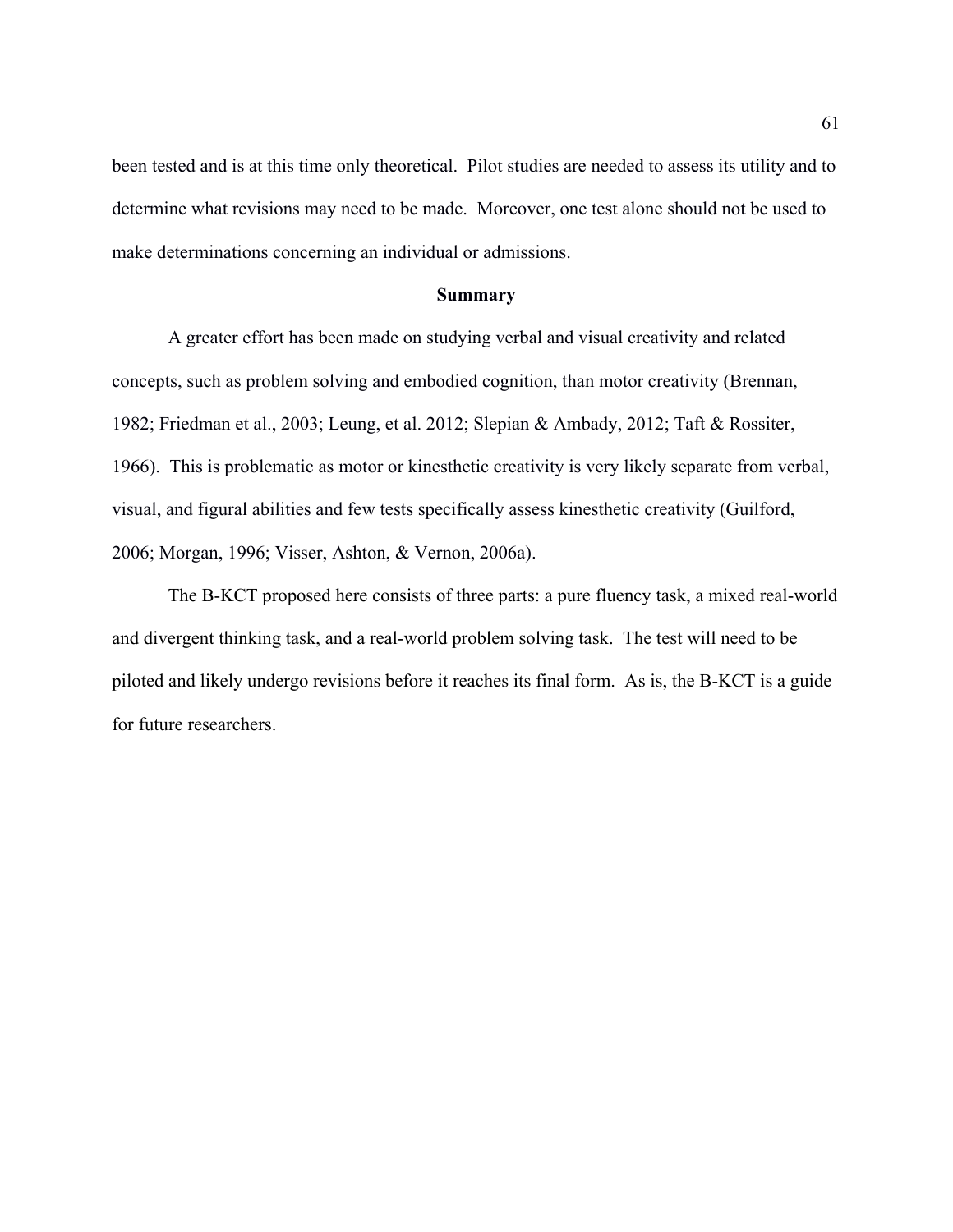#### **CHAPTER IV. DISCUSSION**

Creativity is a fascinating and multifaceted concept that is still being defined and investigated (Amabile, Conti, Coon, Lazenby, & Herron, 1996; Runco, 1993). The benefits of creativity have been found in numerous psychological, therapeutic, and workplace domains (Isaacs, 1974; Plucker, Beghetto, & Dow, 2004). While research into creativity is increasing and diversifying, there is still a dearth of literature examining bodily-kinesthetic creativity (Brennan, 1982; Cleland, 1994; Cleland & Gallahue, 1993; Zachopoulou & Makri, 2005). A new method for examining motor creativity was proposed in this dissertation.

#### **What is Creativity?**

Creativity is best described as an intricate collection of affective, cognitive, and motivational processes (Rekdal, 1979). Culturally, creativity is seen as being process- or product-centered, with product-centered creativity being the most well studied as it is much easier to conduct research that results in a tangible item (Krippner & Arons, 1973). There are three other perspectives to examine and assess creativity from besides product: process, person, and place or environment (Hunsaker & Callahan, 1995; Kettler & Bower, 2017; Rekdal, 1979; Trevlas, Matsuoka, & Zachopoulou, 2003). Person is the only other consistently studied perspective (Hunsaker & Callahan, 1995).

The relationship between intelligence and creativity is unclear, but the two concepts seem to share some factors and underlying processes (Cropley, 1966; Fuchs-Beauchamp, Karnes, & Johnson, 1993). Divergent and convergent thinking are related on a factor-level and interrelated. Both of these processes are believed to be components of creativity and divergent thinking has been found to correlate with intelligence (Cropley, 1966; Fuchs-Beauchamp, Karnes, & Johnson, 1993). Furthermore, fluid and crystallized intelligence as well as fluency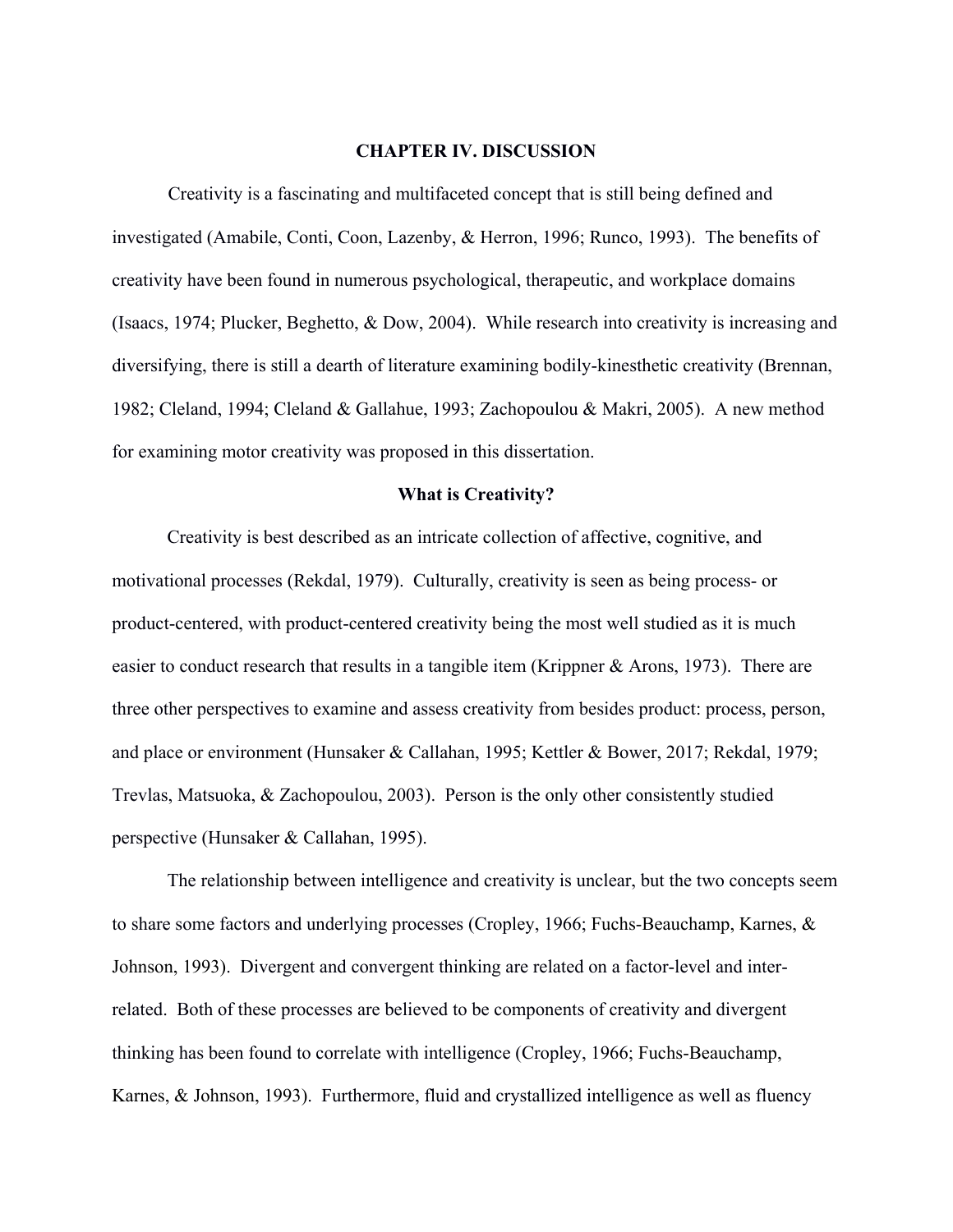and memory abilities have been found to correlate with creativity (Rossman, 1976).

Given that intelligence and creativity are related and have some overlap, it is highly likely that Gardner's theory of multiple intelligences applies to creativity as well (Gardner, 1995; Han & Marvin, 2002; Morgan, 1966). Verbal creativity skills have not been found to predict motor creativity, which supports this assumption (Stroup & Pielstick, 1965). Guilford's structure of intellect framework (SI model) further suggests creativity and intelligence are related and similar in makeup (Barlow, 2000; Brennan, 1982).

There are also personality factors that correlate with creativity that have overlap with traits correlated with intelligence and genius (Rossman, 1976). These factors include a need for achievement, independent temperament, willingness to take risks, and openness to different ideas that may be unusual or bizarre. The creative person enjoys manipulating ideas and objects, engaging with atypical ideas, produces a variety of different kinds of works, and is a strong divergent and perceptual thinker (Rossman, 1976).

A variety of definitions for creativity have been proposed and there is yet to be a widely agreed upon definition (Plucker, Beghetto, & Dow, 2004). In fact, a large number of articles elect to provide no or only an implicit definition of creativity as a construct. When proposed definitions are explicit, uniqueness and usefulness are common characteristics that occur across definitions (Plucker, Beghetto, & Dow, 2004). Plucker, Beghetto, and Dow (2004) proposed to define creativity as "the interaction among aptitude, process, and environment by which an individual or group produces a perceptible product that is both novel and useful as defined within a social context." They envisioned creativity as a dynamic process that is influenced by experience, learning, and training that produces a tangible product that can then be studied. The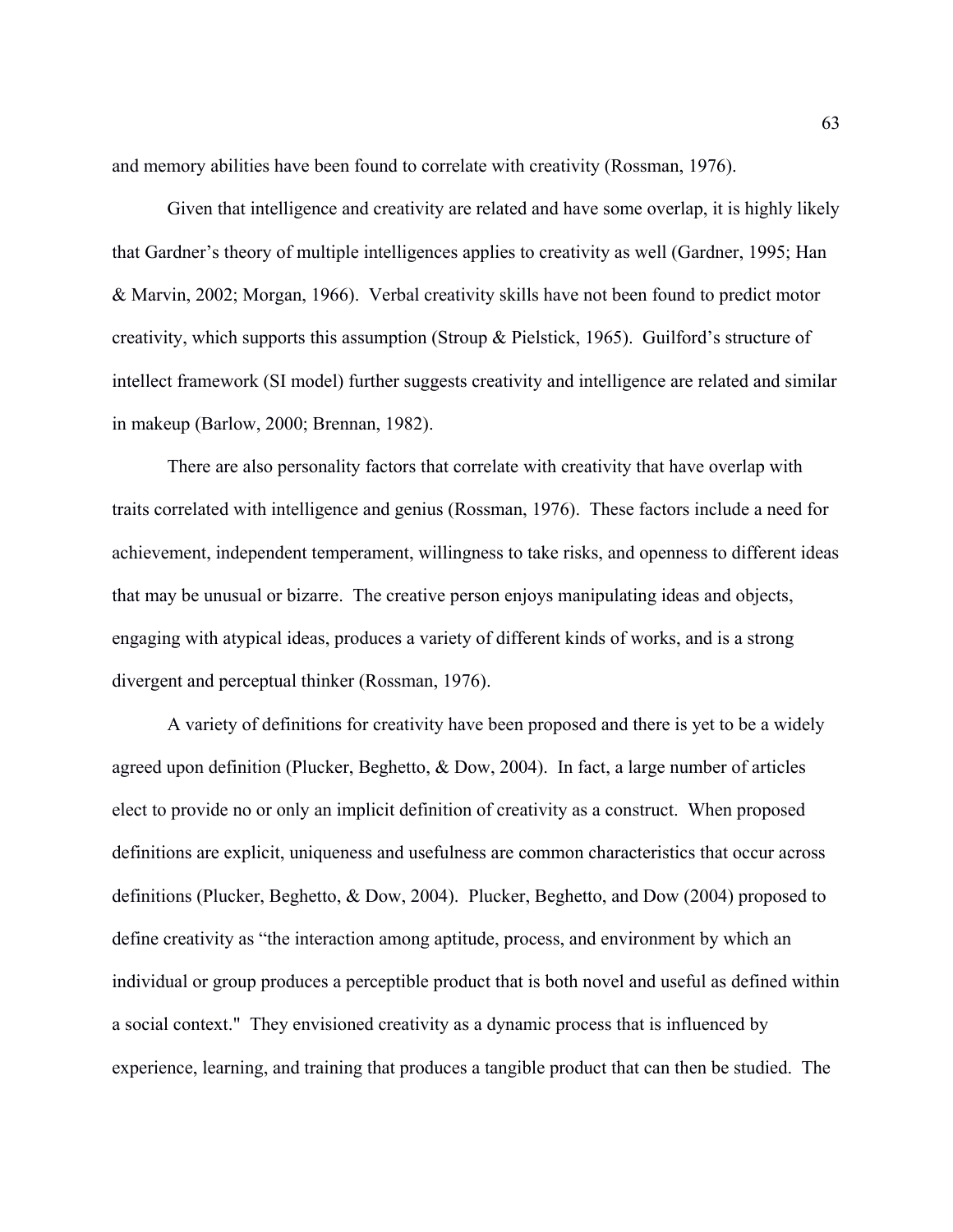social context is needed to attest to the novelty and utility of the product produced (Plucker, Beghetto, & Dow, 2004).

## **How is Creativity Measured?**

There are gaps in the literature examining creativity instrumentation, partially due to the scattering of research (Khatena, 1976). These gaps include those the creative functioning in individuals with physical disabilities, developmental delays and disorders, and in disadvantaged populations. What little research there is surrounding creativity in these various groups suggests there are differences in creative functioning (Khatena, 1976). However, there has not been examination in how the different kinds of creativity manifest in these populations.

Divergent thinking is commonly used to operationalize creativity and at least three components are consistently utilized in assessing creativity: fluency, flexibility, and originality. These are loosely correlated and complementary and can be used for convergent thinking as well (Taft & Rossiter, 1966; Treffinger, 1986). Any number of these components can be used as a basis for measuring creativity.

Fluency measures have examinees generate as many ideas in response to a problem as they can within a short amount of time (Leung et al., 2012; Slepian & Ambady, 2012). Flexibility measures tend to be more subjective as they produce scores based on how much a participant's ideas differ. Originality tests are the most straightforward. Originality can be measured subjectively through the use of a panel of judges to rate responses or objectively through the use of the statistical infrequency of individual responses (Leung et al., 2012; Slepian & Ambady, 2012).

Three more concepts frequently used to define creativity are breaking context-induced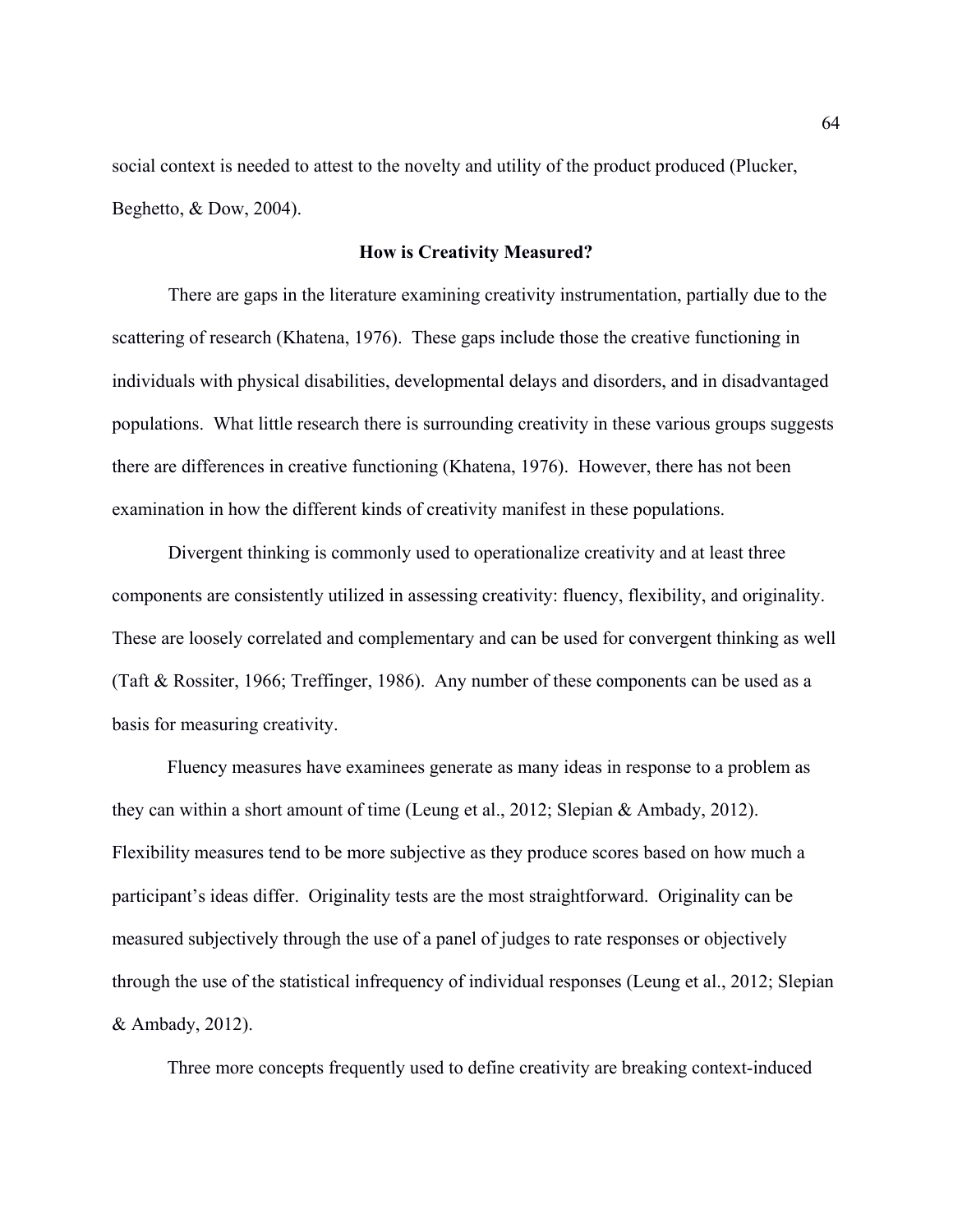mental sets, restructuring, and unconscious mental search (Friedman & Förster, 2000). Set breaking tests involve ignoring deceptive or irrelevant interpretations and assumptions as well as ignoring incorrect strategies, all of which are easily accessible because of the problem's context. Restructuring tests require global shifts of perspective or reinterpreting stimuli in order to see the problem in a new way (Friedman & Förster, 2000). A classic example of restructuring is figureground reversal tasks. Unconscious mental search tasks involve looking for new answers, strategies, and idea combinations through extensive spreading of activation or broadened thinking (Friedman & Förster, 2000).

The pervasiveness of the idea that creativity involves divergent thinking and producing original and useful products (Rekdal, 1979) has led to divergent thinking and biographical or personality tests being the two general categories of creativity tests. Divergent thinking tests are frequently used to assess creativity, but may be truly only estimating the potential for creative thought, which is still useful (Runco, 1993), as divergent thinking and creativity are not synonymous (Plucker, Beghetto, & Dow, 2004; Runco, 1993). Criticisms of divergent thinking focus primarily on the moderate predictive validity of measures testing divergent thinking as well as the unclear connection to creative performance and production in the natural environment (Runco, 1993).

#### **What Kinesthetic Creativity Tests Currently Exist?**

The majority of measures of creativity focus on verbal and visual abilities, embodied cognition, and problem solving (Brennan, 1982; Friedman et al., 2003; Leung, et al. 2012; Slepian & Ambady, 2012; Taft & Rossiter, 1966). As kinesthetic abilities are likely separate factors in intellectual functioning and distinct from verbal, visual, and figural abilities (Morgan,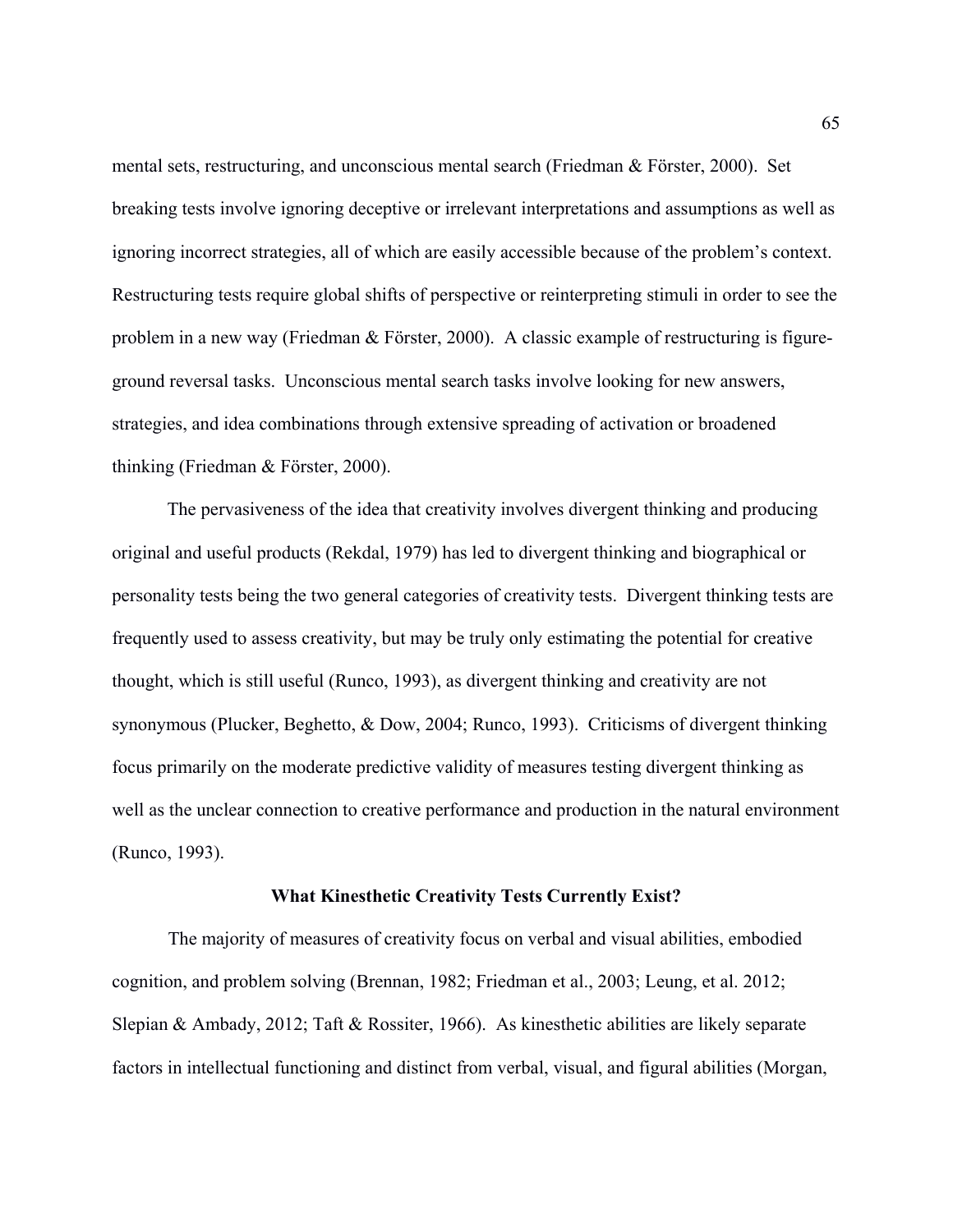1996), this is a problem, especially since few tests specifically assessing kinesthetic or motor creativity exist (Brennan 1982).

Brennan (1982) used the SI model to generate a measure of creativity in dance. Movement was defined as position change and body positions as a basic unit of kinesthetic information. Originality, fluency, and flexibility were assessed in the three parts of the test (Brennan, 1982). Participants' originality was rated on a seven-point scale for uniqueness according to use of space, range, direction, level of actions, dynamics, movement speed, and energy use. Flexibility was measured using a similar scale while fluency was measured by counting how many appropriate responses were generated within the time-limit (Brennan, 1982).

The positions test had participants generate as many imaginative body positions as they could within ninety seconds. The composition test videotaped participants using four body positions that were demonstrated to them to form imaginative sequences without a time limit. The improvisation test had participants improvise movements while keeping one foot in constant contact with a specific spot on the floor (Brennan, 1982). The three tests were then repeated, but with different positions for the composition test and a new condition for the improvisation test. Instead of their foot, participants had to keep one hand high on a wall, which ended up limiting their range of movements (Brennan, 1982).

Brennan (1982) had low reliability in the positions test, which may have been due to participants favoring quantity over originality while generating new positions. Furthermore, all her participants had at least one semester of dance training. Her results may have better reflected level of training versus creative facility (Brennan, 1982). Brennan (1982) found no relationship between kinesthetic creativity and attributes of creative individuals.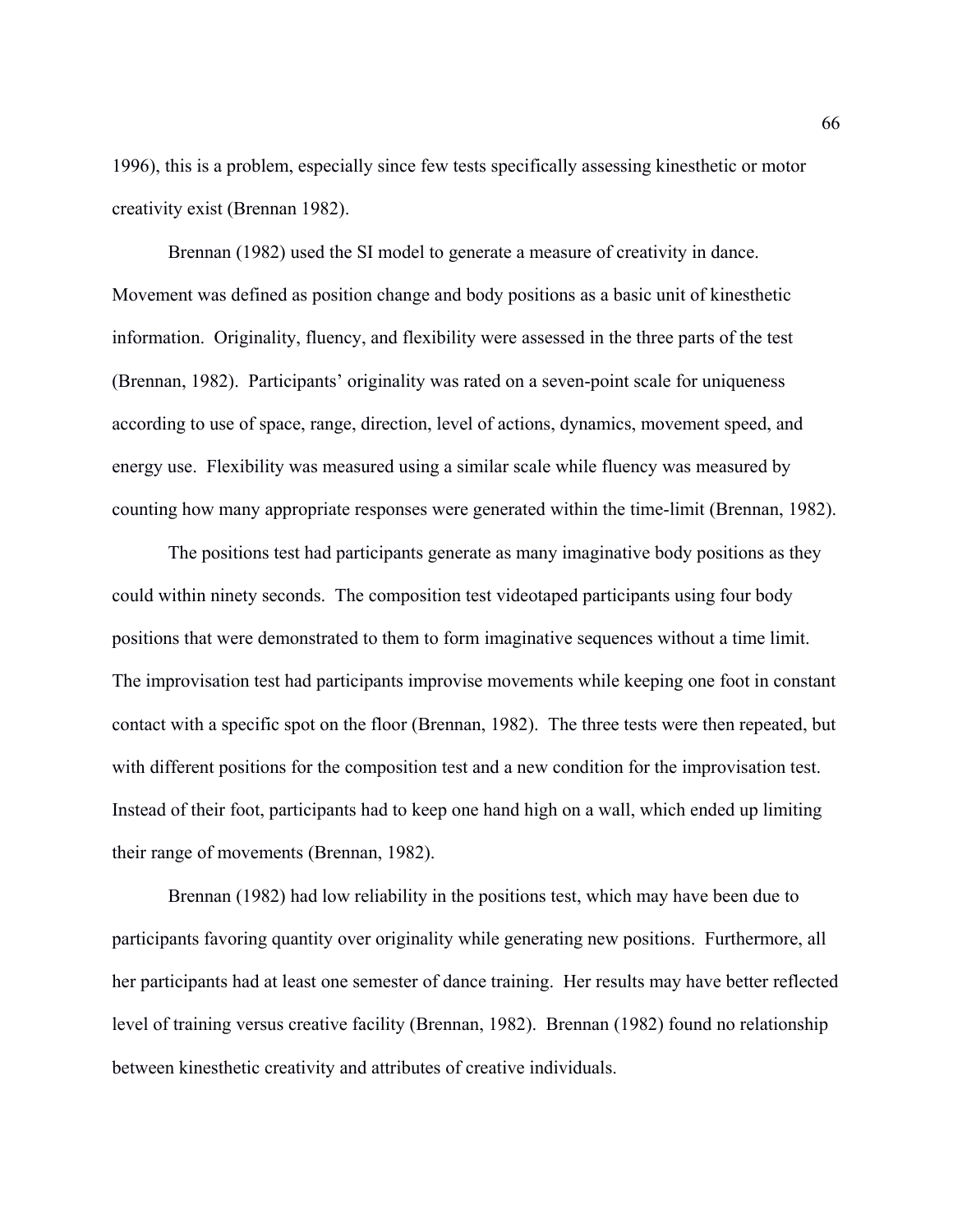The Divergent Movement Ability Test (DMAT) was created by Cleland and Gallahue (1993), which has also been used by Zachopoulou and Makri (2005). Like Brennan's (1982) dance test, the DMAT has three movement tasks: an obstacle-course-type task, ball-handling and -manipulation, and balancing on a bench (Cleland, 1994; Cleland & Gallahue, 1993; Zachopoulou & Makri, 2005). The obstacle course task had children interact with four different stations with different equipment chosen to elicit different movement patterns. Scores were based on how many patterns the children generated and how much flexibility they demonstrated (Cleland, 1994; Cleland & Gallahue, 1993; Zachopoulou & Makri, 2005). The balance beam task had the children use their bodies to make shapes on, next to, below, or at the end of an 18" high padded bench. The number of body parts the children used to perform the different movements as well as where in space the movements were made was what the scores were based on (Cleland, 1994; Cleland & Gallahue, 1993; Zachopoulou & Makri, 2005). The ballmanipulation and -handling task had the children interact with a 9"-diameter ball within a 10' by 15' area denoted by a wall at one side and cones (Cleland, 1994; Cleland & Gallahue, 1993; Zachopoulou & Makri, 2005).

#### **What Would A Movement Test Of Creativity Look Like?**

The test proposed here consists of three parts like the DMAT and the dance test: a free condition to warm up, coming up with four poses to use to generate multiple sequences, and silly walks.

The free condition is an open-ended fluency task, which serves to increase the likelihood that participants will be able to come up with novel and original ideas (Renzulli & Callahan, 1975). This makes the free condition a warm-up exercise and a perfect opportunity to build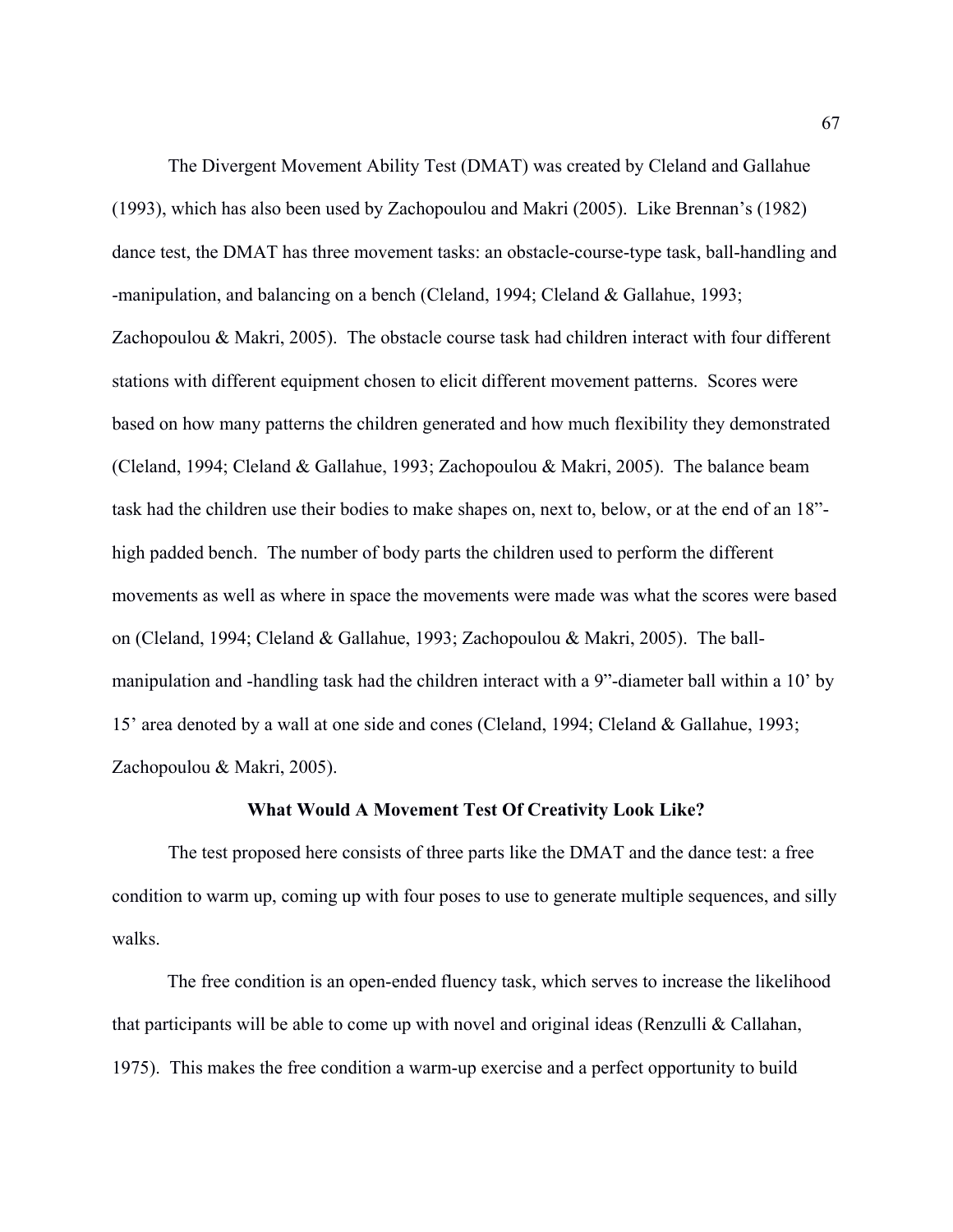rapport and familiarize examinees with the test (Renzulli & Callahan, 1975).

Real-world, discovered problem tests have better predictability beyond typical tests of creativity (Runco, 1993). Additionally, problem generation tests can lead to increased intrinsic motivation, which likely maximizes creativity (Rossman, 1976; Runco, 1993). Going off of these conclusions, Brennan's (1982) compositions test, and the four lines condition from the design fluency test, the four poses subtest has examinees create four poses to then use to generate imaginative sequences within a few minutes.

Tests based on abstract and artificial situations have weak relationships with real-world performance and likely are not adequately predictive of creative capacity (Runco, 1993). Therefore, the last subtest has examinees walk across a space, which is a fairly commonplace problem most of us face in daily life.

#### **Clinical Implications**

The B-KCT is a new take on Brennan's (1982) dance test of creativity and the Consensual Assessment Technique (CAT). The modifications should allow for increased reliability and validity and simpler implementation than the CAT.

Administering the B-KCT will not require as many resources as the Divergent Movement Ability Task (DMAT). This makes it easier to use for research and assessment. The B-KCT is also more accessible to individuals with physical disabilities, though modifications are needed to ensure that it is truly capable of being administered to anyone.

The B-KCT could also potentially serve as a screener of kinesthetic creative ability and be incorporated into a test battery. As not much is yet known about this type of creativity, it is unclear if the B-KCT can be used for more in-depth analysis of creative functioning.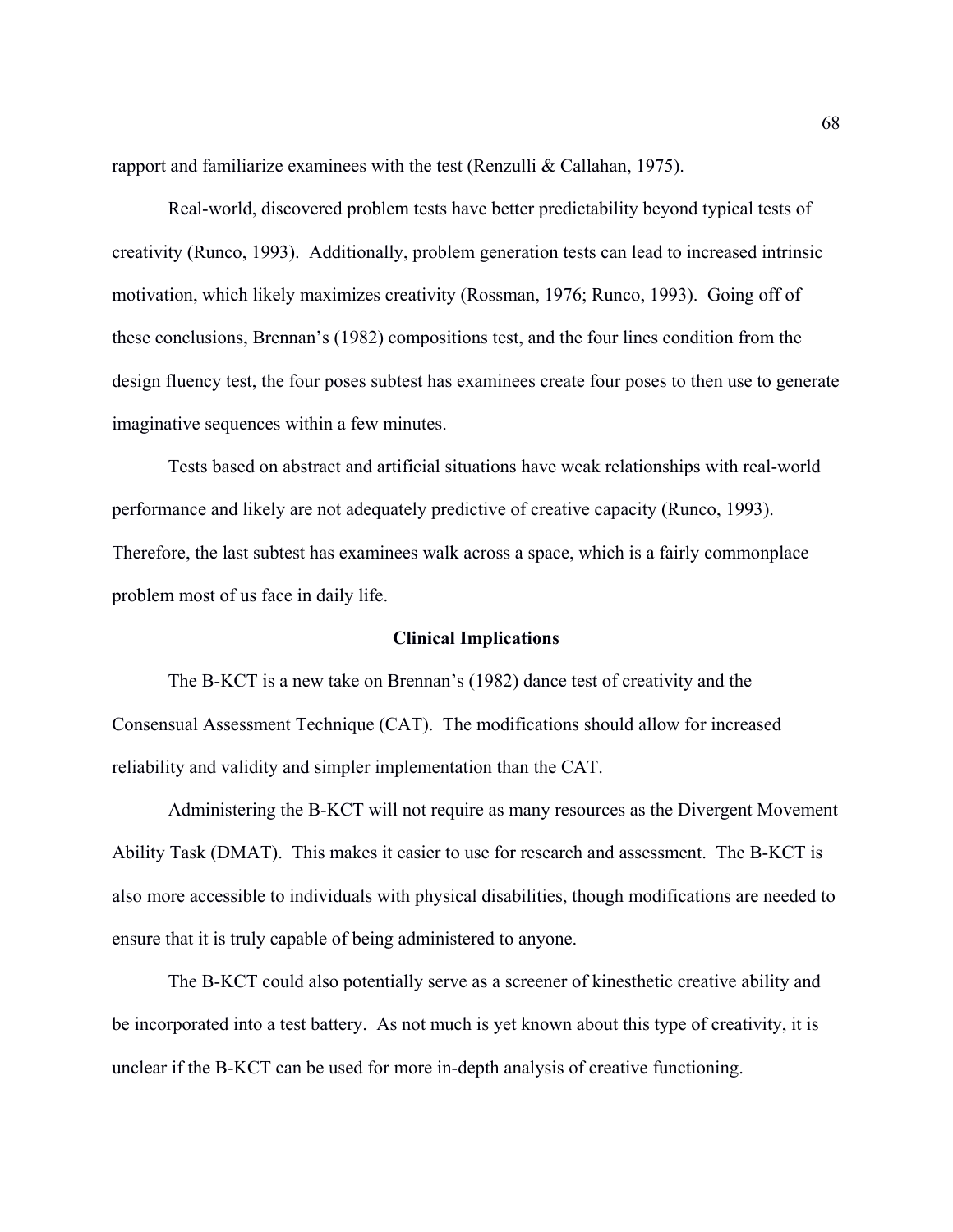#### **Recommendations for Future Research**

Pilot studies on the B-KCT should be conducted. It is recommended to investigate the efficacy of instructions, how overall administration plays out, and conduct statistical analyses of the scoring results. Demographic information including experience with moving, e.g., dance training, sports training, etc., should be recorded as well to verify the test is assessing creativity and not just level of experience with moving. The time limits provided are expected to need adjustments. It may also be interesting to examine if there is a correlation between time spent on tasks and creativity scores.

Something that future researchers will want to consider is variations for individuals with physical disabilities, particularly those that limit movement. That said, early studies using the B-KCT would likely benefit from using able-bodied individuals first so that it is easier to work out what issues there are with the test and make it simpler to further develop it.

Figuring out how to translate more existing tests into kinesthetic versions could help with discovering whether or not the same processes are involved in creativity in different domains. Presumably, changing the domain assessed, but not the underlying method of assessment, would result in tests that utilize the same cognitive processes. Doing so would have to be done with great caution and much thought to assure that the tasks are still tapping into the same concept and fundamentally the same (Brennan, 1982). It would also be interesting to see how changing the domain of a task impacts a person's performance, which would speak to the domaingeneralizability of creativity and related skills.

## **Conclusion**

Creativity is a fun and fascinating concept to study. It is neither easy to or consistently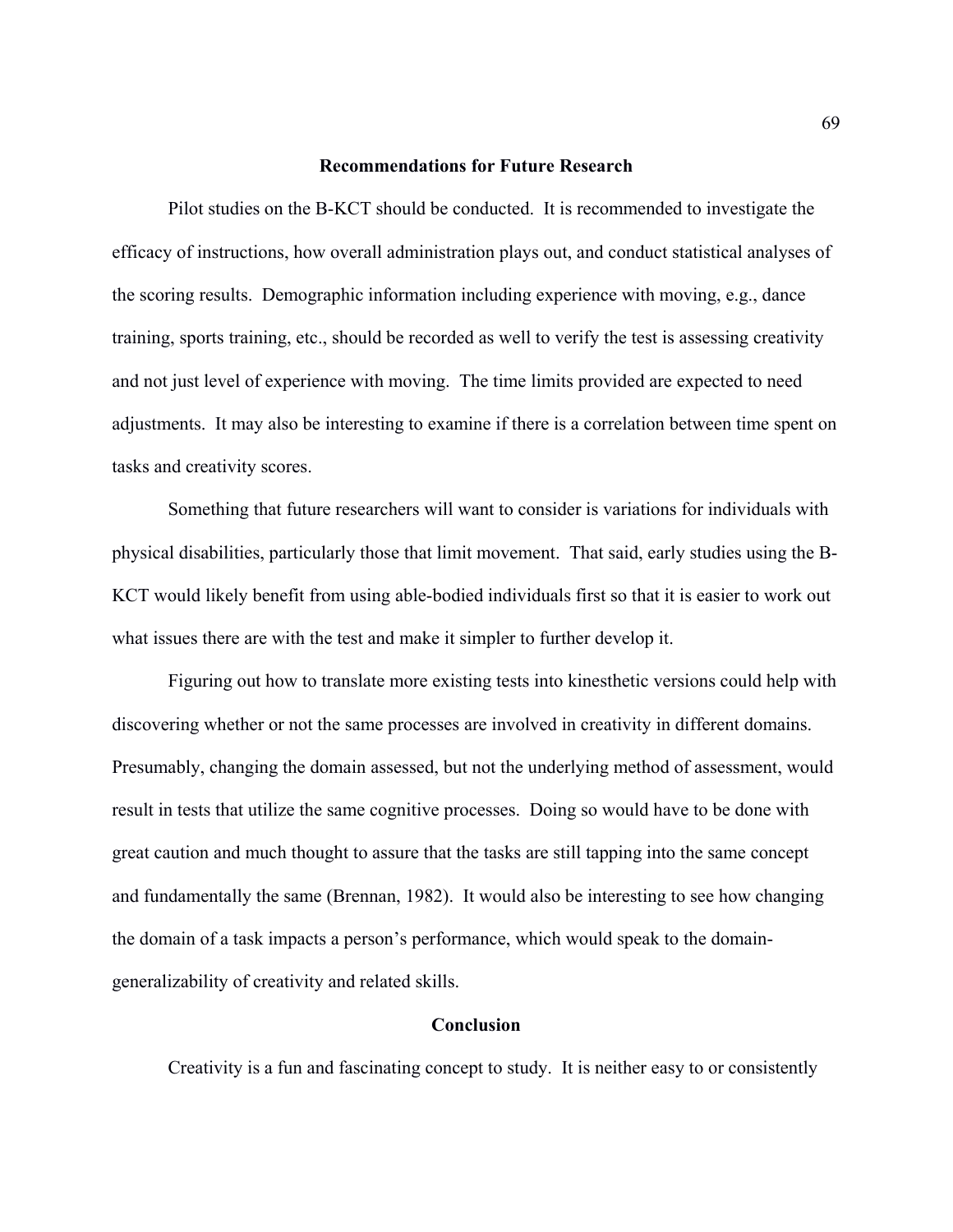identified by the various different types of tests attempting to assess it (Brennan, 1982). There is no one perfect method to study any type of creativity. More tests of bodily-kinesthetic creativity are needed to further the research and add to the diversity of tests available to consumers.

The B-KCT is a simple, easy to administer test of bodily-kinesthetic creativity. Piloting is needed to guide it to its final form and the version here serves as a roadmap to do so.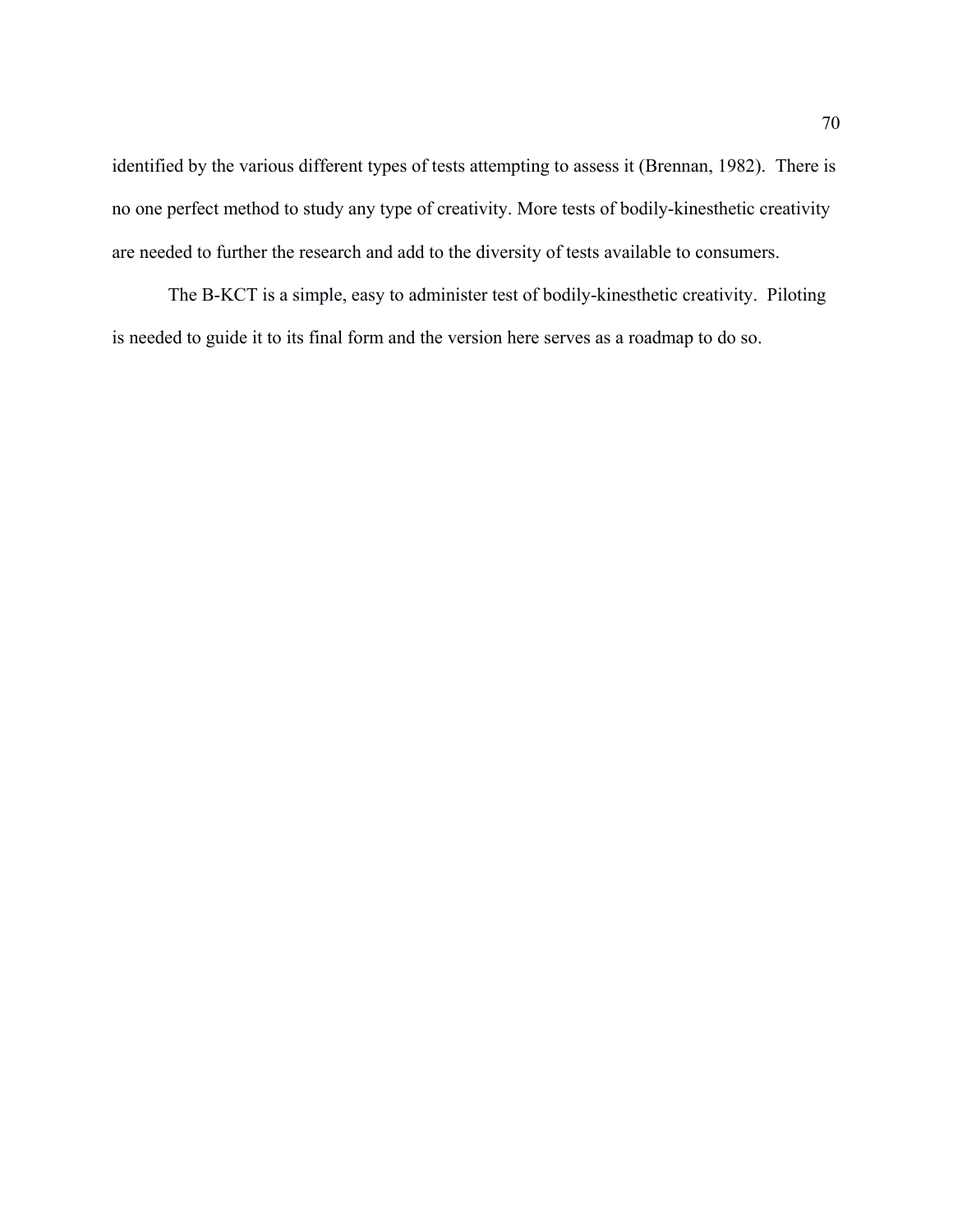## References

- Almeida, L. S., Prieto, M. D., Ferreira, A. I., Bermejo, M. R., Ferrando, M., & Ferrándiz, C. (2010). Intelligence assessment: Gardner multiple intelligence theory as an alternative. *Learning and Individual Differences*, *20*(3), 225-230.
- Amabile, T. M. (1982). Social psychology of creativity: A Consensual Assessment Technique. *Journal of personality and social psychology*, *43*(5), 997.
- Amabile, T. M., Conti, R., Coon, H., Lazenby, J., & Herron, M. (1996). Assessing the work environment for creativity. *Academy of management journal, 39(*5), 1154-1184.
- American Psychological Association. (2017). *Ethical Principles of Psychologists and Code of Conduct*. Washington, DC: American Psychological Association.
- Baer, J., & McKool, S. S. (2009). Assessing creativity using the Consensual Assessment Technique. In *Handbook of research on assessment technologies, methods, and applications in higher education* (pp. 65-77). IGI Global.
- Barlow, C. M. (2000). Guilford's Structure of the Intellect. *The Co-Creativity Institute*. Retrieved October 14, 2017 from http://www.cocreativity.com/handouts/guilford.pdf.
- Brennan, M. A. (1982). Relationship between creative ability in dance and selected creative attributes. *Perceptual and motor skills*, *55*(1), 47-56.
- Cleland, F. E. (1994). Young children's divergent movement ability: Study II. *Journal of teaching in Physical Education*, *13*(3), 228-241.
- Cleland, F. E., & Gallahue, D. L. (1993). Young children's divergent movement ability. *Perceptual and motor skills*, *77*(2), 535-544.

Cropley, A. J. (1966). Creativity and intelligence. *British Journal of Educational Psychology*,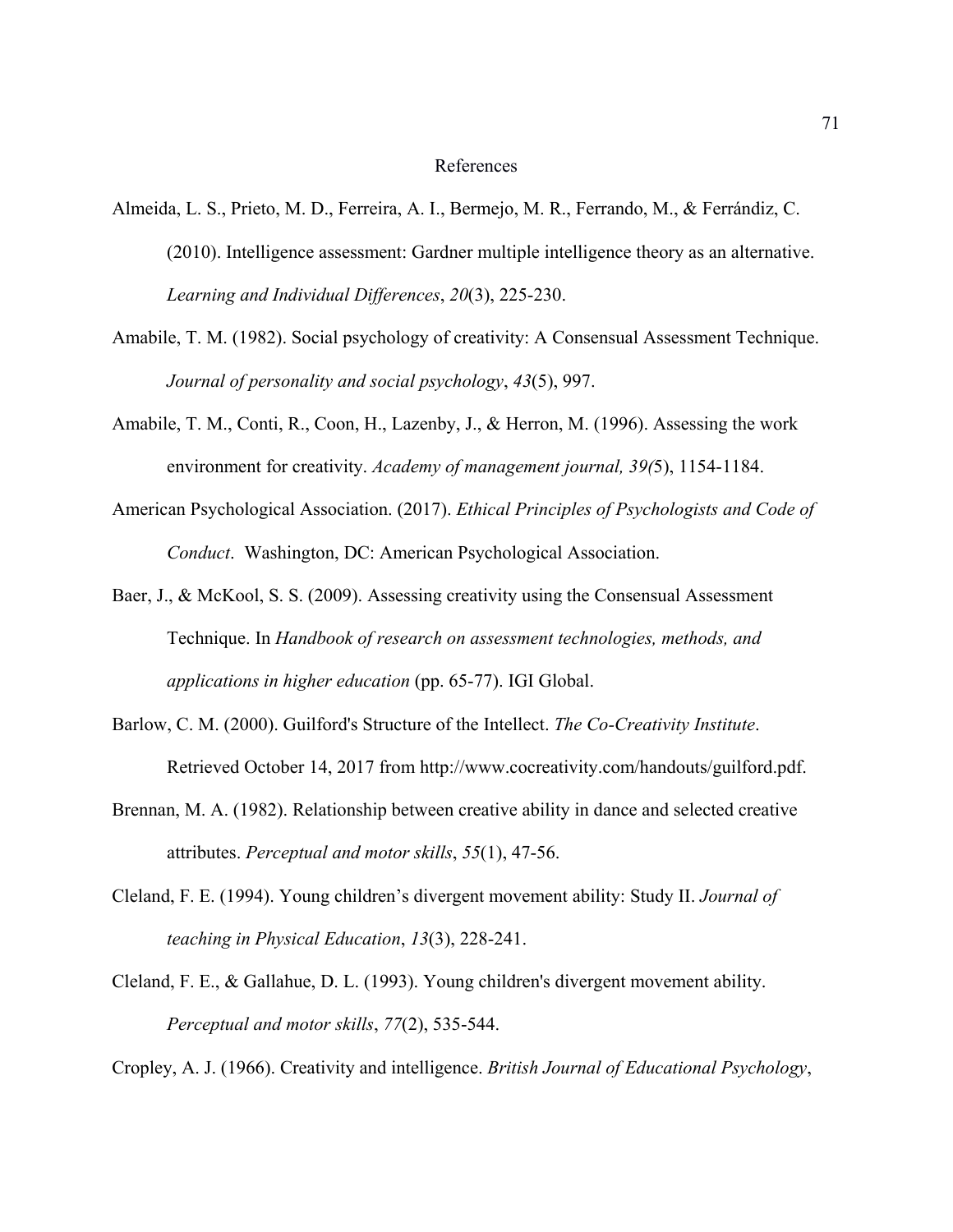*36*(3), 259-266.

- Ewing, X. (2013). *Movement Direction, Movement Type, and Category Inclusiveness.* Unpublished manuscript, Department of Psychology, Macalester College.
- Fuchs-Beauchamp, K. D., Karnes, M. B., & Johnson, L. J. (1993). Creativity and intelligence in preschoolers. *Gifted Child Quarterly, 3*7(3), 113-117.
- Friedman, R. S., Fishbach, A., Förster, J., & Werth, L. (2003). Attentional priming effects on creativity. *Creativity Research Journal, 15*, 277-286. doi:10.1207/S15326934CRJ152&3\_18.
- Friedman, R. S., & Förster, J. (2000). The effects of approach and avoidance motor actions on the elements of creative insight. *Journal of Personality and Social Psychology, 79*, 477- 492. doi:10.1037//0022-3514.79.4.477.
- Friedman, R. S., & Förster, J. (2010). Implicit affective cues and attentional tuning: An integrative review. *Psychological Bulletin, 136*, 875-893. doi:10.1037/a0020495
- Gardner, H. (1995). Reflections on multiple intelligences: Myths and messages. *Phi Delta Kappan*, *77*(3), 200.
- Gardner, H. (2006). On failing to grasp the core of MI theory: A response to Visser et al. *Intelligence*, *34*(5), 503-505. doi:10.1016/j.intell.2006.04.002

Gowan, J. C. (1972). *Development of the creative individual*. RR Knapp.

- Guilford, J. P. (1962). Potentiality for creativity. *Gifted Child Quarterly, 6*(3), 87-90.
- Guilford, J. P., & Hoepfner, R. (1966). *Structure-of-intellect factors and their tests, 1966. Studies of aptitudes of high-level personnel* (No. 36). University Of Southern California Los Angeles Psychological Lab.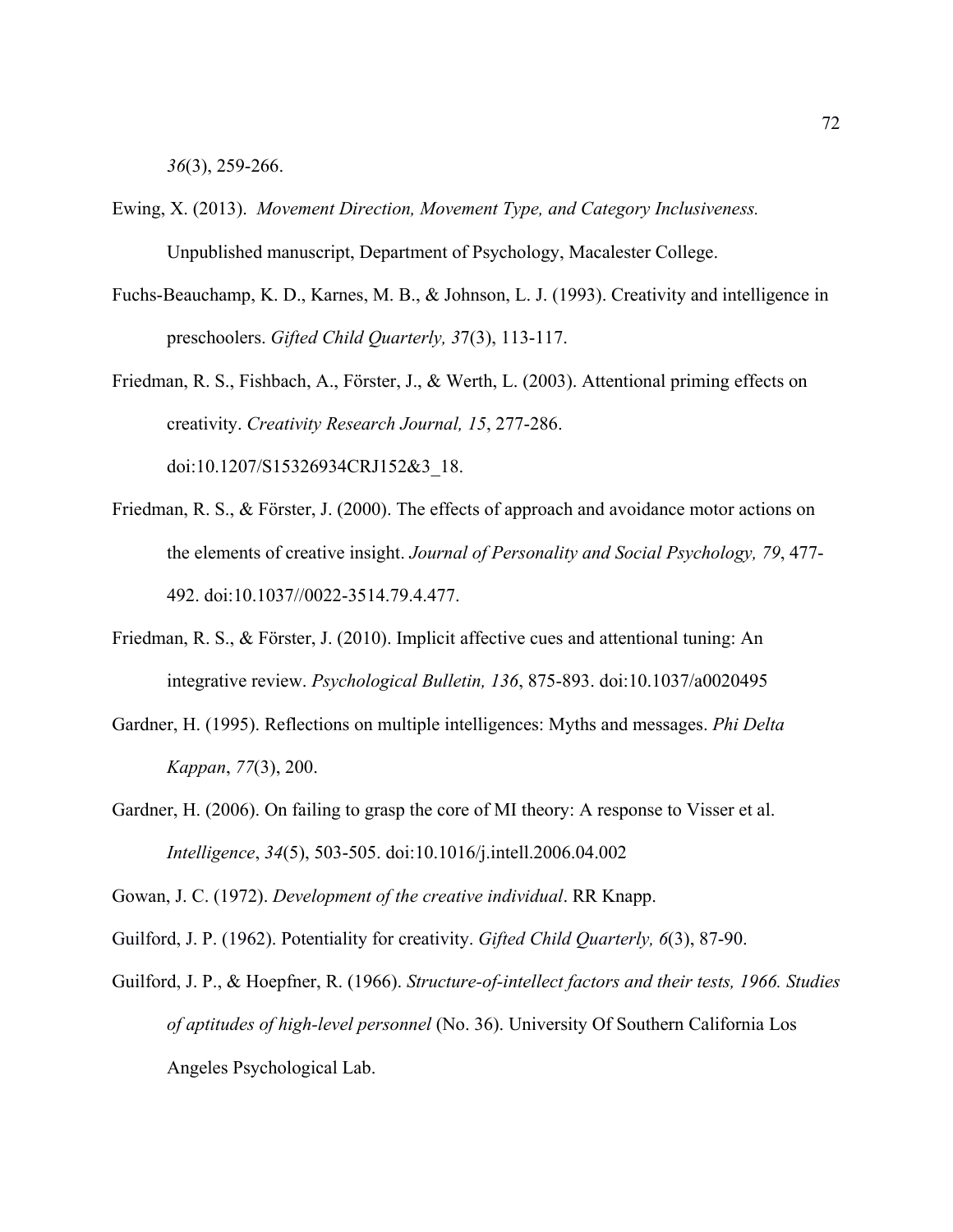- Han, K. S., & Marvin, C. (2002). Multiple creativities? Investigating domain-specificity of creativity in young children. *Gifted Child Quarterly, 46*(2), 98-109.
- Hunsaker, S. L., & Callahan, C. M. (1995). Creativity and giftedness: Published instrument uses and abuses. *Gifted Child Quarterly, 39*(2), 110-114.
- Isaacs, A. F. (1974). Creativity and Frustration. *Gifted Child Quarterly, 18*(3), 224-226.
- Isen, A. M., & Daubman, K. A. (1984). The influence of affect on categorization. *Journal of personality and social psychology, 47*(6), 1206-1217.
- Jauk, E., Benedek, M., Dunst, B., & Neubauer, A. C. (2013). The relationship between intelligence and creativity: New support for the threshold hypothesis by means of empirical breakpoint detection. *Intelligence*, *41*(4), 212-221.
- Karowe, H. E. (1963). Giftedness and creativity. *Gifted Child Quarterly, 7*(4), 165-175.
- Kaufman, J., & Plucker, J. (2011). Intelligence and Creativity. In R. Sternberg & S. Kaufman (Eds.), *The Cambridge Handbook of Intelligence* (Cambridge Handbooks in Psychology, pp. 771-783). Cambridge: Cambridge University Press. doi:10.1017/CBO9780511977244.039
- Kettler, T., & Bower, J. (2017). Measuring creative capacity in gifted students: comparing teacher ratings and student products. *Gifted Child Quarterly, 61*(4), 290-299.
- Kettner, N. W., Guilford, J. P., & Christensen, P. R. (1959). A factor-analytic study across the domains of reasoning, creativity, and evaluation. *Psychological Monographs: General and Applied, 73*(9), 1.
- Khatena, J. (1976). Major directions in creativity research. *Gifted Child Quarterly, 20*(3), 336- 349.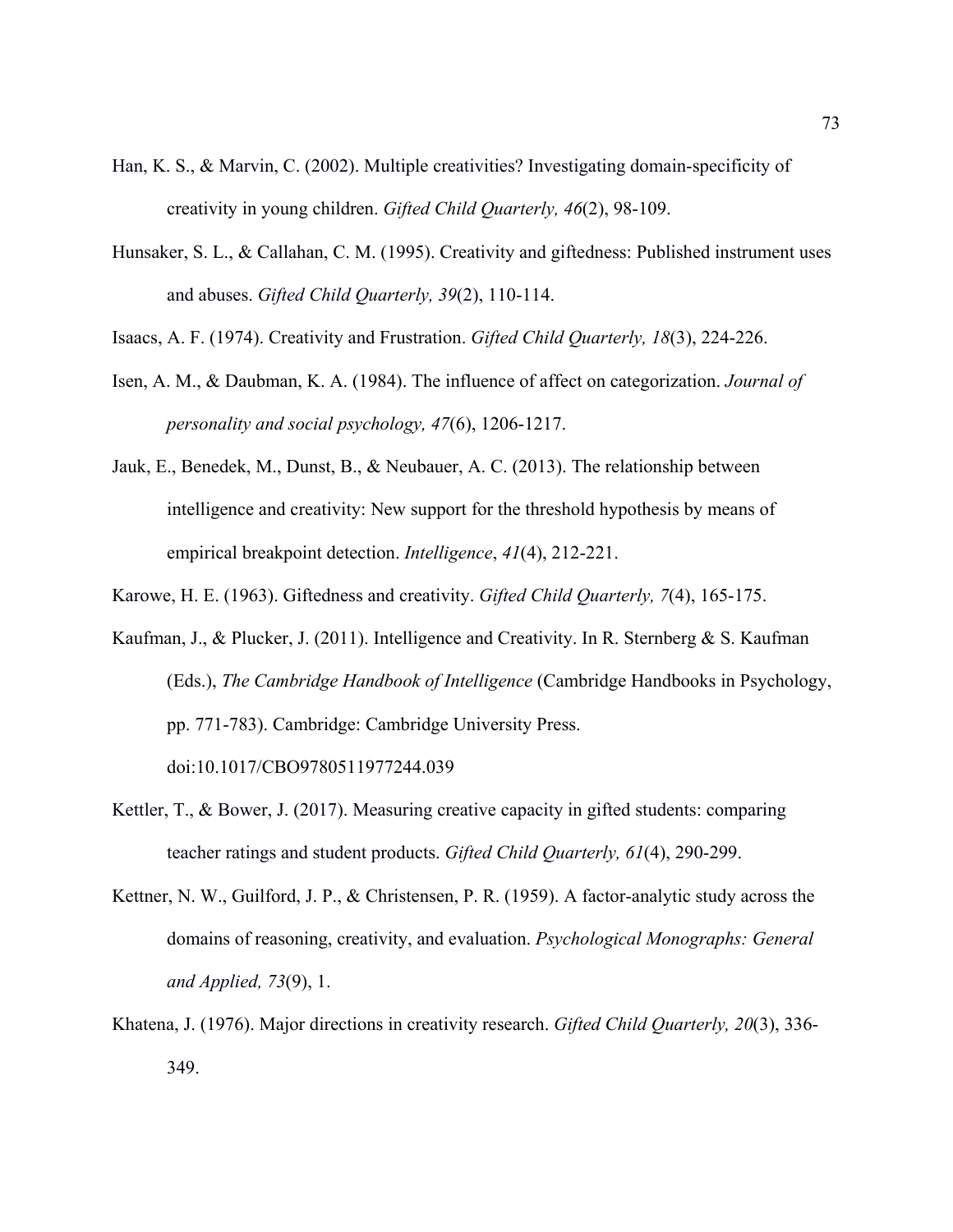- Kim, K. H. (2006). Can we trust creativity tests? A review of the Torrance Tests of Creative Thinking (TTCT). *Creativity research journal*, *18*(1), 3-14.
- Klein, P. D. (1997). Multiplying the problems of intelligence by eight: A critique of Gardner's theory. *Canadian Journal of Education/Revue Canadienne de l'Education*, 377-394.

Krippner, S. (1963). Creativity and psychic phenomena. *Gifted Child Quarterly, 7*(2), 51-63.

- Krippner, S. (1965). Hypnosis and creativity. *American Journal of Clinical Hypnosis*, *8*(2), 94- 99.
- Krippner, S., & Arons, M. (1973). Creativity: Person, product, or process?. *Gifted Child Quarterly, 17*(2), 116-123.
- Leung, A. K. Y., Kim, S., Polman, E., Ong, L. S., Qiu, L., Goncalo, J. A., & Sanchez-Burks, J. (2012). Embodied metaphors and creative "acts". *Psychological science, 23*(5), 502-509.
- Marland Jr, S. P. (1971). Education of the Gifted and Talented-Volume 1: Report to the Congress of the United States by the US Commissioner of Education.
- McGrew, K. S. (2009). CHC theory and the human cognitive abilities project: Standing on the shoulders of the giants of psychometric intelligence research. *Intelligence, 37*(1), 1-10. doi:10.1016/j.intell.2008.08.004
- Morgan, H. (1996). An analysis of Gardner's theory of multiple intelligence. *Roeper Review*, *18*(4), 263-269.
- Pierangelo, R., & Giuliani, G. A. (2001). *What every teacher should know about students with special needs: Promoting success in the classroom*. Champaign, IL: Research Press*.*
- Plucker, J. A. (1999). Is the proof in the pudding? Reanalyses of Torrance's (1958 to present) longitudinal data. *Creativity Research Journal*, *12*(2), 103-114.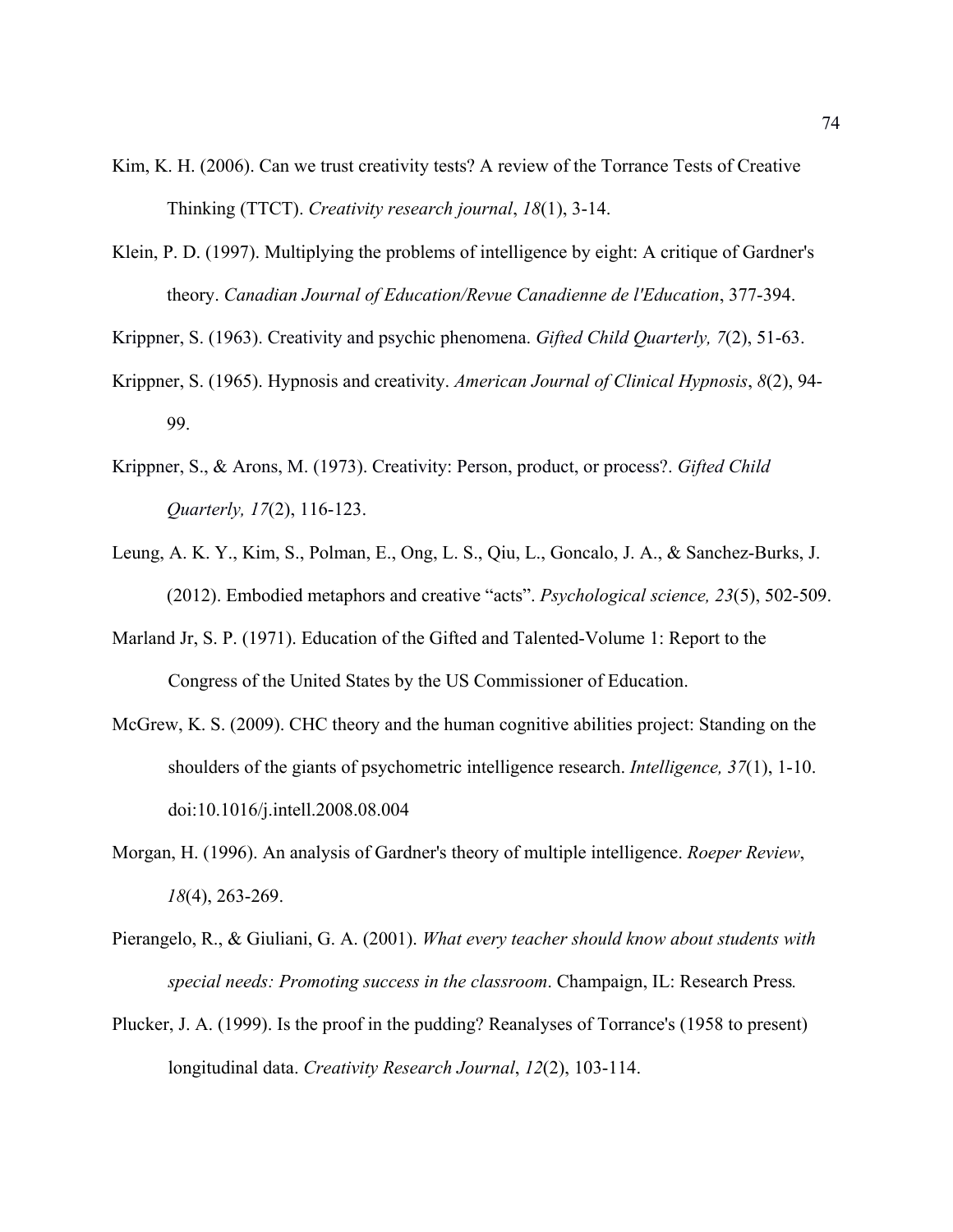- Plucker, J. A., Beghetto, R. A., & Dow, G. T. (2004). Why isn't creativity more important to educational psychologists? Potentials, pitfalls, and future directions in creativity research. *Educational psychologist*, *39*(2), 83-96.
- Reid, C., & Romanoff, B. (1997). Using multiple intelligence theory to identify gifted children. *Educational Leadership*, *55*, 71-75.

Rekdal, C. K. (1979). Genius creativity and eminence. *Gifted Child Quarterly, 23*(4), 837-854.

- Renzulli, J. S., & Callahan, C. M. (1975). Developing creativity training activities. *Gifted Child Quarterly, 19*(1), 38-45.
- Rimm, S., Davis, G. A., & Bien, Y. (1982). Identifying creativity: A characteristics approach. *Gifted Child Quarterly, 26*(4), 165-171.
- Rossman, B. B. (1976). Art, creativity and the elephant: Some clues to artistic creativity among the gifted. *Gifted Child Quarterly, 20*(4), 392-402.
- Runco, M. A. (1993). Divergent thinking, creativity, and giftedness. *Gifted Child Quarterly, 37*(1), 16-22.
- Runco, M. A., & Jaeger, G. J. (2012). The standard definition of creativity. *Creativity Research Journal*, *24*(1), 92-96.
- Silvia, P. J. (2015). Intelligence and creativity are pretty similar after all. *Educational Psychology Review*, *27*(4), 599-606.
- Slepian, M. L., & Ambady, N. (2012). Fluid movement and creativity. *Journal of Experimental Psychology: General, 141*, 625-629. doi:10.1037/a0027395.
- Sternberg, R. J. (2005). The Theory of Successful Intelligence. *Revista Interamericana de Psicología*, *39*, 2.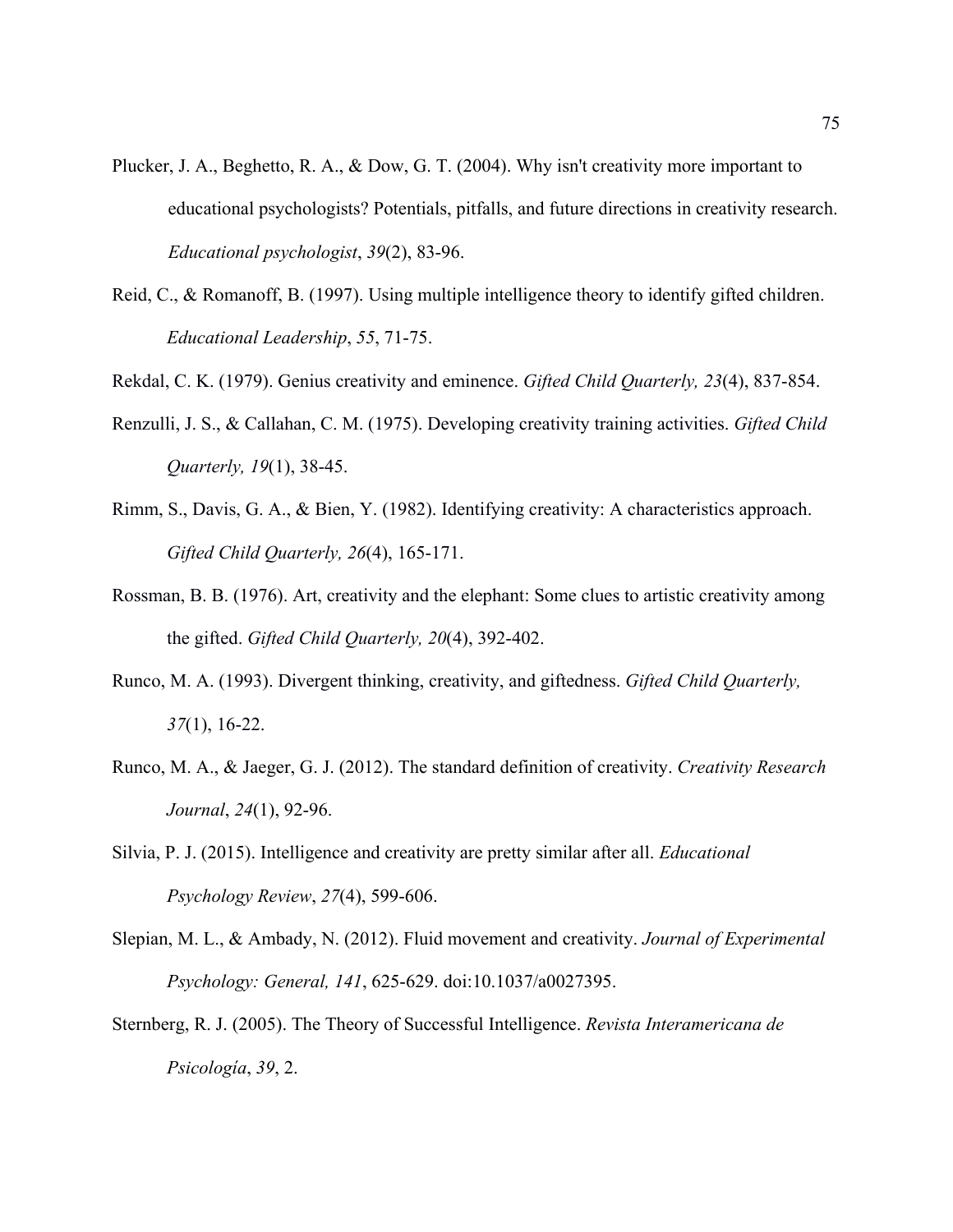- Sternberg, R. J., & the Rainbow Project Collaborators (2006). The Rainbow Project: Enhancing the SAT through assessments of analytical, practical, and creative skills. *Intelligence*, *34*(4), 321-350.
- Stroup, F., & Pielstick, N. L. (1965). Motor ability and creativity. *Perceptual and Motor Skills*, *20*(1), 76-78.
- Taft, R., & Rossiter, J. R. (1966). The Remote Associates Test: divergent or convergent thinking?. *Psychological Reports, 19*(3f), 1313-1314.
- Treffinger, D. J. (1986). Research on creativity. *Gifted Child Quarterly*, *30*(1), 15-19.
- Treffinger, D. J. (2009). Myth 5: Creativity is too difficult to measure. *Gifted Child Quarterly, 53*(4), 245-247.
- Trevlas, E., Matsouka, O., & Zachopoulou, E. (2003). Relationship between playfulness and motor creativity in preschool children. *Early Child Development and Care*, *173*(5), 535- 543. doi:10.1080/0300443032000070482.
- Visser, B. A., Ashton, M. C., & Vernon, P. A. (2006a). Beyond g: Putting multiple intelligences theory to the test. *Intelligence*, *34*, 487-502.
- Visser, B. A., Ashton, M. C., & Vernon, P. A. (2006b). g and the measurement of Multiple Intelligences: A response to Gardner. *Intelligence*, *34*(5), 507-510. doi:10.1016/j.intell.2006.04.006
- Zachopoulou, E., & Makri, A. (2005). A developmental perspective of divergent movement ability in early young children. *Early Child Development and Care*, *175*(1), 85-95. doi:10.1080/0300443042000230401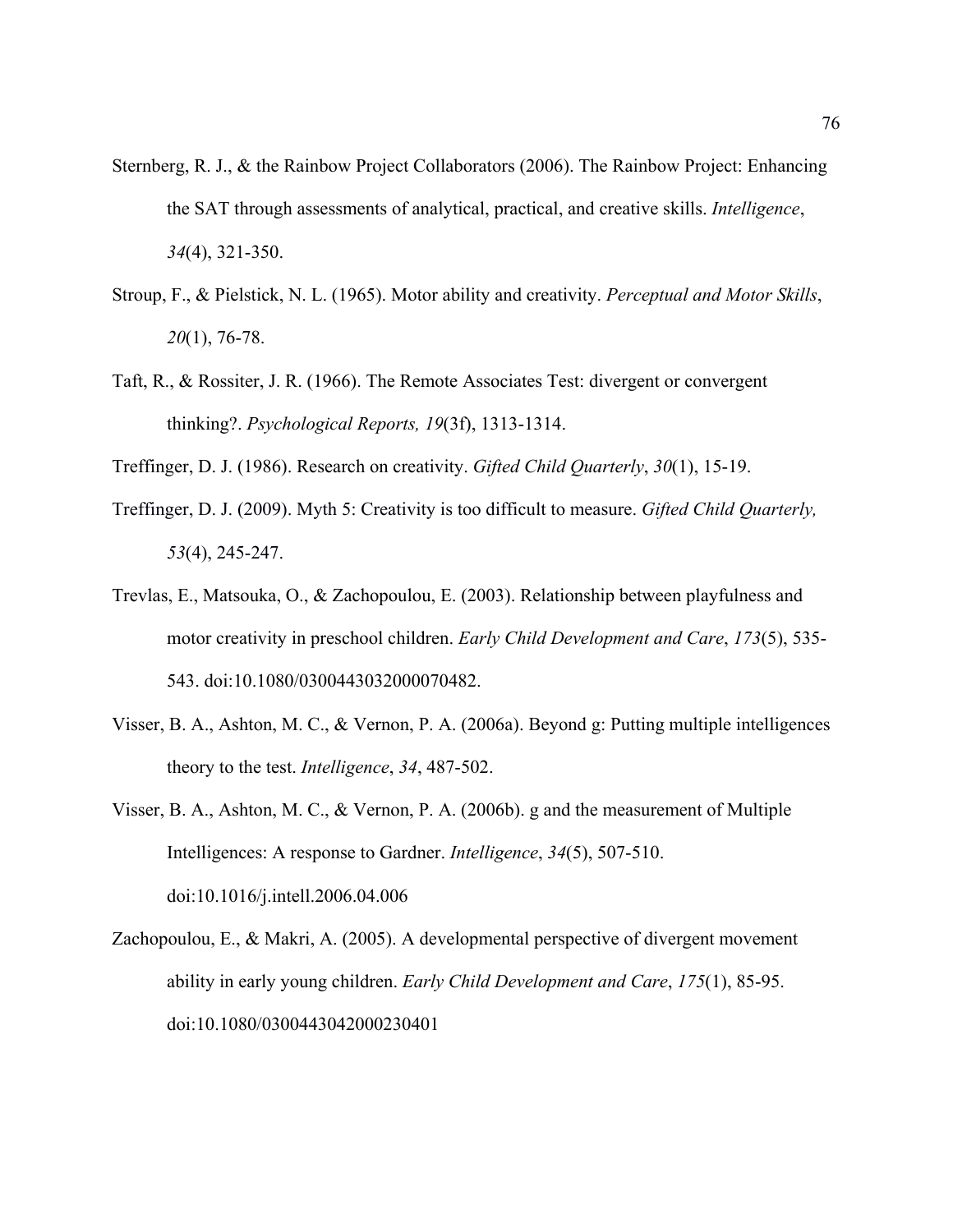Appendix A



**Institutional Review Board. Chair: Helen Turner, Ph.D. Vice-Chair: Claire Wright, Ph.D. Vice Chair: Darren Iwamoto, Ph.D. irb@chaminade.edu** 

May 16, 2019

Ms. Xenia Ewing PsyD Program Chaminade University

Dear Ms. Ewing:

This letter is to confirm receipt of your Institutional Review Board (IRB) request for Determination for the study entitled " Developing a motor test of creativity". The CUH protocol number for your study is CUH 099-2019.

The Chair of the CUH IRB IRB00007927 reviewed the above request for Determination.

Since this study involves no data collection or human subjects, and is a literature and research review, it does not constitute human subjects research and is not regulated by the CUH IRB.

Should this status change you will be required to submit an application for approval of human subjects research to the CUH IRB.

Please feel free to contact the IRB above with any questions or concerns.

Kind Regards,

Helen Turner, PhD Chair, Chaminade IRB Committee

3140 Waialae Avenue Honolulu HI 96816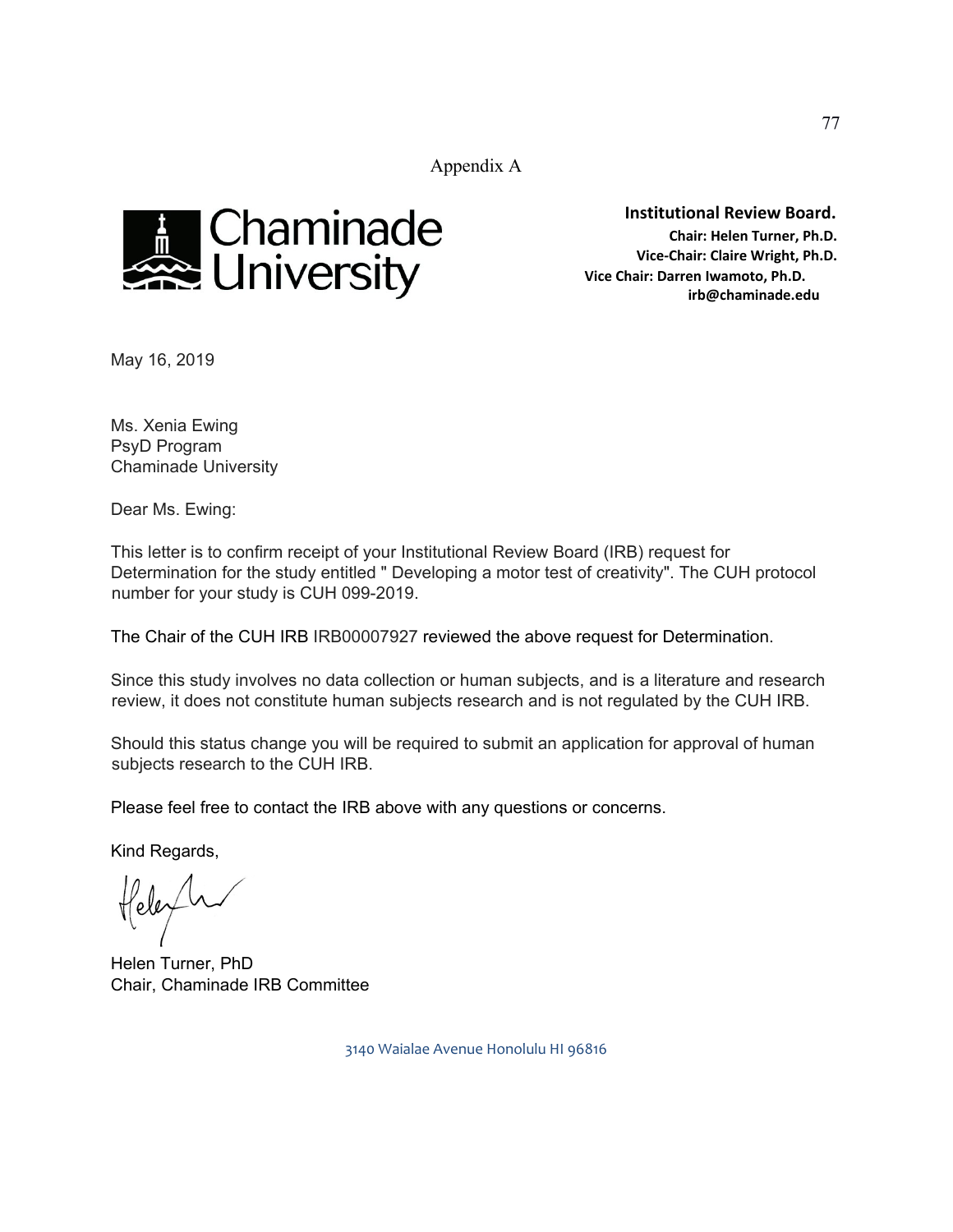## Appendix B

#### **Sample Instructions for Administration**

Today I'm going to be asking you to do some silly things that involve moving your body around in creative ways.

## **Free Condition:**

The first thing I'm going to ask you to do is to stand in the middle of this space and strike a pose. I'd like for you to hold it for three seconds and then make a new pose. You will have three minutes to make as many different imaginative poses as you can. Ready? Go.

#### **Four Poses:**

Now I am going to ask you to pick four of the most creative poses you can think of. You are going to use them to make imaginative sequences. I'm going to give you some time to think about which poses you would like to use and try them out. When you know which poses you are going to use, let me know so that you can show them to me and I'll take a picture of each one. Alright, now I am going to give you ten minutes to come up with as many imaginative sequences you can think of with your poses. Ready? Go.

#### **Silly Walks:**

The last thing I'm going to ask you to do is to walk across the space here. But I want you to do it in as silly a way as you can. You can start at any point on this side [point to stage left] and end at any point on this side [point to stage right]. The path you can take can be as long or short as you like. Let me know when you're ready and I'll record your walk. Ready? Go. Good job! We're going to do this again two more times. You can start your walk on that side from any point and walk to any point on the other side. Ready? Go. [Repeat for final walk.]